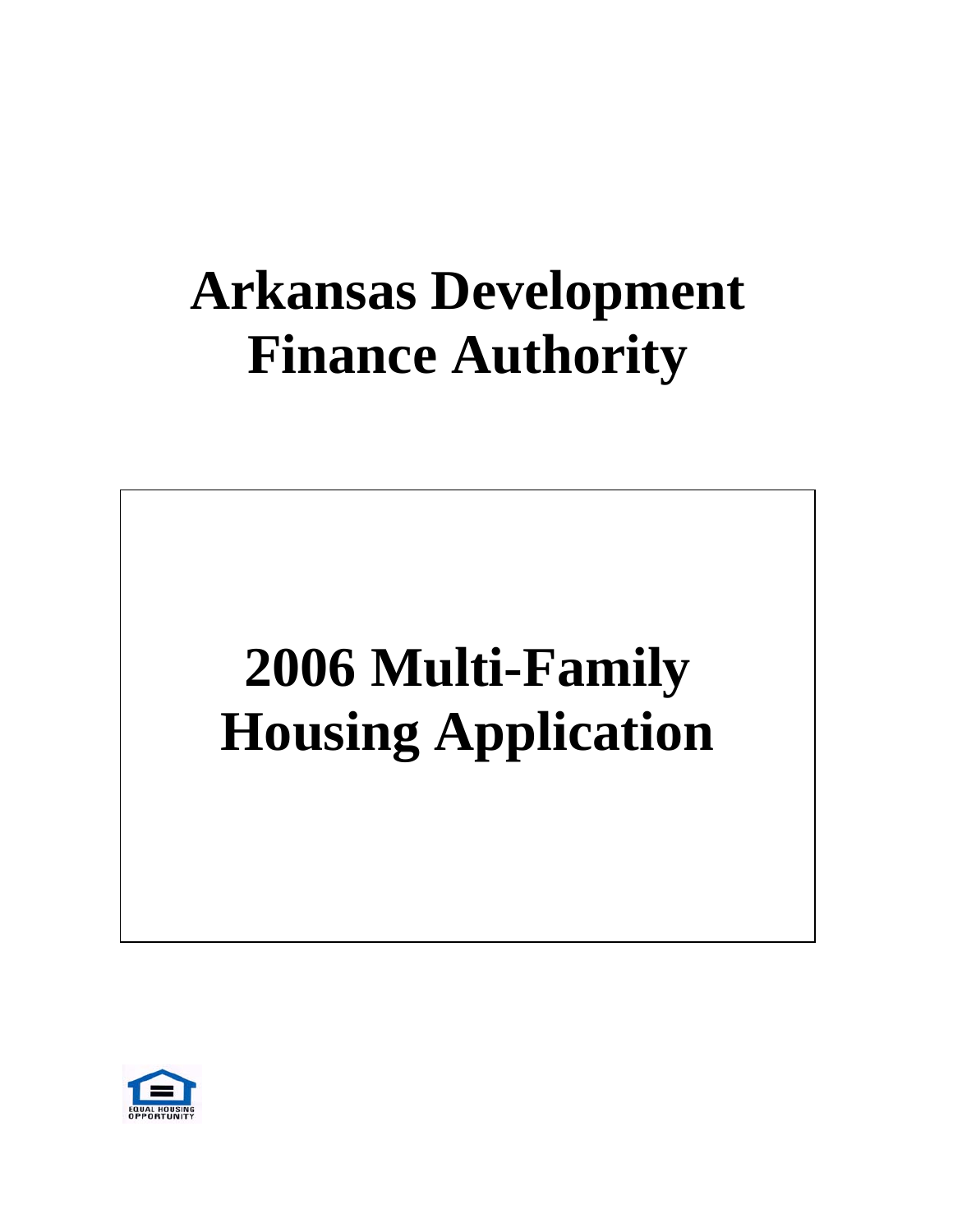### **Table of Contents**

### **Contents**

### Page

| $\cdots$ |
|----------|
|          |

#### **APPLICATION**

| L             |  |
|---------------|--|
| Π.            |  |
| III           |  |
| IV.           |  |
| V.            |  |
| VI            |  |
| VII-          |  |
| <b>VIII</b>   |  |
| IX            |  |
| X.            |  |
| XI            |  |
| XII.          |  |
| <b>XIII</b>   |  |
| XIV.          |  |
| XV            |  |
| <b>XVI</b>    |  |
| XVII.         |  |
| <b>XVIII</b>  |  |
| XIX.          |  |
| XX            |  |
| <b>XXI</b>    |  |
| <b>XXII</b>   |  |
| <b>XXIII</b>  |  |
| <b>XXIV</b>   |  |
| <b>XXV</b>    |  |
| <b>XXVI</b>   |  |
| XXVII.        |  |
| <b>XXVIII</b> |  |
| XXIX.         |  |
| XXX .         |  |
| <b>XXXI</b>   |  |
|               |  |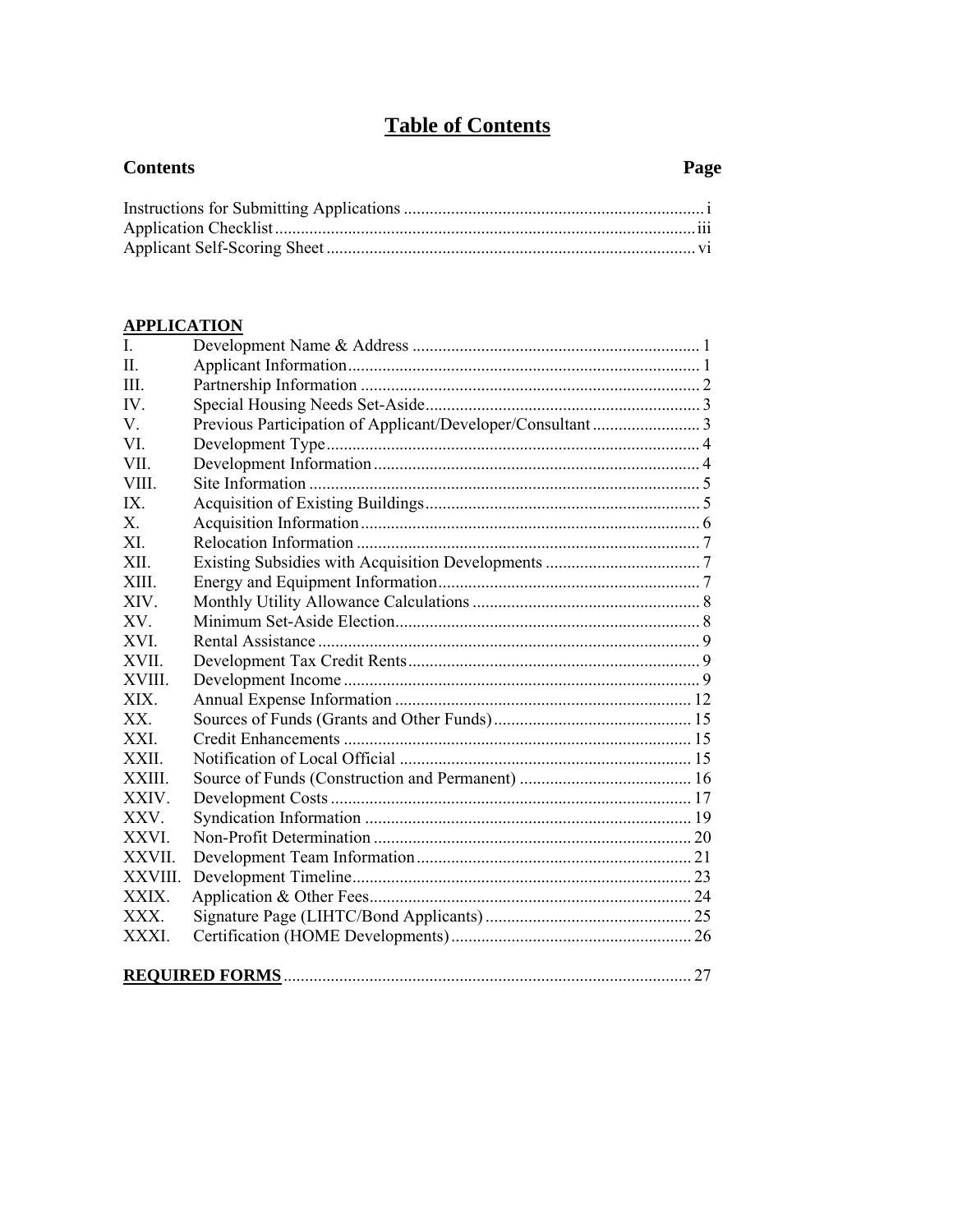### **INSTRUCTIONS FOR SUBMITTING APPLICATIONS**

**All multi-family housing program applicants must use the following instructions for submitting an Application. All applications must be submitted in the required format.** 

**1. Applicants applying for a particular program must also follow the rules and regulations for that program. Please see the following program guides for more information and requirements:** 

**For all Low-Income Housing Tax Credit ("LIHTC") Applicants: 2006 Qualified Allocation Plan LIHTC Compliance Monitoring and Procedure Manual ADFA Approved Market Firm List ADFA Market Study Guidelines** 

**For all HOME Program Applicants: HOME Program Policy and Operations Manual HOME Compliance Monitoring & Procedure Manual** 

**For all Tax-Exempt Bond Applicants: 2006 Guidelines for Allocating Tax-Exempt Multi-Family Private Activity Volume Cap ADFA Rules & Regulations for Allocation of the State Volume Cap for Private Activity Bonds 2006 Qualified Allocation Plan** 

**2. SUBMIT ONE (1) SIGNED ORIGINAL AND ALL EXHIBITS.**  • **HOME PROGRAM APPLICANTS MUST ALSO SUBMIT ONE (1) COMPLETE COPY OF THE APPLICATION AND ALL EXHIBITS).** 

#### **ALL APPLICATIONS MUST BE SUBMITTED BY THE PROGRAM DEADLINE.**

| <b>APPLYING FOR LIHTC/TAX-EXEMPT BONDS</b>                                                                                                     | <b>APPLYING FOR HOME FUNDS ONLY</b>                                                                                     |
|------------------------------------------------------------------------------------------------------------------------------------------------|-------------------------------------------------------------------------------------------------------------------------|
| <b>Submit Complete Application to:</b>                                                                                                         | <b>Submit Complete Application to:</b>                                                                                  |
| <b>Multi-Family Housing Department</b><br><b>Arkansas Development Finance Authority</b><br><b>P.O. Box 8023</b><br>Little Rock, Arkansas 72203 | <b>HOME</b> Department<br><b>Arkansas Development Finance Authority</b><br>P.O. Box 8023<br>Little Rock, Arkansas 72203 |
| <b>Physical delivery to:</b>                                                                                                                   | <b>Physical delivery to:</b>                                                                                            |
| 423 Main Street, Suite 500                                                                                                                     | 423 Main Street, Suite 500                                                                                              |
| Little Rock, Rock Arkansas 72201                                                                                                               | Little Rock, Rock Arkansas 72201                                                                                        |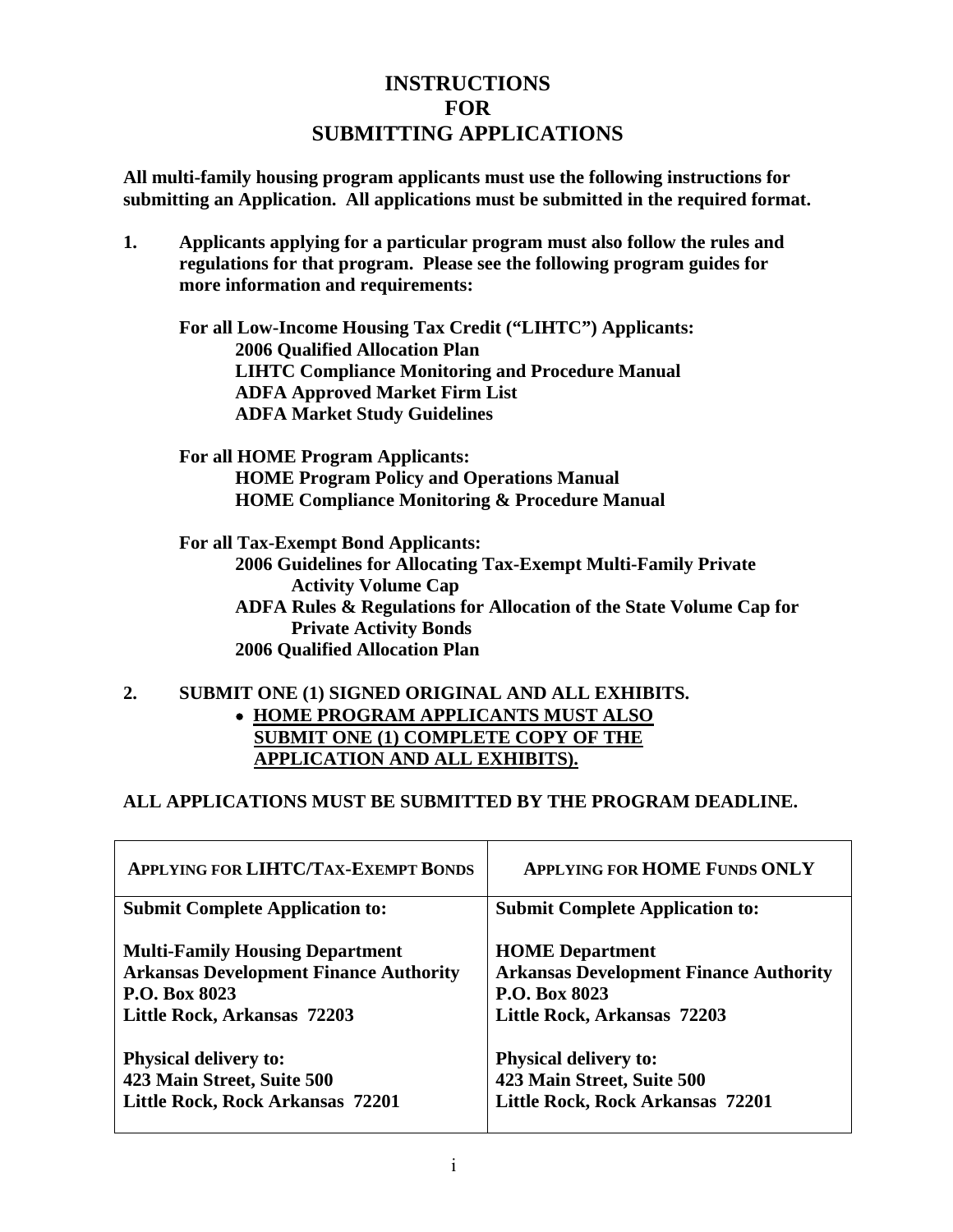#### **3. ALSO SUBMIT THE APPLICATION ELECTRONICALLY ONLINE AS PROVIDED BY ADFA.**

- **4.** Answer **all** questions. If not applicable to your application, mark N/A.
- **5.** Only materials submitted on the standard forms included in the application packets (or copies of the forms) will be accepted for review. Use only forms provided and additional sheets if necessary.
- **6. REQUIRED FORMAT: Place the original and, if applicable, copy of the application and exhibits in a sufficiently sized 3-ring binder. Do not otherwise bind, staple or use Acco fasteners. Arrange the application as follows:**

**TAB #1 should include the Application Checklist, Self-Scoring Sheet (LIHTC) and complete Application.** 

**All other exhibits/forms should be behind the corresponding numbered TAB on the Application Checklist. DO NOT SKIP TAB NUMBERS. If an exhibit does not apply to your application place a sheet of paper with "N/A" behind the TAB.** 

**If you have extra exhibits that do not fall under a specific TAB listed in the checklist, attach additional TABs starting with number 49.** 

### **IF YOUR APPLICATION DOES NOT COMPLY WITH THE REQUIRED FORMAT, THE APPLICATION WILL BE CONSIDERED AS INCOMPLETE AND WILL NOT BE PROCESSED.**

#### **ADDITIONAL REQUIREMENTS FOR HOME PROGRAM APPLICANTS**

 **Standard Form 424** must be submitted with your application to the State Clearinghouse, if you have not done so.

#### **If the applicant is not a state agency, a copy of this same information must be submitted to the appropriate area-wide Clearinghouse. The state address is:**

 State Clearinghouse 1515 W.  $7<sup>th</sup>$  Street 1515 Building, Room 417 Little Rock, AR 72201

### **RETAIN A COPY OF THE FULL APPLICATION AND EXHIBITS/FORMS FOR YOUR FILES.**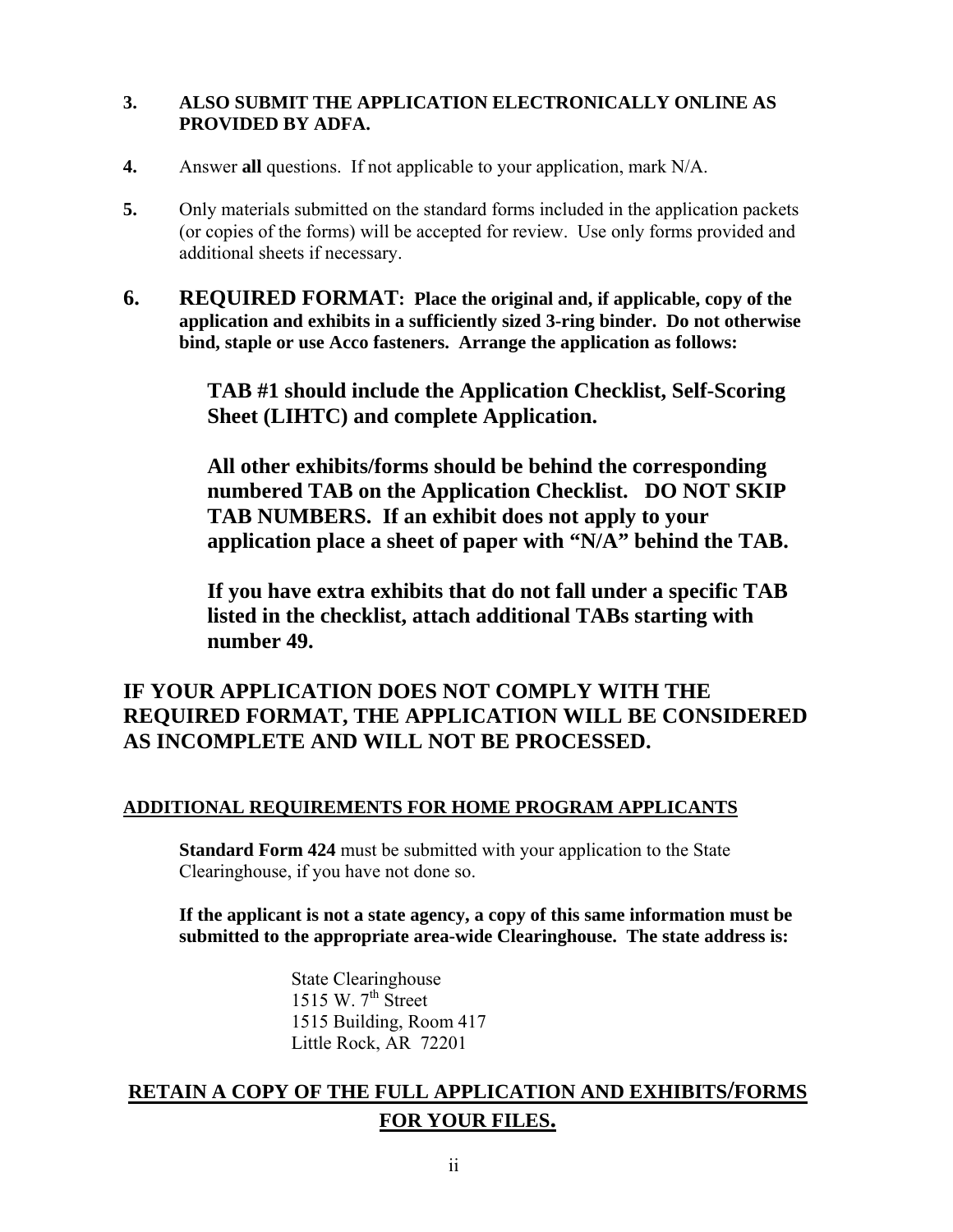### **APPLICATION CHECKLIST**

**2006 Multi-Family Housing Application. Submit one (1) original and, if also a HOME applicant, one (1) copy of the following. Place a check by each item included in the application. Put N/A next to each item that does not apply to your application. DO NOT LEAVE ANY ITEM UNMARKED.**

#### **Tab No.**

| $1.$ $\blacksquare$ | Complete Application (signed and dated), including application checklist<br>and self-scoring sheet (self-scoring for LIHTC applicants only) |                                  |
|---------------------|---------------------------------------------------------------------------------------------------------------------------------------------|----------------------------------|
| 2.                  | Application Fee: (select one) (Place a copy of the check behind TAB #2)                                                                     |                                  |
|                     | LIHTC:<br>Non-Profit Owner:<br>For Profit Owner with four (4) or less units:<br>For Profit Owner with more than four (4) units:             | \$300.00<br>\$300.00<br>\$500.00 |
|                     | Tax-Exempt Bonds:<br>All developments:                                                                                                      | \$500.00                         |
|                     | 3. Narrative description of the development                                                                                                 |                                  |
|                     | 4. Financial commitment letter from each funding source                                                                                     |                                  |
|                     | 5. ____________ Utility allowance calculation                                                                                               |                                  |
|                     | 6. Site control information<br>Deed: Option: Purchase Contract: _____<br>Other (specify):<br>Verification of Arm's Length Transaction       |                                  |
|                     | 7. Zoning information                                                                                                                       |                                  |
|                     | 8. Independent Market Study & Additional Site Maps, including a street<br>map to exact location of site                                     |                                  |
|                     | 9. Letter of support from highest elected local official. Letters of support from<br>other sources                                          |                                  |
|                     | 10. Letter to Public Housing Authority for use by Persons on Waiting List                                                                   |                                  |
|                     | 11. Letter of Participation and Resume of Development Team Members                                                                          |                                  |
|                     | 12. Criminal Background and Disclosure Form - Housing (Attachment A)                                                                        |                                  |
|                     | 13. Articles of Incorporation, IRS Documentation and Non-Profit<br>Determination Statement (for all Non-profit Applicants)                  |                                  |
| 14. $\qquad \qquad$ | Plans & Specifications                                                                                                                      |                                  |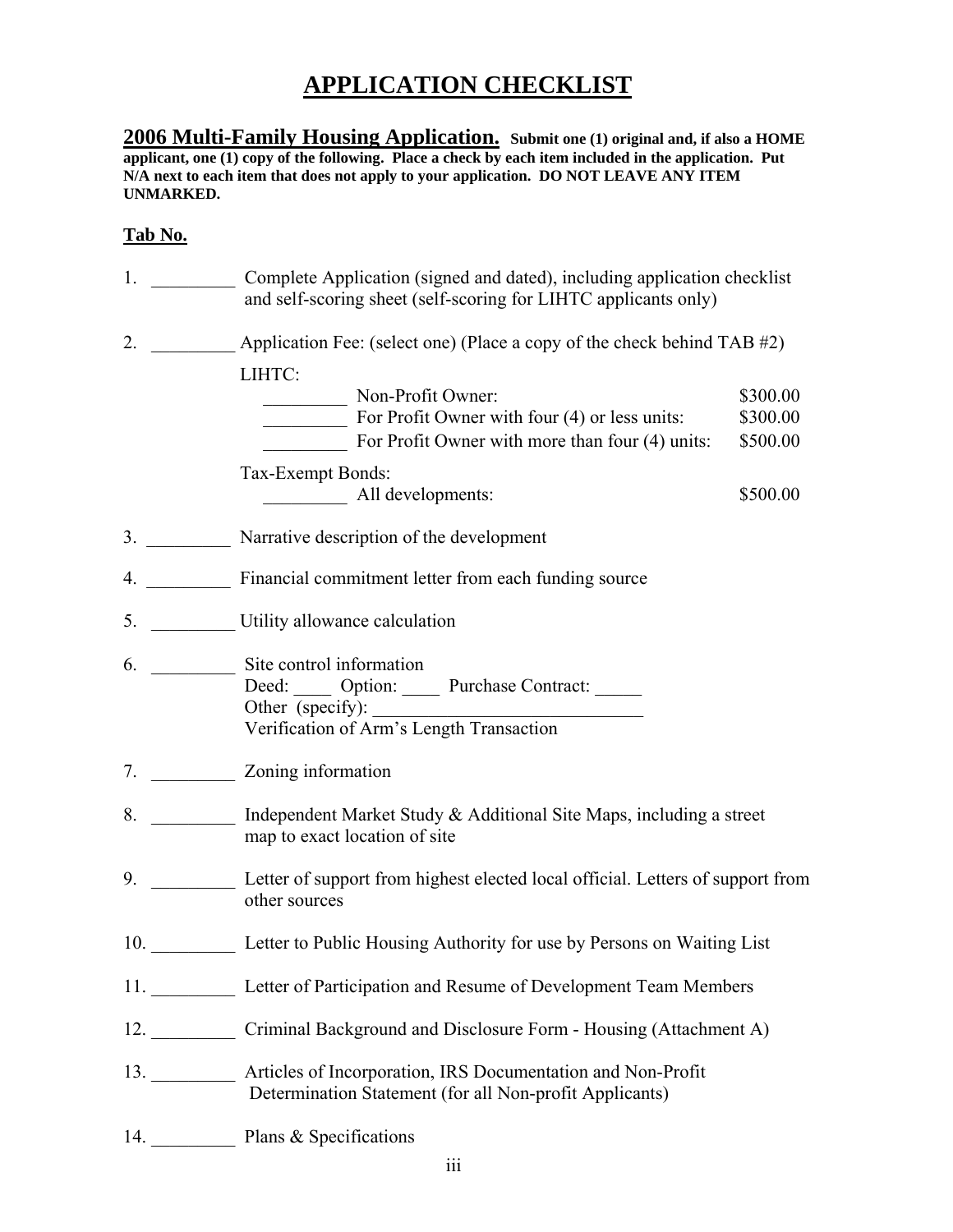|                       | 15. Environmental Checklist and Environmental Assessment (Attachment B)                                                                                                                                                    |
|-----------------------|----------------------------------------------------------------------------------------------------------------------------------------------------------------------------------------------------------------------------|
|                       | 16. Capital Needs Assessment (For Rehab Only)                                                                                                                                                                              |
|                       | 17. Tenant Income Audit (For Rehab Only)                                                                                                                                                                                   |
|                       | 18. Pro Forma (Attachment C)                                                                                                                                                                                               |
|                       | 19. Section 106 Clearance Letter from AR Dept. of Heritage (Attachment D)                                                                                                                                                  |
|                       | 20. Form RD 1924-13 (Attachment E)                                                                                                                                                                                         |
|                       | 21. Letter from Architect regarding energy efficiencies and that the<br>development will comply with all federal and state accessibility laws                                                                              |
| 22.                   | By-Laws and Charter for Local Tax-Exempt Organization from supportive<br>service provider                                                                                                                                  |
| 23.                   | Applicant statements regarding:<br>a. Election to extend affordability period to 30 years for HOME units<br>b. Election to serve very low-income households<br>c. Election to extend affordability period beyond 30 years. |
|                       | 24. Copy of census tract and community revitalization plan (if applicable)                                                                                                                                                 |
|                       | 25. Certificate of Need or Permit of Approval (Assisted Living Developments<br>Only)                                                                                                                                       |
|                       | 26. Conflict of Interest Acknowledgement (Attachment F)                                                                                                                                                                    |
|                       |                                                                                                                                                                                                                            |
|                       | 28. Form 8609 and Land Use Restriction Agreement                                                                                                                                                                           |
|                       | 29. Rental Assistance Contract                                                                                                                                                                                             |
| <b>Program Funds:</b> | <b>Additional requirements for Applicants also applying for HOME</b>                                                                                                                                                       |
|                       | 30. Cover sheet with applicant name                                                                                                                                                                                        |

- 31. \_\_\_\_\_\_\_\_\_ Standard Form 424 (Attachment H)
- 32. \_\_\_\_\_\_\_\_\_ Certification Page (signed and dated)
- 33. \_\_\_\_\_\_\_\_\_ Appraisal (Land and Improvements)
- 34. \_\_\_\_\_\_\_\_\_ Copy of Contractor's License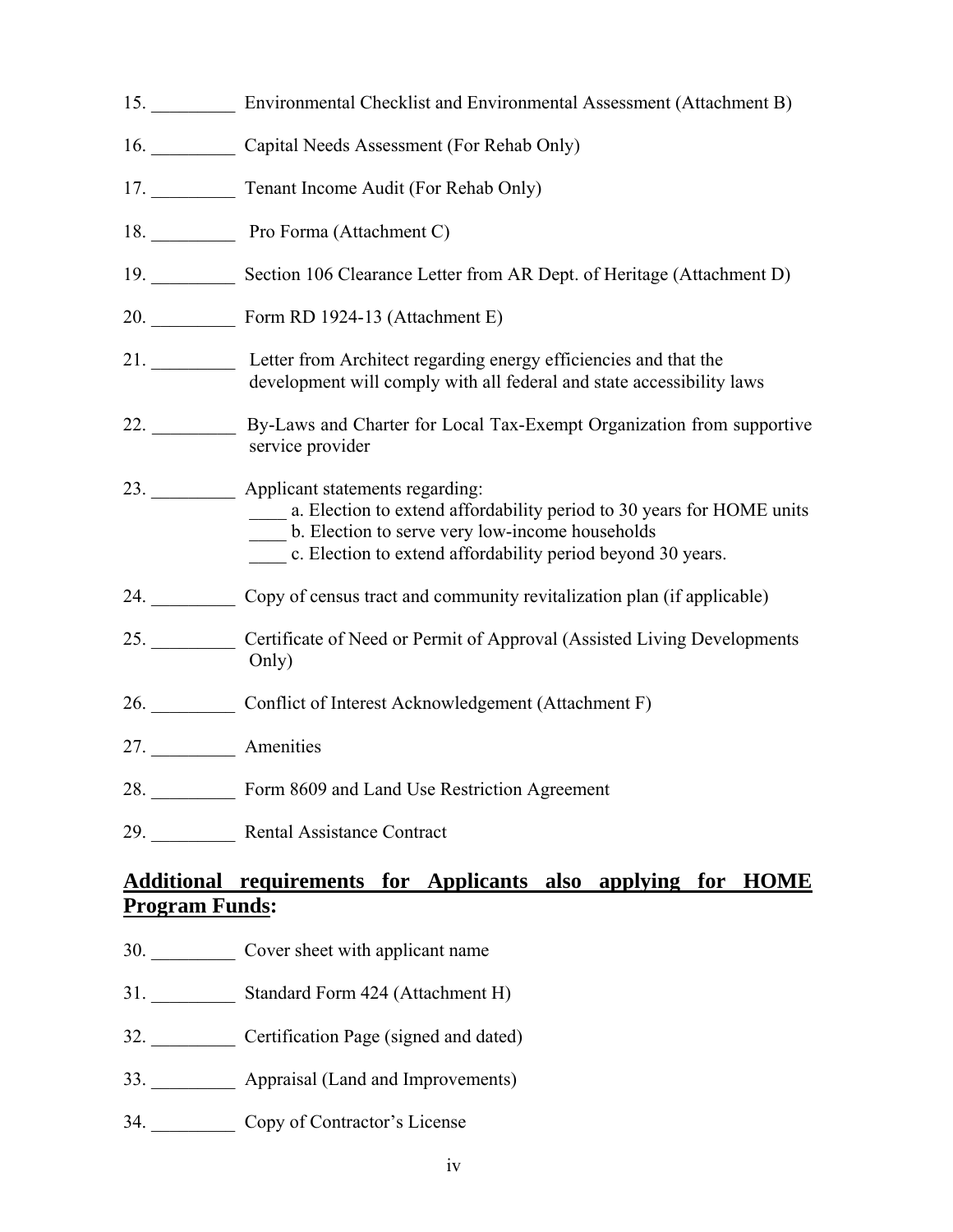| 35. Copy of bid proposals or the results of bid proposals (if applicable for<br>multi-family developments)                                                             |
|------------------------------------------------------------------------------------------------------------------------------------------------------------------------|
| 36. Copy of general contracts, estimates or sworn statements supporting<br>proposed budget                                                                             |
| 37. Copy of "NOTICE TO BID" advertisement, as applicable                                                                                                               |
| 38. Copy of Contractor Agreement, if negotiated                                                                                                                        |
| 39. Copy of the Affirmative Marketing Plan (Attachment I)                                                                                                              |
| 40. Copy of City's Adopted Fair Housing Ordinance                                                                                                                      |
| 41. Completed and signed Minority and Women Business Plan (Attachment J)                                                                                               |
| 42. Financial Statements of Development Owner(s)                                                                                                                       |
| a. New Applicant-Balance Sheet, Profit and Loss Statement for<br>past two years<br>b. Prior or Current Applicant-Balance Sheet, Profit/Loss<br>Statement for past year |
| 43. Plan for Section 3 (http://www.access.gpo.gov/nara/cfr/waisidx_02/24cfr135_02.html)                                                                                |
| 44. Cooperative Agreement, if joint application                                                                                                                        |
| 45. Request for Taxpayer Identification Number and Certification (Form W-9)<br>(Attachment K)                                                                          |
| 46. Contract and Grant Disclosure and Certification Form (Attachment L)                                                                                                |
| 47. Phase I Environmental Site Assessment                                                                                                                              |
| 48. HOME Program Match Requirements (Attachment M)                                                                                                                     |

Start with TAB #49 for attachments not specified above.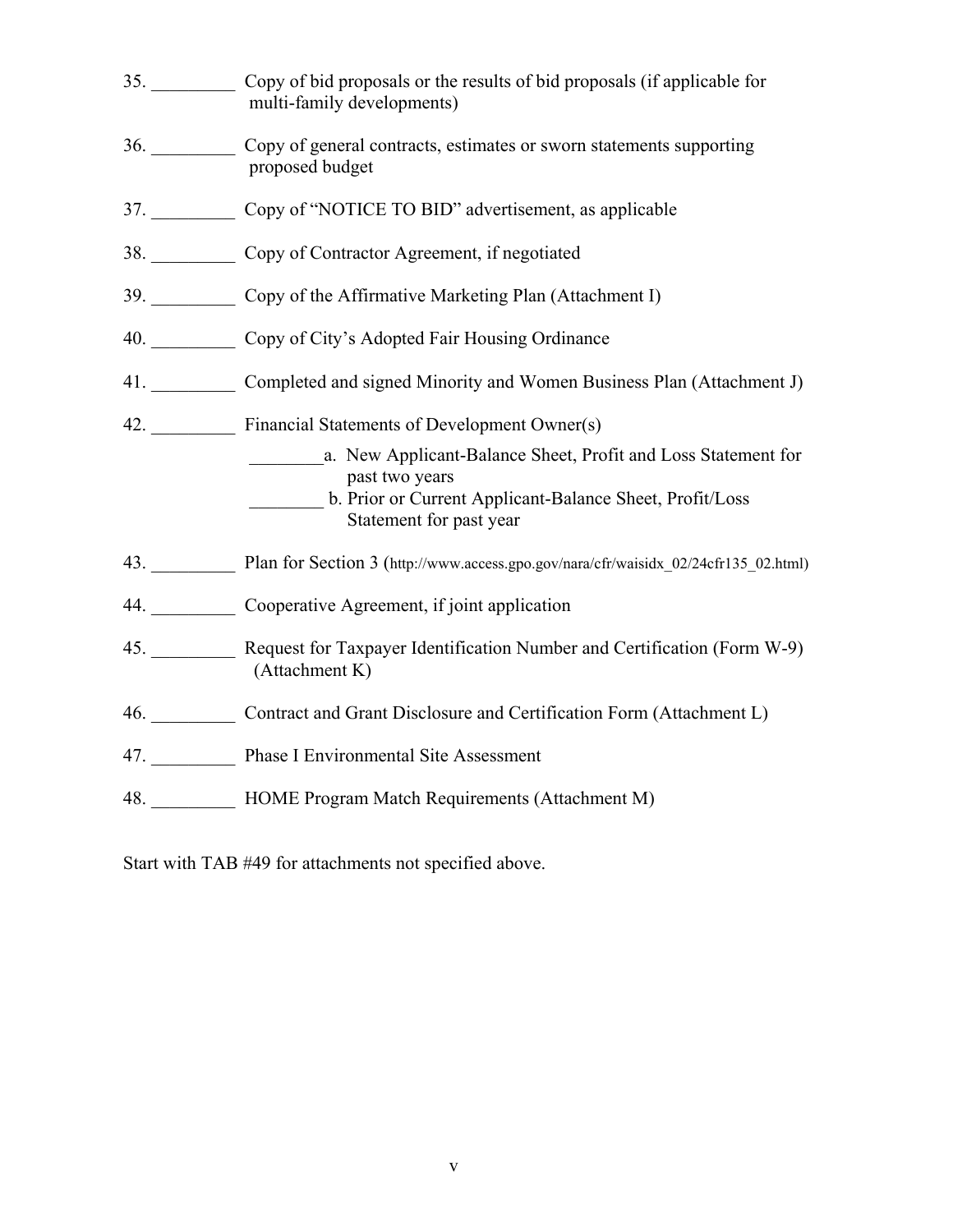#### **ADFA MULTI-FAMILY HOUSING 2006 LIHTC APPLICANT SELF-SCORING**

### **For Low-Income Housing Tax Credit Applicants Only**

|      | <b>QAP SELECTION CRITERIA</b>                                                           |                     | <b>POINTS</b>                                                                                                                                                                                                                        |
|------|-----------------------------------------------------------------------------------------|---------------------|--------------------------------------------------------------------------------------------------------------------------------------------------------------------------------------------------------------------------------------|
| #1.  | Location/USDA/HUD                                                                       | $(15$ pts.)         |                                                                                                                                                                                                                                      |
| #2.  | Development of Special Needs                                                            | (Maximum 15 pts.)   |                                                                                                                                                                                                                                      |
| #3.  | Involves rehabilitation of existing structures                                          | $(10 \text{ pts.})$ |                                                                                                                                                                                                                                      |
| #4.  | Involves preservation or rehabilitation of existing<br>affordable housing program       | (Maximum 10 pts.)   |                                                                                                                                                                                                                                      |
| #5.  | Lowering of developer and consultant fees                                               | $(5 \text{ pts.})$  | <u> Territoria de la provincia de la provincia de la provincia de la provincia de la provincia de la provincia de la provincia de la provincia de la provincia de la provincia de la provincia de la provincia de la provincia d</u> |
| #6.  | A minimum of 20% of the total housing<br>units in the development are market rate units | $(5$ pts.)          |                                                                                                                                                                                                                                      |
| #7.  | Development provides additional amenities                                               | (Maximum 10 pts.)   |                                                                                                                                                                                                                                      |
| #8.  | Development promotes energy efficiencies                                                | (Maximum 15 pts.)   |                                                                                                                                                                                                                                      |
| #9.  | Participation of Local Tax Exempt Organization                                          | $(5$ pts.)          |                                                                                                                                                                                                                                      |
| #10. | Site Visit                                                                              | (Maximum 10 pts.)   |                                                                                                                                                                                                                                      |
| #11. | Market Feasibility Study                                                                | (Maximum 15 pts.)   |                                                                                                                                                                                                                                      |
| #12. | Applicant requesting HOME Funds and<br>electing to extend affordability period          | (Maximum 10 pts.)   |                                                                                                                                                                                                                                      |
|      | <b>QAP LEGISLATED PRIORITIES</b>                                                        |                     |                                                                                                                                                                                                                                      |
| #1.  | Serves the lowest group possible                                                        | $(3 \text{ pts.})$  |                                                                                                                                                                                                                                      |
| #2.  | Extends the duration of Low-Income use                                                  | $(4 \text{ pts.})$  |                                                                                                                                                                                                                                      |
| #3.  | <b>QCT</b> and Community Revitalization Plan                                            | $(3 \text{ pts.})$  |                                                                                                                                                                                                                                      |

#### **(Maximum 135 pts.) TOTAL POINTS**

Refer to Selection Criteria section of the 2006 Qualified Allocation Plan (QAP) for instructions on submission of scoring and supporting documentation.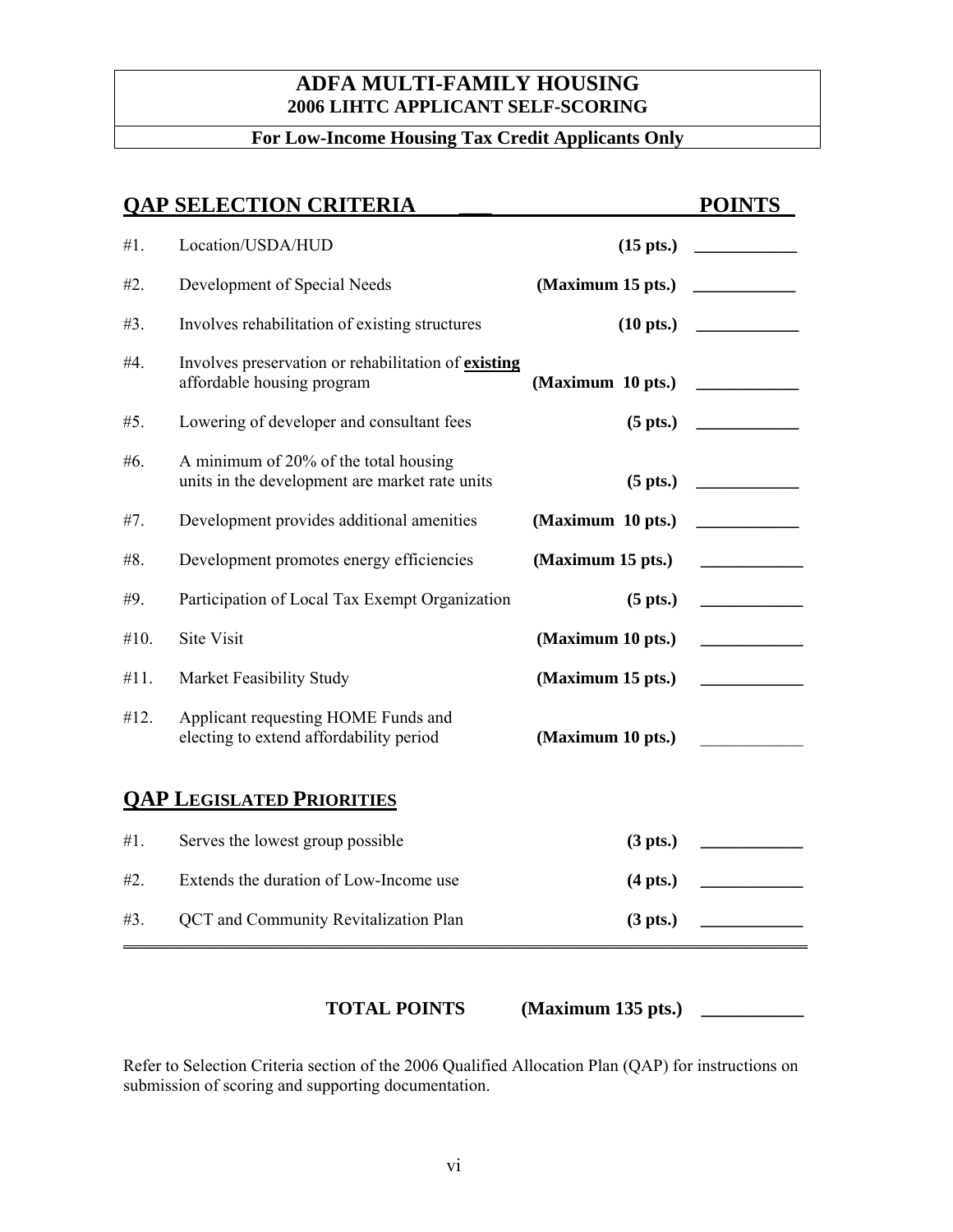|                                                                                                                                                                             | <i>2006 MULTI-FAMILY HOUSING APPLICATION</i><br><b>ARKANSAS DEVELOPMENT FINANCE AUTHORITY</b><br>423 Main Street, Suite 500<br>Little Rock, Arkansas 72201<br>Phone: (501) 682-5900<br>$(501)$ 682-5859<br>Fax:                |
|-----------------------------------------------------------------------------------------------------------------------------------------------------------------------------|--------------------------------------------------------------------------------------------------------------------------------------------------------------------------------------------------------------------------------|
| Application Date: _____________                                                                                                                                             | Received by:<br>Date Stamp:                                                                                                                                                                                                    |
| Applicant is applying for: (check only one)                                                                                                                                 |                                                                                                                                                                                                                                |
|                                                                                                                                                                             | 2006 Low-Income Housing Tax Credits (only) ______HOME Program (only)                                                                                                                                                           |
|                                                                                                                                                                             | 2006 Low-Income Housing Tax Credits & HOME Program Funds                                                                                                                                                                       |
| <b>Tax-Exempt Multi-Family Volume Cap with 4% LIHTC</b>                                                                                                                     |                                                                                                                                                                                                                                |
| <b>I. DEVELOPMENT NAME &amp; ADDRESS</b><br>(List name under which development will do business. i.e. XYZ Apartments)                                                       |                                                                                                                                                                                                                                |
|                                                                                                                                                                             | County:                                                                                                                                                                                                                        |
|                                                                                                                                                                             | City: City: City: City: City: City: City: Code: City: Code: City: Code: City: Code: City: Code: City: Code: City: Code: City: Code: City: Code: City: Code: City: Code: City: City: Code: City: City: City: City: City: City:  |
| Is the Development Located in: Metropolitan Statistical Area: Yes No No No                                                                                                  | Difficult to Develop Area: Yes_________ No______<br>(As defined by the U.S. Department of Housing and Urban Development)                                                                                                       |
| U.S.<br><b>State</b><br><b>Congressional District:</b>                                                                                                                      | <b>State</b><br>House District: _______                                                                                                                                                                                        |
| <b>II. APPLICANT INFORMATION</b><br>INFORMATION IN SECTION "III. PARTNERSHIP INFORMATION" BELOW.)<br>For Profit ______ Non-Profit (Non-Profits must complete Section XXVI.) | (NAME UNDER WHICH APPLICANT DOES BUSINESS. (IF APPLICANT IS THE PARTNERSHIP/OWNER, ALSO COMPLETE PARTNERSHIP                                                                                                                   |
|                                                                                                                                                                             | Name: https://www.archive.com/communications/communications/communications/communications/communications/communications/communications/communications/communications/communications/communications/communications/communicatio |
|                                                                                                                                                                             |                                                                                                                                                                                                                                |
|                                                                                                                                                                             |                                                                                                                                                                                                                                |
|                                                                                                                                                                             |                                                                                                                                                                                                                                |
|                                                                                                                                                                             |                                                                                                                                                                                                                                |

**\*Contact person for all ADFA correspondence and contact regarding this development.**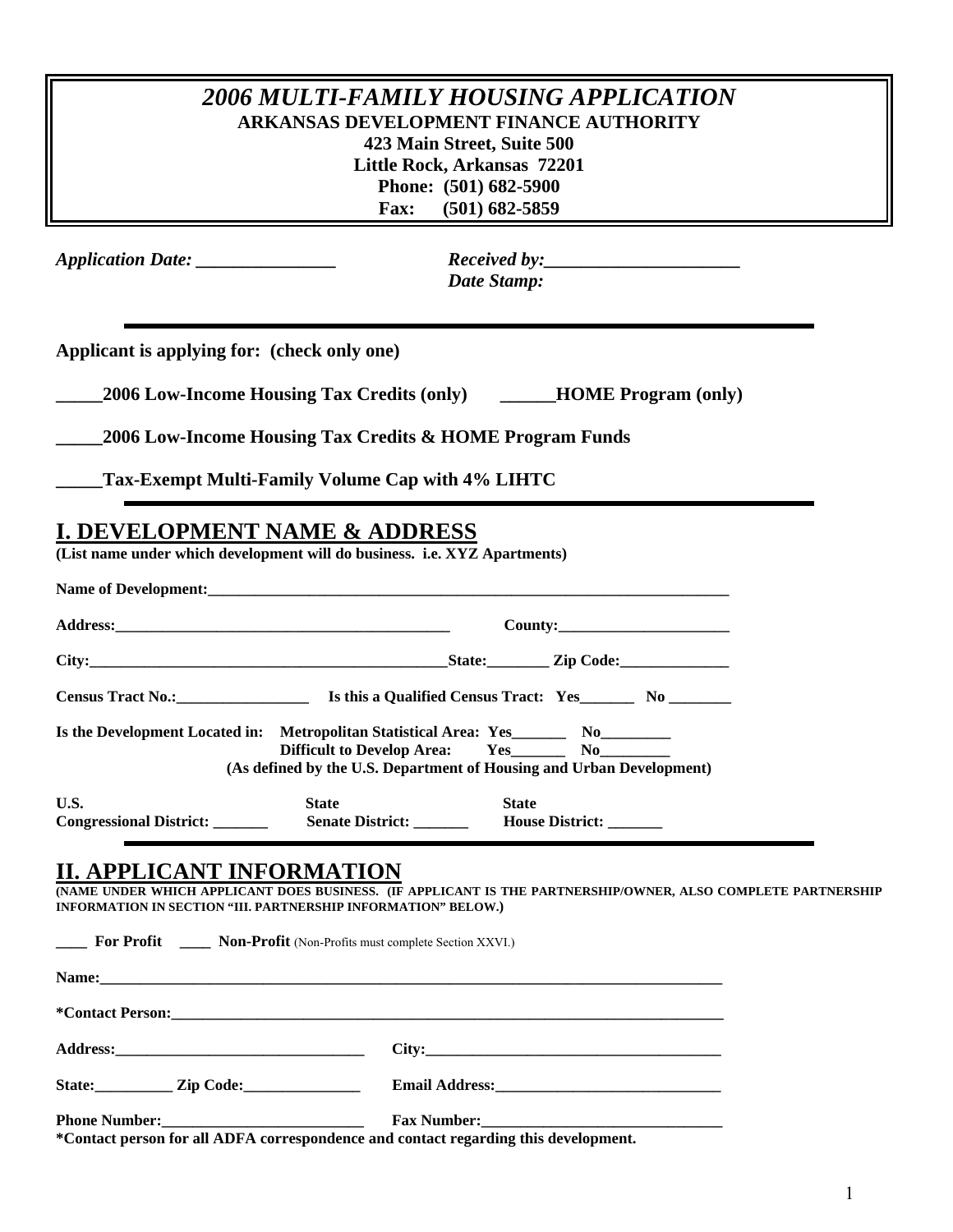### **Developer (If different than the Applicant):**

| State: <u>Zip Code:</u>                                                                                                                                                                                                                                 |                                                             |                |  |
|---------------------------------------------------------------------------------------------------------------------------------------------------------------------------------------------------------------------------------------------------------|-------------------------------------------------------------|----------------|--|
|                                                                                                                                                                                                                                                         | <b>Fax Number:</b>                                          |                |  |
| *Contact person for all ADFA correspondence and contact regarding this development.                                                                                                                                                                     |                                                             |                |  |
| <b>III. PARTNERSHIP INFORMATION:</b> (Please note: ADFA reserves tax credits to the<br>Partnership or its General Partner(s). Reservations are non-transferable. Any changes in General Partner Status requires a new application)<br><b>For Profit</b> | <b>Non-Profit</b> (Non-Profits must complete Section XXVI.) |                |  |
| <b>NAME OF GENERAL PARTNER(S)</b>                                                                                                                                                                                                                       | <b>ADDRESS/PHONE NO.</b>                                    | % OF OWNERSHIP |  |
|                                                                                                                                                                                                                                                         |                                                             |                |  |
|                                                                                                                                                                                                                                                         |                                                             |                |  |
|                                                                                                                                                                                                                                                         |                                                             |                |  |
|                                                                                                                                                                                                                                                         |                                                             |                |  |
|                                                                                                                                                                                                                                                         | <b>TOTAL</b>                                                | 100%           |  |
|                                                                                                                                                                                                                                                         |                                                             |                |  |
| <b>NAME OF LIMITED PARTNER(S)</b>                                                                                                                                                                                                                       | <b>ADDRESS/PHONE NO.</b>                                    | % OF OWNERSHIP |  |
|                                                                                                                                                                                                                                                         |                                                             |                |  |

| <b>TOTAL</b> | 100% |
|--------------|------|
|              |      |
|              |      |
|              |      |
|              |      |
|              |      |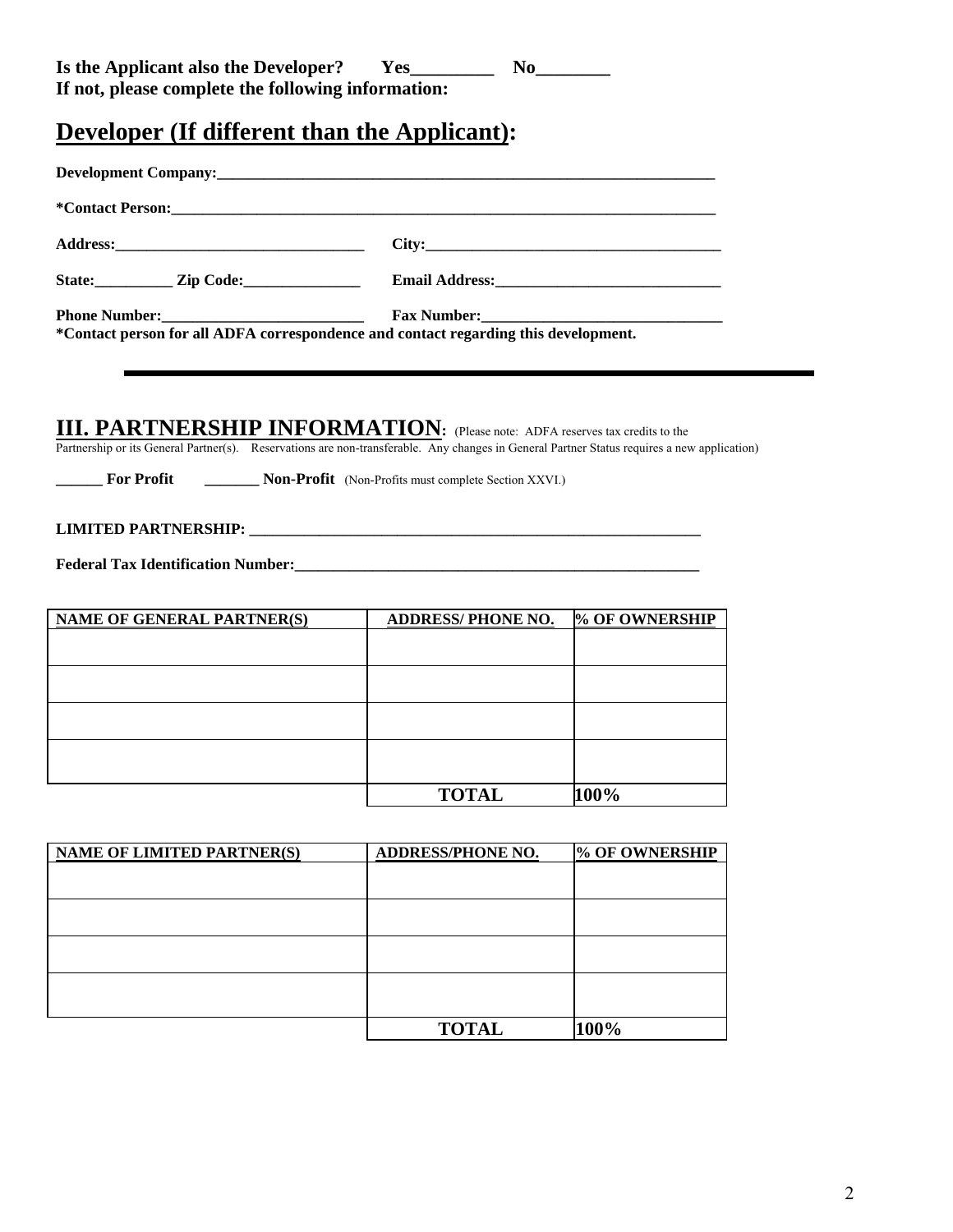### **IV. SPECIAL HOUSING NEEDS SET-ASIDES**

**(LIHTC Applicants only) Applicant must meet Set-Aside Requirements. Please mark all that are applicable.** 

Will a qualified non-profit organization, as defined in IRC  $\S$  501(c)(3) or  $\S$  501(c)(4), materially participate in the **development and operation of the development throughout the compliance period ?** 

 **\_\_\_\_\_\_\_\_\_\_\_ Yes \_\_\_\_\_\_\_\_\_\_ No** 

**Is the applicant requesting HOME Program funds for the development or has the applicant received a commitment for funding to the development from Rural Development?** 

 **\_\_\_\_\_\_\_\_\_\_\_ Yes \_\_\_\_\_\_\_\_\_\_ No** 

**Will the development be an Assisted Living Development?** 

 **\_\_\_\_\_\_\_\_\_\_\_ Yes \_\_\_\_\_\_\_\_\_\_ No** 

### **V. PREVIOUS PARTICIPATION OF APPLICANT/DEVELOPER/**

### **CONSULTANT**

**Separately list all previous participation of the applicant, developer, and consultant in any development which received an allocation of federal low-income housing tax credits from ADFA. (Attach separate listing if necessary).** 

**\*\*For developments requesting HOME funds, identify the past five years of participation by the applicant, developer, and consultant in HOME program funds developments.** 

| <b>NAME OF PARTICIPANT AND</b> | <b>LOCATION</b> | <b>DATE OF LIHTC RESERVATION<br/>AND STATUS OF DEVELOPMENT</b> |
|--------------------------------|-----------------|----------------------------------------------------------------|
| <b>DEVELOPMENT</b>             |                 |                                                                |
|                                |                 |                                                                |
|                                |                 |                                                                |
|                                |                 |                                                                |
|                                |                 |                                                                |
|                                |                 |                                                                |
|                                |                 |                                                                |
|                                |                 |                                                                |
|                                |                 |                                                                |
|                                |                 |                                                                |
|                                |                 |                                                                |
|                                |                 |                                                                |
|                                |                 |                                                                |
|                                |                 |                                                                |
|                                |                 |                                                                |
|                                |                 |                                                                |
|                                |                 |                                                                |
|                                |                 |                                                                |
|                                |                 |                                                                |
|                                |                 |                                                                |
|                                |                 |                                                                |
|                                |                 |                                                                |
|                                |                 |                                                                |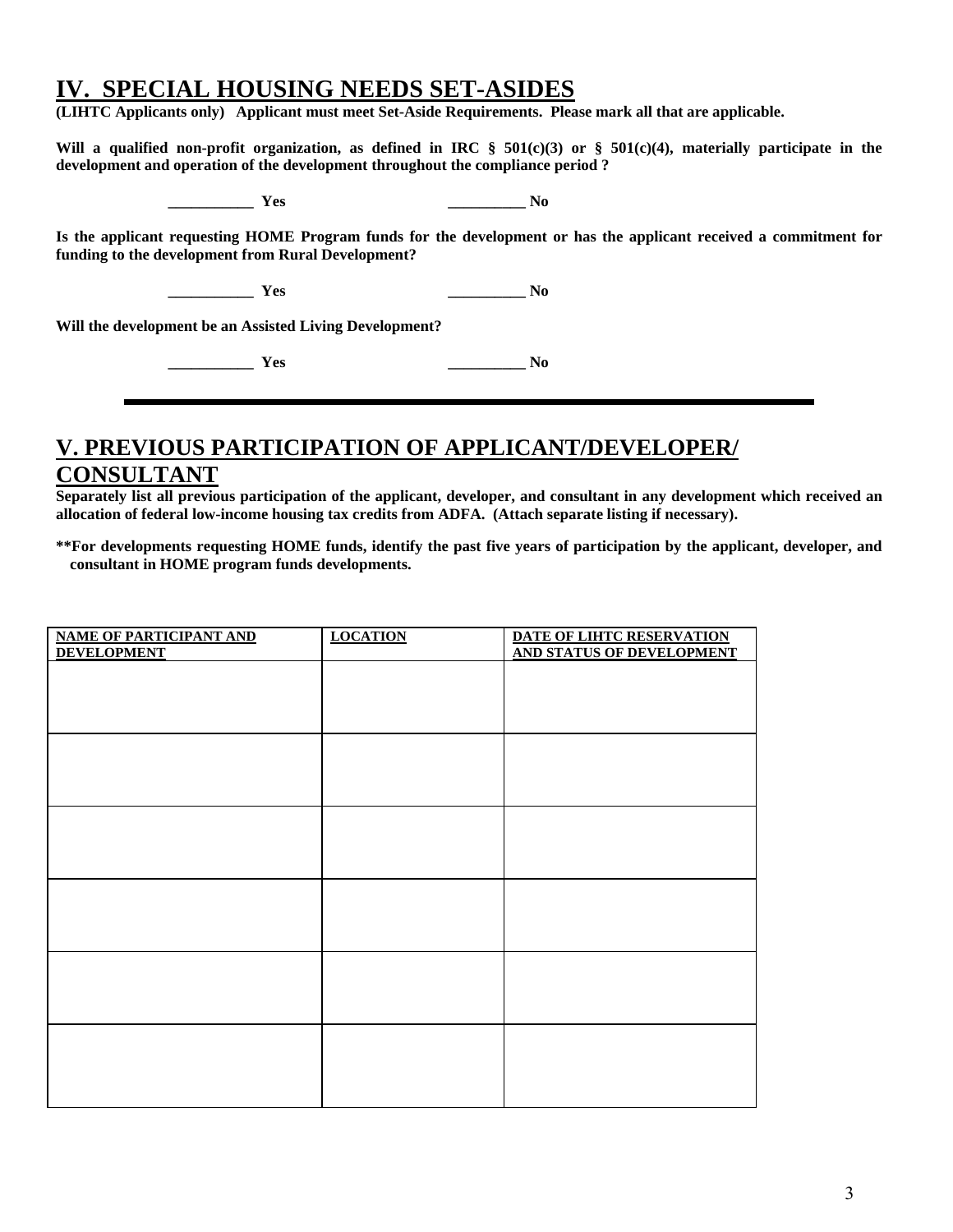### **VI. DEVELOPMENT TYPE**

| <b>New Construction</b>                                    | <b>New Construction</b>           |
|------------------------------------------------------------|-----------------------------------|
| without Federal Subsidies                                  | with Federal Subsidies            |
| <b>Acquisition/Rehabilitation</b>                          | <b>Acquisition/Rehabilitation</b> |
| without Federal Subsidies                                  | with Federal Subsidies            |
| <b>Acquisition with 10-year waiver from Federal Agency</b> |                                   |

### **VII. DEVELOPMENT INFORMATION**

|                                                                                                       |            |                                      | TOTAL No. of Units:_________ No. of LIHTC Units:_________ Percentage of LIHTC Units:________ |                                                                        |  |
|-------------------------------------------------------------------------------------------------------|------------|--------------------------------------|----------------------------------------------------------------------------------------------|------------------------------------------------------------------------|--|
| Number of units designated for Manager(s)/Employee(s) per IRS REVENUE RULE 92-61: ______              |            |                                      |                                                                                              |                                                                        |  |
| --Included in No. of LIHTC Units:                                                                     |            |                                      |                                                                                              | <b>TOTAL</b> units numbered<br>above. If no, do not<br>include above.) |  |
|                                                                                                       |            |                                      |                                                                                              | <b>TOTAL</b> units numbered<br>above. If no, do not<br>include above.) |  |
| <b>Type of Construction:</b>                                                                          |            |                                      |                                                                                              |                                                                        |  |
| <b>Row/Townhouse</b>                                                                                  |            | <b>Elevator</b>                      |                                                                                              | $Yes$ No No                                                            |  |
| <b>Detached Single Family</b>                                                                         |            | <b>Slab on Grade</b>                 |                                                                                              | $Yes$ No $No$                                                          |  |
| <b>Garden Apartments</b>                                                                              |            | <b>Full Basement</b>                 |                                                                                              | $Yes$ No No                                                            |  |
|                                                                                                       |            | <b>Crawl Space</b>                   |                                                                                              | $Yes$ No $No$                                                          |  |
| Total No. of Buildings:<br>Total No. of Parking Spaces:                                               |            | <b>Total No. of Stories:</b>         |                                                                                              | Total No. of Handicap Parking Spaces:<br><u>Factor</u>                 |  |
| Total Gross Floor Area for all Buildings: (Sq. Feet)                                                  |            |                                      |                                                                                              |                                                                        |  |
|                                                                                                       | (Sq. Feet) |                                      |                                                                                              | (Sq. Feet)                                                             |  |
|                                                                                                       |            |                                      |                                                                                              |                                                                        |  |
| <b>Type of Units:</b>                                                                                 |            |                                      |                                                                                              |                                                                        |  |
| <b>Multi-Family Housing</b><br><b>Transient Housing</b><br><b>Elderly Housing</b>                     |            |                                      | <b>Single Room Occupancy</b><br><b>__________Assisted Living</b>                             |                                                                        |  |
| <b>Targeting of Units:</b> (If proposed development is elderly, all units must be designated elderly) |            |                                      |                                                                                              |                                                                        |  |
| <b>Elderly No. of Units:</b>                                                                          |            | Family No. of Units (3 & 4 bedrooms) |                                                                                              |                                                                        |  |
| Handicapped No. of Units:                                                                             |            |                                      |                                                                                              |                                                                        |  |
| (For HOME Applicants) Number of Units that are 504 accessible:                                        |            |                                      |                                                                                              |                                                                        |  |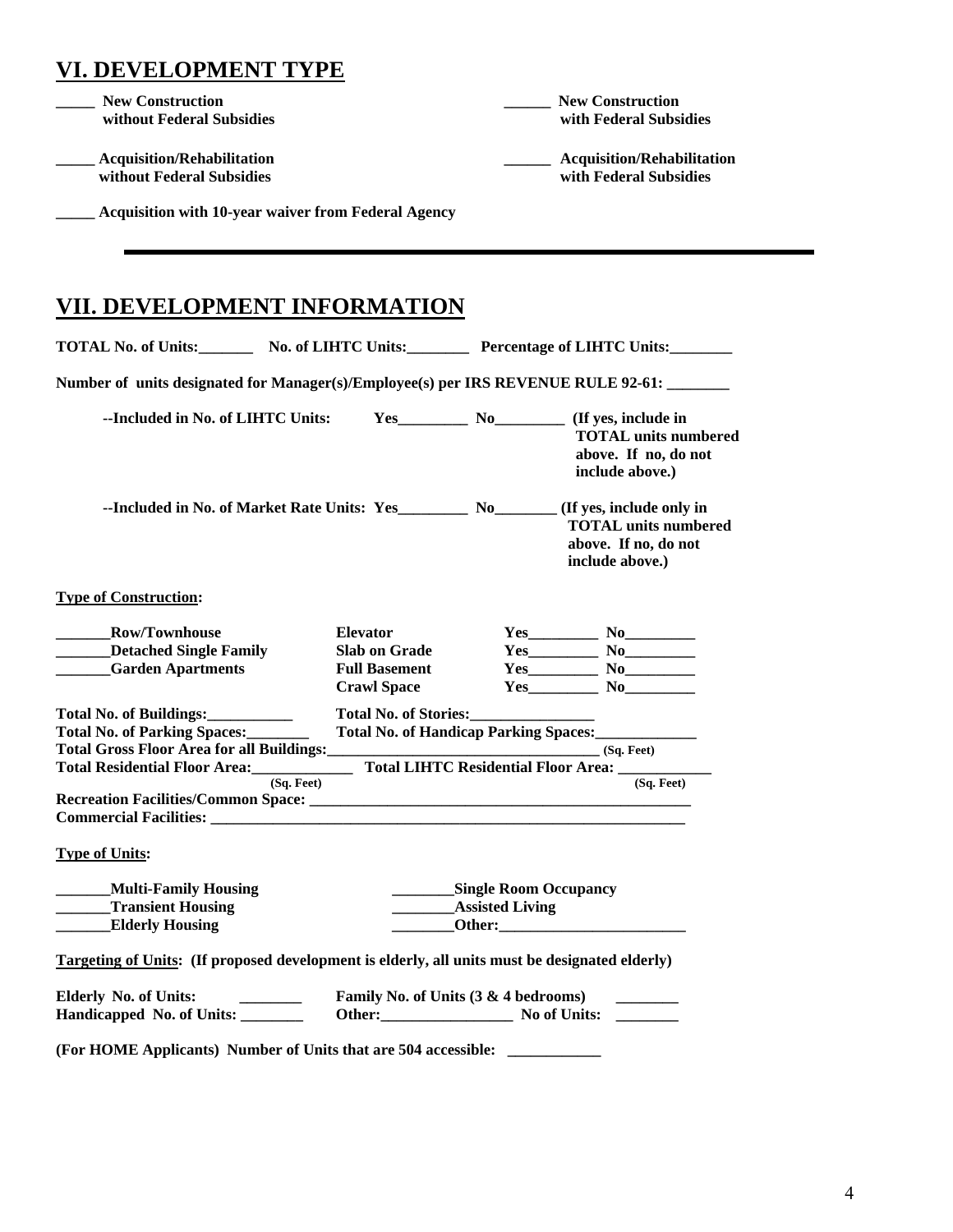| <b>UNIT SIZE BREAKDOWN</b> | NO. OF<br><b>UNITS</b> | UNIT SQ.<br><b>FOOTAGE</b> | <b>AVERAGE COST</b><br>PER SQ. FT |
|----------------------------|------------------------|----------------------------|-----------------------------------|
| <b>Efficiency</b>          |                        |                            |                                   |
| <b>Bedroom(s)</b>          |                        |                            | <b>AVERAGE</b>                    |
| <b>Bedroom(s)</b>          |                        |                            | <b>COST PER UNIT</b>              |
| <b>Bedroom(s)</b>          |                        |                            |                                   |
| <b>Bedroom(s)</b>          |                        |                            |                                   |

### **VIII. SITE INFORMATION**

| (Site Control Documentation must be submitted at TAB #6)                                                                               |              |                                                                                                                                                                                                                                                                                                                                                                                                                      |                                                       |
|----------------------------------------------------------------------------------------------------------------------------------------|--------------|----------------------------------------------------------------------------------------------------------------------------------------------------------------------------------------------------------------------------------------------------------------------------------------------------------------------------------------------------------------------------------------------------------------------|-------------------------------------------------------|
| Is site currently under control for the development? Yes_______<br>If yes, control is in the form of:                                  |              |                                                                                                                                                                                                                                                                                                                                                                                                                      | $\bf{No}$                                             |
| <b>Deed</b><br><b>Purchase Contract</b>                                                                                                | ______Option |                                                                                                                                                                                                                                                                                                                                                                                                                      |                                                       |
| <b>Expiration Date of Contract or Option:</b>                                                                                          |              | $\frac{1}{\sqrt{1-\frac{1}{2}}\sqrt{1-\frac{1}{2}}\sqrt{1-\frac{1}{2}}\sqrt{1-\frac{1}{2}}\sqrt{1-\frac{1}{2}}\sqrt{1-\frac{1}{2}}\sqrt{1-\frac{1}{2}}\sqrt{1-\frac{1}{2}}\sqrt{1-\frac{1}{2}}\sqrt{1-\frac{1}{2}}\sqrt{1-\frac{1}{2}}\sqrt{1-\frac{1}{2}}\sqrt{1-\frac{1}{2}}\sqrt{1-\frac{1}{2}}\sqrt{1-\frac{1}{2}}\sqrt{1-\frac{1}{2}}\sqrt{1-\frac{1}{2}}\sqrt{1-\frac{1}{2}}\sqrt{1-\frac{1}{2}}\sqrt{1-\frac$ |                                                       |
| Appraised Value of the Land and Improvements: \$                                                                                       |              |                                                                                                                                                                                                                                                                                                                                                                                                                      |                                                       |
|                                                                                                                                        |              |                                                                                                                                                                                                                                                                                                                                                                                                                      |                                                       |
|                                                                                                                                        |              |                                                                                                                                                                                                                                                                                                                                                                                                                      |                                                       |
|                                                                                                                                        |              |                                                                                                                                                                                                                                                                                                                                                                                                                      |                                                       |
|                                                                                                                                        |              |                                                                                                                                                                                                                                                                                                                                                                                                                      |                                                       |
|                                                                                                                                        |              |                                                                                                                                                                                                                                                                                                                                                                                                                      |                                                       |
|                                                                                                                                        |              |                                                                                                                                                                                                                                                                                                                                                                                                                      |                                                       |
| Is site properly zoned for your development? Yes_________________________________                                                      |              |                                                                                                                                                                                                                                                                                                                                                                                                                      |                                                       |
|                                                                                                                                        |              |                                                                                                                                                                                                                                                                                                                                                                                                                      |                                                       |
| When will the zoning issue be resolved?<br>(Proper zoning documentation or application for proper zoning must be submitted at TAB #7.) |              |                                                                                                                                                                                                                                                                                                                                                                                                                      | $\begin{array}{ccc}\n\text{Month/Year)}\n\end{array}$ |
|                                                                                                                                        |              |                                                                                                                                                                                                                                                                                                                                                                                                                      |                                                       |
| If no, which utilities need to be brought to the site?                                                                                 |              |                                                                                                                                                                                                                                                                                                                                                                                                                      |                                                       |
| <b>Electric</b>                                                                                                                        | Water        | $\frac{1}{2}$ Phone                                                                                                                                                                                                                                                                                                                                                                                                  |                                                       |

### **IX. ACQUISITION OF EXISTING BUILDINGS**

**(Complete for all rehabilitation developments)** 

| How many buildings will be acquired for the development?               |               |  |
|------------------------------------------------------------------------|---------------|--|
| Are all the buildings currently under control for the development? Yes | $\bf{No}$     |  |
| If no, how many buildings are under control for the development?       |               |  |
| When will the rest of the buildings be under control for acquisition?  | _____________ |  |

(Month / Year)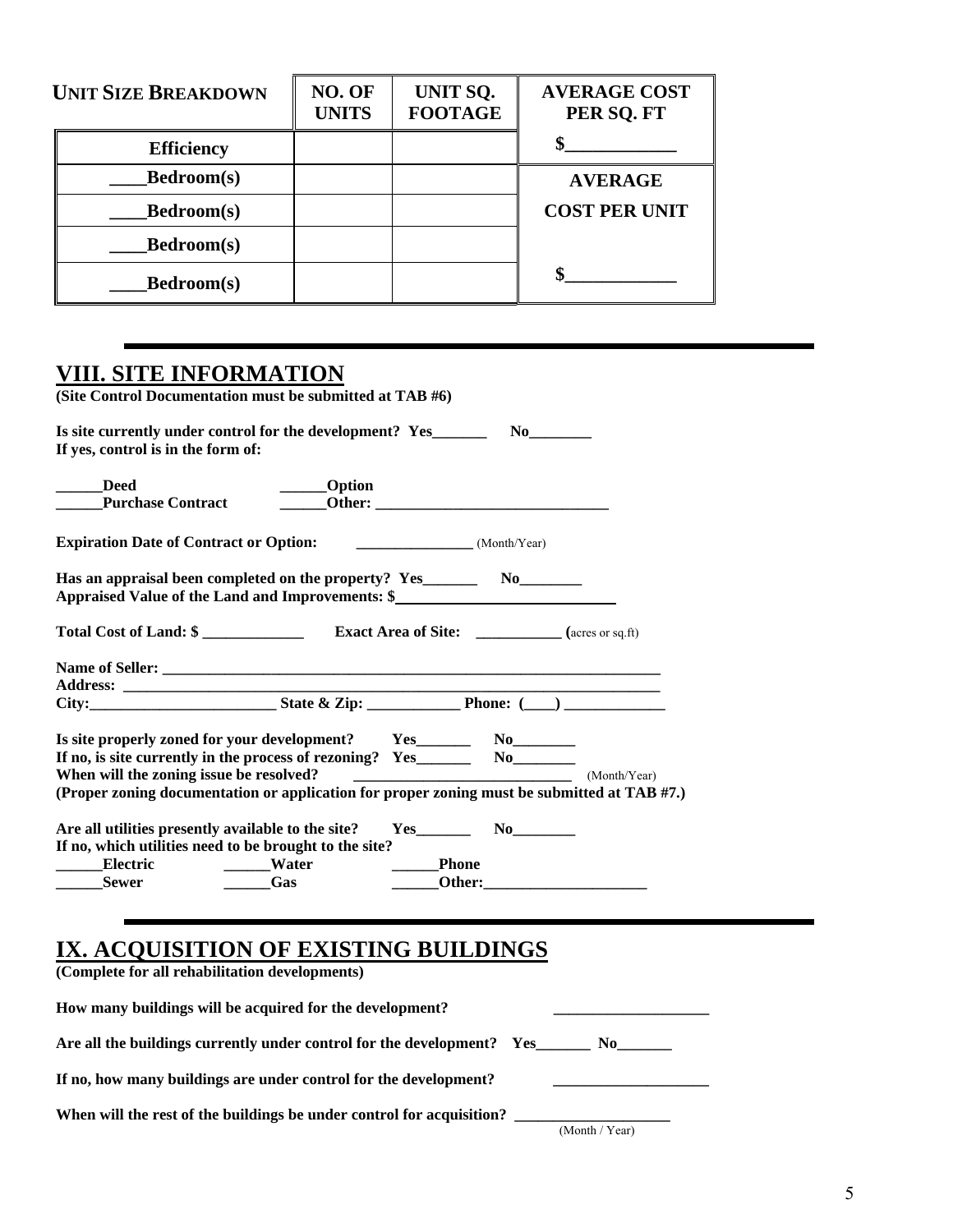|                  | <b>LIST BUILDINGS UNDER</b><br><b>CONTROL</b><br><b>ADDRESS(ES) OF BUILDINGS</b> | <b>TYPE OF CONTROL</b><br><b>OWNERSHIP, OPTION,</b><br><b>PURCHASE CONTRACT</b> | <b>EXPIRATION</b><br><b>DATE OF</b><br><b>CONTROL</b><br><b>DOCUMENT</b> | NO. OF<br><b>UNITS</b> | <b>ACQUISITION COST</b><br>OF BUILDING |
|------------------|----------------------------------------------------------------------------------|---------------------------------------------------------------------------------|--------------------------------------------------------------------------|------------------------|----------------------------------------|
| 1.               |                                                                                  |                                                                                 |                                                                          |                        | \$                                     |
| 2.               |                                                                                  |                                                                                 |                                                                          |                        | \$                                     |
| 3.               |                                                                                  |                                                                                 |                                                                          |                        | \$                                     |
| $\overline{4}$ . |                                                                                  |                                                                                 |                                                                          |                        | \$                                     |
| 5.               |                                                                                  |                                                                                 |                                                                          |                        | \$                                     |
| 6.               |                                                                                  |                                                                                 |                                                                          |                        | \$                                     |

 **(Attach Needed Additional Pages)** 

### **X. ACQUISITION INFORMATION**

**Building(s) acquired or to be acquired from: \_\_\_\_\_Related Party \_\_\_\_\_Unrelated Party** 

**Building(s) acquired or to be acquired with Buyer's Basis** 

 **\_\_\_\_\_Determined with reference to Seller's Basis** 

 **\_\_\_\_\_Not Determined with reference to Seller's Basis** 

**List below by Building Address, the date the building was placed in service, date the building was or is planned for acquisition and the number of years between the date the building was placed in service and the date of acquisition.** 

|    | <b>ADDRESS/BIN OF</b><br><b>BUILDINGS</b> | PRIOR LIHTC<br><b>ALLOCATION</b><br>$*YES*$<br><b>OR</b><br>NO | <b>LAST YEAR OF</b><br><b>PRIOR</b><br><b>COMPLIANCE</b><br><b>PERIOD</b> | <b>DATE</b><br>OF<br><b>ACQUISITION</b><br><b>BY THE</b><br><b>APPLICANT</b> | PLACED-IN-<br><b>SERVICE</b><br><b>DATE</b> (PIS)<br><b>BY THE</b><br><b>PREVIOUS</b><br><b>OWNER</b> | <b>NUMBER OF</b><br><b>YEARS</b><br><b>BETWEEN,</b><br><b>ACQUISITION AND</b><br><b>PREVIOUS PIS OR</b><br><b>MOST RECENT</b><br><b>NONQUALIFIED</b><br><b>SUBSTANTIAL</b><br><b>IMPROVEMENT</b> |
|----|-------------------------------------------|----------------------------------------------------------------|---------------------------------------------------------------------------|------------------------------------------------------------------------------|-------------------------------------------------------------------------------------------------------|--------------------------------------------------------------------------------------------------------------------------------------------------------------------------------------------------|
| 1. |                                           |                                                                |                                                                           |                                                                              |                                                                                                       |                                                                                                                                                                                                  |
| 2. |                                           |                                                                |                                                                           |                                                                              |                                                                                                       |                                                                                                                                                                                                  |
| 3. |                                           |                                                                |                                                                           |                                                                              |                                                                                                       |                                                                                                                                                                                                  |
| 4. |                                           |                                                                |                                                                           |                                                                              |                                                                                                       |                                                                                                                                                                                                  |
| 5. |                                           |                                                                |                                                                           |                                                                              |                                                                                                       |                                                                                                                                                                                                  |
| 6. |                                           |                                                                |                                                                           |                                                                              |                                                                                                       | $\lambda$                                                                                                                                                                                        |

 **(Attach Needed Additional Pages)** 

**\*If YES\*, attach all previously issued IRS Forms 8609 and previously recorded "LAND USE RESTRICTION AGREEMENT" on any building that is a part of the development at TAB #28.**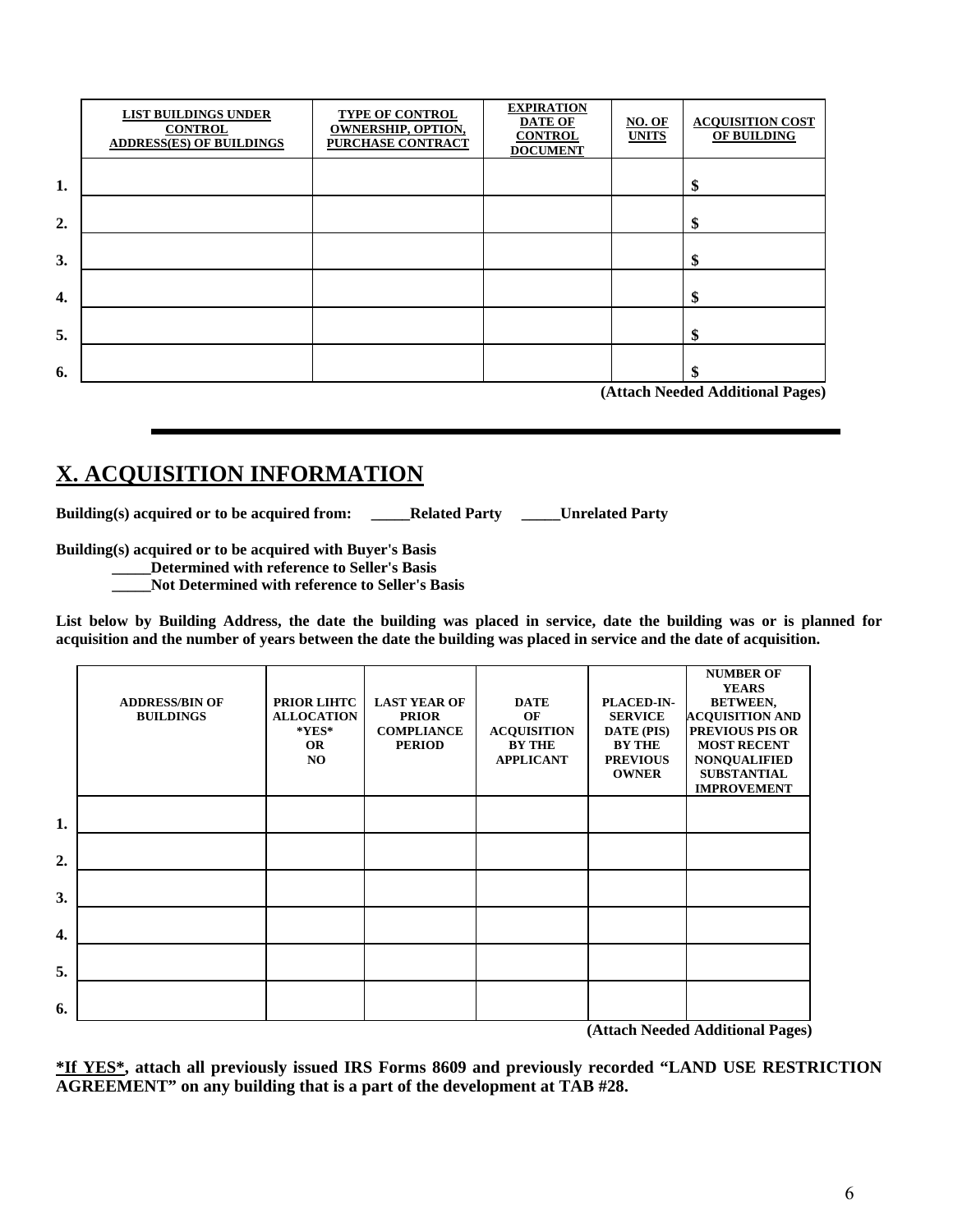### **XI. RELOCATION INFORMATION**

| Does this development involve any relocation of tenants within the development? Yes No     |  |  |  |  |  |  |  |
|--------------------------------------------------------------------------------------------|--|--|--|--|--|--|--|
| Does this development involve any relocation of tenants outside the development? Yes No No |  |  |  |  |  |  |  |
| If yes, please describe the proposed relocation assistance, if any.                        |  |  |  |  |  |  |  |
|                                                                                            |  |  |  |  |  |  |  |

 **(Complete tenant audit is required for all rehab developments – attach at TAB #17)** 

### **XII. EXISTING SUBSIDIES WITH ACQUISITION DEVELOPMENTS**

|  |  | Section $221(d)(3)$ BMIR |  |
|--|--|--------------------------|--|
|--|--|--------------------------|--|

**\_\_\_\_\_\_\_ Section 521 Rental Assistance** 

**\_\_\_\_\_\_\_ Section 236** 

**\_\_\_\_\_\_\_ Section 8 Rent Supplement or Rental Assistance payment** 

**Is HUD Approval for Transfer of Physical Asset Required? Yes\_\_\_\_\_\_\_ No\_\_\_\_\_\_\_\_** 

### **XIII. ENERGY AND EQUIPMENT INFORMATION**

|                           | <b>TYPE SYSTEM (FORCED</b>                                    |                     |                               |
|---------------------------|---------------------------------------------------------------|---------------------|-------------------------------|
| <b>ENERGY EQUIPMENT</b>   | AIR, HOT WATER, ETC.)                                         |                     | <b>EFFICIENCY RATING</b>      |
| <b>Heating</b>            |                                                               |                     |                               |
| <b>Air Conditioner</b>    |                                                               |                     |                               |
| <b>Domestic Hot Water</b> |                                                               |                     |                               |
|                           | <b>Equipment Included with Unit (Low-Income Units)</b>        |                     |                               |
| Range                     | <b>Refrigerator</b>                                           | <b>Disposal</b>     | <b>Air Conditioning Units</b> |
| <b>Microwave</b>          | <b>Dishwasher</b>                                             | <b>Central Heat</b> | <b>Washer/Dryer Hookups</b>   |
|                           | Laundry Facilities ______ Kitchen Exhaust ______ Central Air  |                     | <b>Window Treatments</b>      |
| <b>Ceiling Fans</b>       |                                                               |                     |                               |
|                           | <b>Equipment Included with Unit (Market Rate Units)</b>       |                     |                               |
| Range                     | _Refrigerator                                                 | <b>Disposal</b>     | <b>Air Conditioning Units</b> |
| <b>Microwave</b>          | <b>Dishwasher</b>                                             | <b>Central Heat</b> | Washer/Dryer Hookups          |
|                           | Laundry Facilities ______ Kitchen Exhaust _______ Central Air |                     | <b>Window Treatments</b>      |
|                           |                                                               |                     |                               |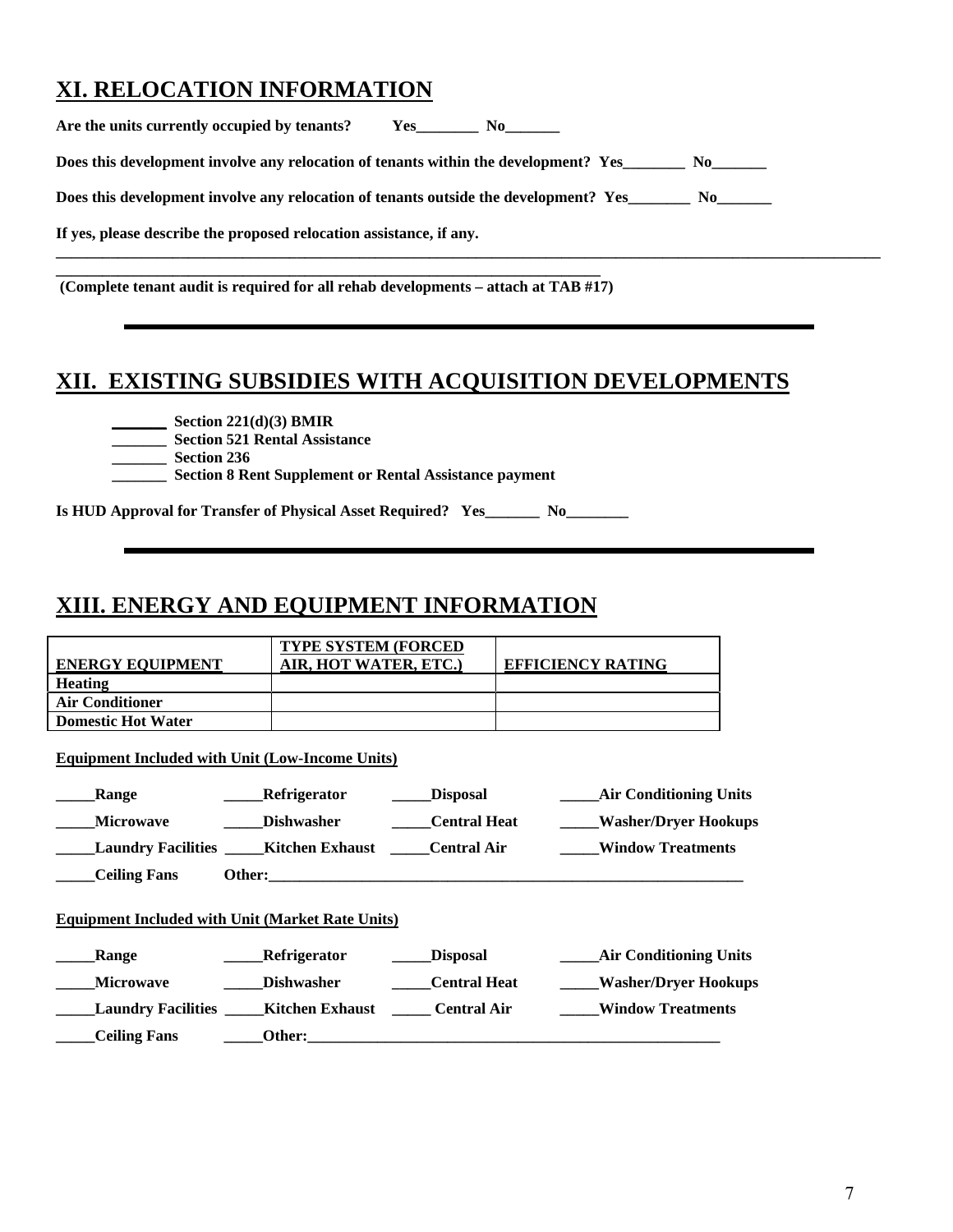### **XIV. MONTHLY UTILITY ALLOWANCE CALCULATIONS**

| <b>UTILITIES</b>        | Type of<br><b>Utility</b><br>(Gas,<br>Electric) | <b>Utilities</b><br>Paid By<br>(Tenant<br><sub>or</sub><br>Owner) | <b>Utility Allowance/Month</b> |     |     |     |     |            |
|-------------------------|-------------------------------------------------|-------------------------------------------------------------------|--------------------------------|-----|-----|-----|-----|------------|
|                         |                                                 |                                                                   | Eff                            | 1BR | 2BR | 3BR | 4BR | <b>5BR</b> |
| <b>Cooking</b>          |                                                 |                                                                   |                                |     |     |     |     |            |
| <b>Heating</b>          |                                                 |                                                                   |                                |     |     |     |     |            |
| <b>Hot Water</b>        |                                                 |                                                                   |                                |     |     |     |     |            |
| <b>Lighting</b>         |                                                 |                                                                   |                                |     |     |     |     |            |
| <b>Air Conditioning</b> |                                                 |                                                                   |                                |     |     |     |     |            |
| Water                   |                                                 |                                                                   |                                |     |     |     |     |            |
| <b>Sewer</b>            |                                                 |                                                                   |                                |     |     |     |     |            |
| <b>Trash</b>            |                                                 |                                                                   |                                |     |     |     |     |            |
| Other                   |                                                 |                                                                   |                                |     |     |     |     |            |
|                         | Total tenant paid utility allowance             |                                                                   |                                |     |     |     |     |            |

**Source of Utility Allowance Calculation (Documentation must be included at TAB #5)** 

- 
- **\_\_ Public Housing Authority (PHA) \_\_ Housing & Urban Development (HUD)**
- 
- **\_\_ Utility Company \_\_ Rural Development (USDA RD)**

### **XV. MINIMUM SET-ASIDE ELECTION**

**The Owner irrevocably elects on the Minimum Set-Aside Requirements (Check only one)** 

- **\_\_\_\_ At least 20% of the rental residential units in this development are rent-restricted and to be occupied by individuals whose income is 50% or less of area median income.**
- **\_\_\_\_ At least 40% of the rental residential units in this development are rent-restricted and to be occupied by individuals whose income is 60% or less of area median income.**
- **\_\_\_\_ Deep Rent skewing Options as defined in Section 42.**

**HOME APPLICANTS ONLY COMPLETE THE FOLLOWING: Low-Income Affordability and Rent Control Period (check one)** 

 **\_\_\_\_\_ 5 Years HOME Assistance/Unit <\$15,000/unit** 

- **\_\_\_\_\_10 Years HOME Assistance/Unit \$15,000-\$40,000/unit**
- **\_\_\_\_\_15 Years HOME Assistance/Unit >\$40,000/unit**
- **\_\_\_\_\_20 Years New Construction**
- **\_\_\_\_ \_\_ Years FHA Insured**
- **\_\_\_\_ \_\_ Years (Other)**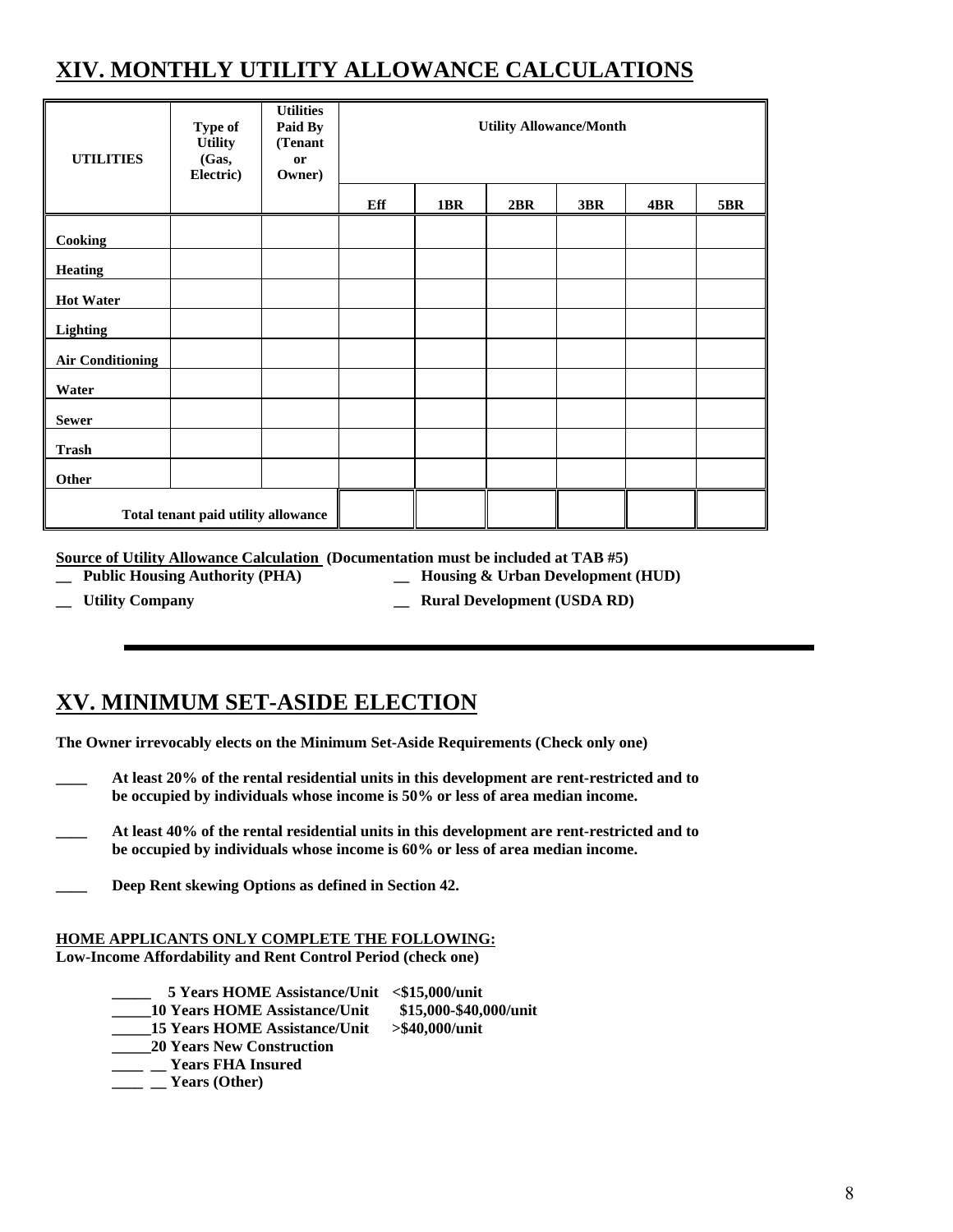### **XVI. RENTAL ASSISTANCE:**

**Are any low-income units receiving or will receive Rental Assistance? Yes\_\_\_\_\_\_\_ No\_\_\_\_\_\_\_ If yes, identify the type of Rental Assistance:** 

**No. of units receiving Assistance: \_\_\_\_\_\_\_\_ Rental Assistance Contract Expires: \_\_\_\_\_\_\_\_\_\_\_** 

**A copy of the Rental Assistance Contract must be submitted at TAB #29.** 

### **XVII. DEVELOPMENT TAX CREDIT RENTS:**

**List the maximum applicable affordable housing tax credit rents for the development location:** 

|                           | 0-BDR. | 1-BDR. | $2-BDR.$ | $3-BDR.$ | 4-BDR |
|---------------------------|--------|--------|----------|----------|-------|
| 30% of Area Median Income |        |        |          |          |       |
| 50% of Area Median Income |        |        |          |          |       |
| 60% of Area Median Income |        |        |          |          |       |

**Development Affordability:** Describe the procedures that will be used to ensure that the units remain affordable and occupied by low-income households for at least the required term of LIHTC or HOME Program Affordability.

 $\_$  , and the contribution of the contribution of the contribution of the contribution of the contribution of  $\mathcal{L}_\text{max}$  $\_$  , and the contribution of the contribution of the contribution of the contribution of the contribution of  $\mathcal{L}_\text{max}$  $\_$  , and the contribution of the contribution of the contribution of the contribution of the contribution of  $\mathcal{L}_\text{max}$  $\mathcal{L}_\mathcal{L} = \mathcal{L}_\mathcal{L} = \mathcal{L}_\mathcal{L} = \mathcal{L}_\mathcal{L} = \mathcal{L}_\mathcal{L} = \mathcal{L}_\mathcal{L} = \mathcal{L}_\mathcal{L} = \mathcal{L}_\mathcal{L} = \mathcal{L}_\mathcal{L} = \mathcal{L}_\mathcal{L} = \mathcal{L}_\mathcal{L} = \mathcal{L}_\mathcal{L} = \mathcal{L}_\mathcal{L} = \mathcal{L}_\mathcal{L} = \mathcal{L}_\mathcal{L} = \mathcal{L}_\mathcal{L} = \mathcal{L}_\mathcal{L}$ 

### **XVII. DEVELOPMENT INCOME**

 $\frac{1}{2}$ 

Tax Credit Units Not Supported by HOME Funds Total Number of Tax Credit Units: **(DO NOT INCLUDE HOME ASSISTED UNITS – USE NEXT PAGE FOR HOME ASSISTED UNITS)** 

 $\_$  , and the set of the set of the set of the set of the set of the set of the set of the set of the set of the set of the set of the set of the set of the set of the set of the set of the set of the set of the set of th

| # of<br><b>Bedrooms</b> | #<br>of Units | % Area<br><b>Median</b><br><b>Income</b><br>(30/50/60) | <b>Proposed</b><br><b>Monthly</b><br><b>Net Rent Per</b><br>Unit | <b>Monthly</b><br><b>Utility</b><br><b>Allowance</b> | <b>Monthly Gross</b><br><b>Rent Per Unit</b> | <b>Total Monthly</b><br><b>Income</b><br>By Unit Type |
|-------------------------|---------------|--------------------------------------------------------|------------------------------------------------------------------|------------------------------------------------------|----------------------------------------------|-------------------------------------------------------|
|                         |               |                                                        | \$                                                               | \$                                                   | \$                                           | \$                                                    |
|                         |               |                                                        | \$                                                               | \$                                                   | \$                                           | \$                                                    |
|                         |               |                                                        | \$                                                               | \$                                                   | \$                                           | \$                                                    |
|                         |               |                                                        | \$                                                               | \$                                                   | \$                                           | \$                                                    |
|                         |               |                                                        | \$                                                               | \$                                                   | \$                                           | \$                                                    |
|                         |               |                                                        | \$                                                               | \$                                                   | \$                                           | \$                                                    |
|                         |               |                                                        |                                                                  |                                                      | <b>Total Monthly</b><br><b>Rental Income</b> | \$                                                    |
|                         |               |                                                        |                                                                  |                                                      | <b>Total Annual</b><br><b>Rental Income</b>  | \$                                                    |

╙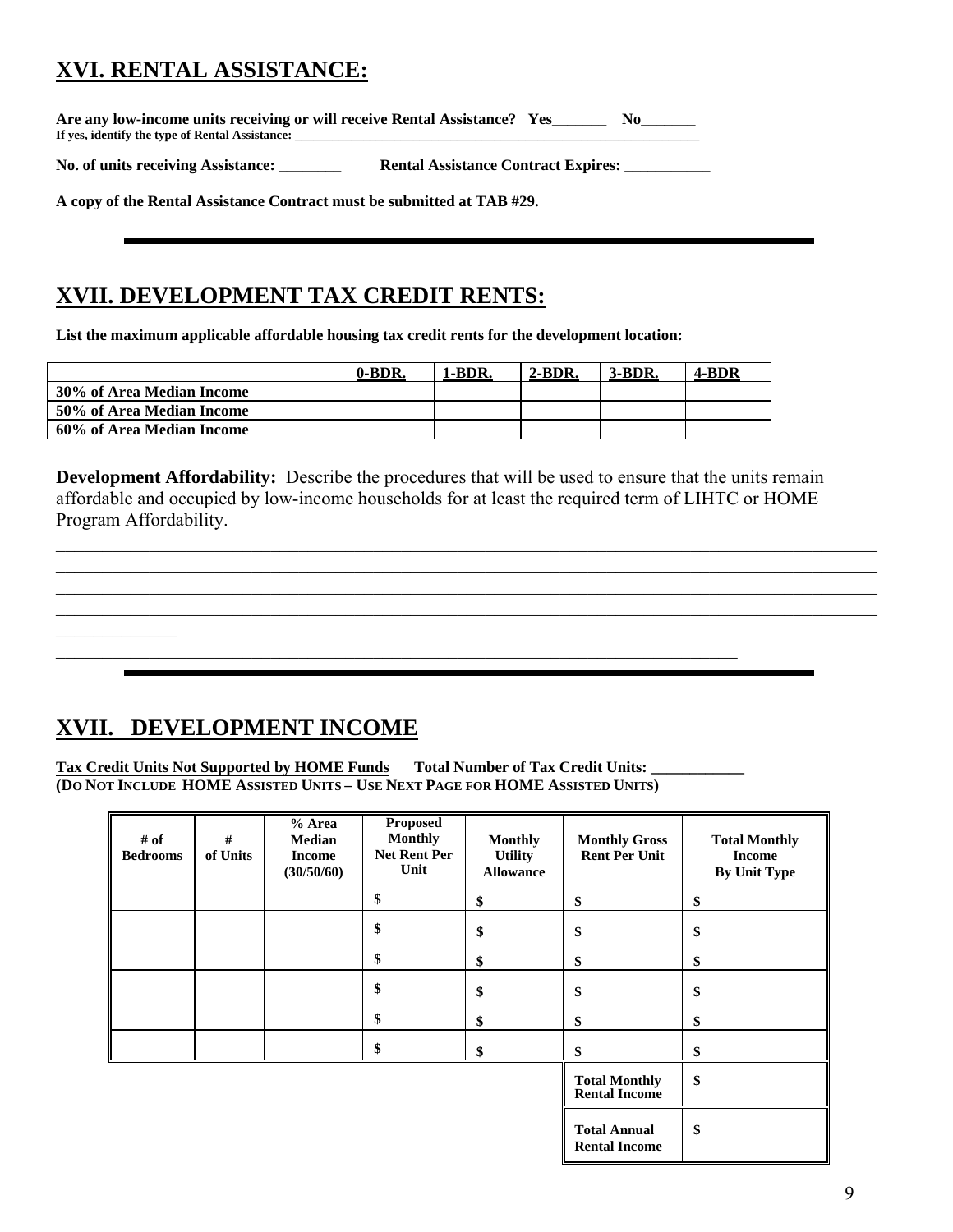**Units Receiving Project Based Rental Assistance:** Separately indicate those units receiving project based rental assistance which increases rents beyond LIHTC limits.

 **\_\_\_\_\_\_\_\_\_\_\_\_\_\_\_\_\_\_\_\_\_\_\_\_\_\_\_\_\_\_\_\_\_\_\_\_\_\_\_\_\_\_\_\_\_\_\_\_\_\_\_\_\_\_\_\_\_\_\_\_\_\_\_\_\_\_\_\_\_\_\_\_\_\_\_\_\_** 

 **\_\_\_\_\_\_\_\_\_\_\_\_\_\_\_\_\_\_\_\_\_\_\_\_\_\_\_\_\_\_\_\_\_\_\_\_\_\_\_\_\_\_\_\_\_\_\_\_\_\_\_\_\_\_\_\_\_\_\_\_\_\_\_\_\_\_\_\_\_\_\_\_\_\_\_\_\_** 

 **\_\_\_\_\_\_\_\_\_\_\_\_\_\_\_\_\_\_\_\_\_\_\_\_\_\_\_\_\_\_\_\_\_\_\_\_\_\_\_\_\_\_\_\_\_\_\_\_\_\_\_\_\_\_\_\_\_\_\_\_\_\_\_\_\_\_\_\_\_\_\_\_\_\_\_\_\_** 

What is the estimated annual percentage increase in annual income? \_\_\_\_\_\_\_\_\_\_\_\_\_%

 **\_\_\_\_\_\_\_\_\_\_\_\_\_\_\_\_\_\_\_\_\_\_\_\_\_\_\_\_\_\_\_\_\_\_\_\_\_\_\_\_\_\_\_\_\_\_\_\_\_\_\_\_\_\_\_\_\_\_\_\_\_\_\_\_\_\_\_\_\_\_\_\_\_\_\_\_\_** 

**Market Rate Units Only Total Number of Market Rate Units: \_\_\_\_\_\_\_\_\_\_\_\_\_\_\_\_** 

| # of<br><b>Bedrooms</b> | #<br>of Units | <b>Proposed</b><br><b>Monthly Rent</b>       | <b>Total Monthly Rent</b><br><b>By Unit Type</b> |
|-------------------------|---------------|----------------------------------------------|--------------------------------------------------|
|                         |               | \$                                           | \$                                               |
|                         |               | \$                                           | \$                                               |
|                         |               | \$                                           | \$                                               |
|                         |               | \$                                           | \$                                               |
|                         |               | \$                                           | \$                                               |
|                         |               | <b>Total Monthly</b><br><b>Rental Income</b> | \$                                               |
|                         |               | <b>Total Annual Rental</b><br><b>Income</b>  | \$                                               |

What is the estimated annual percentage increase in annual income? \_\_\_\_\_\_\_\_\_\_\_\_\_%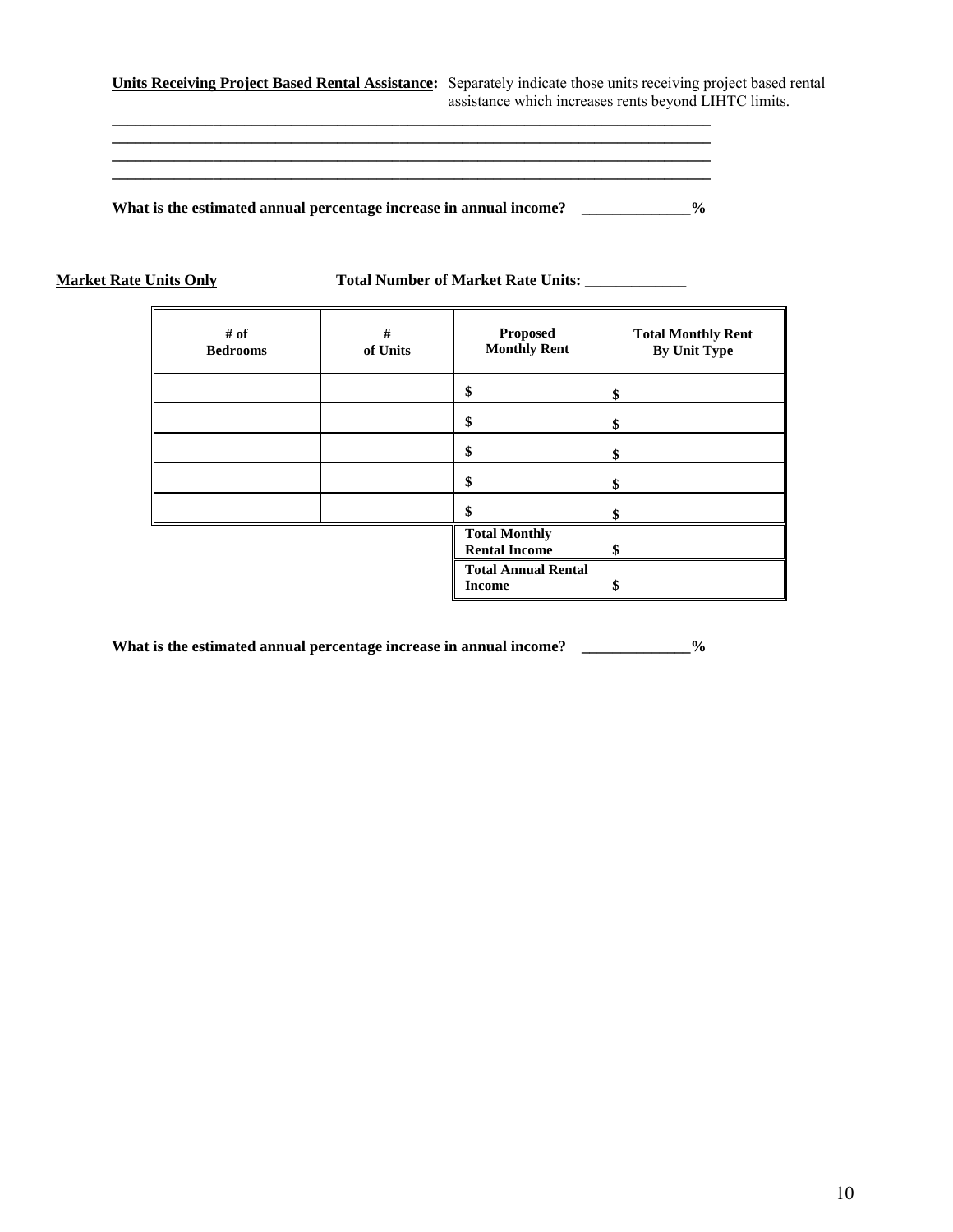#### **HOME Assisted Units (Fill out Low HOME Rents and High HOME Rents Sections)**

Low HOME Rents: Low HOME Rents - at least 20% of the rental units assisted with HOME funds must have rents no greater than the established Low HOME Rents. These are very low-income families. **Low HOME Rents are defined as rents that are not greater than 30% of the adjusted gross income of a family whose income is 50% of the median income for the area (AMI), adjusted for unit size.** Your Proposed Rents plus the HUD Utility Allowance for the unit cannot be greater than these rent limits for each bedroom size. Please click on the following website to obtain HUD maximum rent limits http://www.hud.gov/cpd/home/limits/rent/rentlimt.html and http://www.hud.gov/cpd/home/limits/income/income.html for HUD income limits.

| (a)<br># of<br><b>Bedrooms</b>                                                                                                                                                             | (b)<br>#<br>of Units | $\left( \mathbf{c} \right)$<br>% Area<br><b>Median</b><br><b>Income</b><br>(30/50) | (d)<br><b>Utility</b><br><b>Allowance</b> | (e)<br><b>Proposed</b><br><b>Monthly Rents</b> | (f)<br><b>Maximum Low</b><br><b>HOME Rent*</b><br>$(d + e$ cannot<br>exceed HUD max<br>low rent) | (g)<br><b>Monthly Income</b><br>(b x e) |
|--------------------------------------------------------------------------------------------------------------------------------------------------------------------------------------------|----------------------|------------------------------------------------------------------------------------|-------------------------------------------|------------------------------------------------|--------------------------------------------------------------------------------------------------|-----------------------------------------|
| $\boldsymbol{0}$                                                                                                                                                                           |                      |                                                                                    | \$                                        | \$                                             | \$                                                                                               | \$                                      |
|                                                                                                                                                                                            |                      |                                                                                    | \$                                        | \$                                             | \$                                                                                               | \$                                      |
| $\overline{2}$                                                                                                                                                                             |                      |                                                                                    | \$                                        | \$                                             | \$                                                                                               | \$                                      |
| $\mathcal{E}$                                                                                                                                                                              |                      |                                                                                    | \$                                        | \$                                             | \$                                                                                               | \$                                      |
| 4                                                                                                                                                                                          |                      |                                                                                    | \$                                        | \$                                             | \$                                                                                               | \$                                      |
| 5                                                                                                                                                                                          |                      |                                                                                    | \$                                        | \$                                             | \$                                                                                               | \$                                      |
| <b>Units Receiving Project Based Rental Assistance:</b><br>Separately indicate those units<br>receiving project based rental assistance which increases rents beyond HOME/LIHTC<br>limits. |                      | <b>Total Monthly</b><br><b>Rental Income</b><br>(add column g)                     | (h)<br>\$                                 |                                                |                                                                                                  |                                         |
|                                                                                                                                                                                            |                      |                                                                                    |                                           |                                                | <b>Total Annual</b><br><b>Rental Income</b><br>(h x 12)                                          | (i)<br>\$                               |

**High HOME Rents**: High HOME Rents - up to 80% of HOME-assisted rental units may have High HOME Rents. Higher HOME rents are defined as units with rents the lesser of (1) the existing Section 8 Fair Market Rents (FMR) or (2) 30% of the annual gross income of a family whose income equals 65% of the median income for the area, adjusted for unit size.

*Refer to the Rent Limits for your area provided in the website listed above and compare the FMR number and the 65% figure. Write the lower of these two numbers in the last column above for each bedroom size. Your Proposed Rent plus the Utility Allowance for the unit cannot be greater than this rent limit for each bedroom size.* 

| (j)             | $\left( \mathbf{k}\right)$ | $\mathbf{I}$     | (m)                           | (n)                         | $\boldsymbol{\left( \mathbf{0} \right)}$ |
|-----------------|----------------------------|------------------|-------------------------------|-----------------------------|------------------------------------------|
|                 |                            |                  |                               | Max High                    | monthly income                           |
| # of            | # of                       | <b>Utility</b>   | <b>Proposed Monthly Rents</b> | <b>HOME</b> rent            | $(k \times m)$                           |
| <b>Bedrooms</b> | of units                   | <b>Allowance</b> |                               | $(1 + m$ cannot exceed HUD  |                                          |
|                 |                            |                  |                               | max high rents)             |                                          |
| 0               |                            | ¢<br>۵.          | Φ<br>۰D.                      | c                           | \$                                       |
|                 |                            | ዕ<br>۵.          |                               |                             |                                          |
|                 |                            | ۰D.              |                               |                             |                                          |
|                 |                            | Φ<br>ה.          |                               |                             |                                          |
|                 |                            | ¢<br>۵.          |                               |                             |                                          |
|                 |                            | ዕ                |                               |                             |                                          |
|                 |                            |                  |                               | <b>Total Monthly Rental</b> | (p)                                      |
|                 |                            |                  |                               | Income (add column o)       | D                                        |
|                 |                            |                  |                               | <b>Total Annual Rental</b>  | (q)                                      |
|                 |                            |                  |                               | Income $(p \times 12)$      |                                          |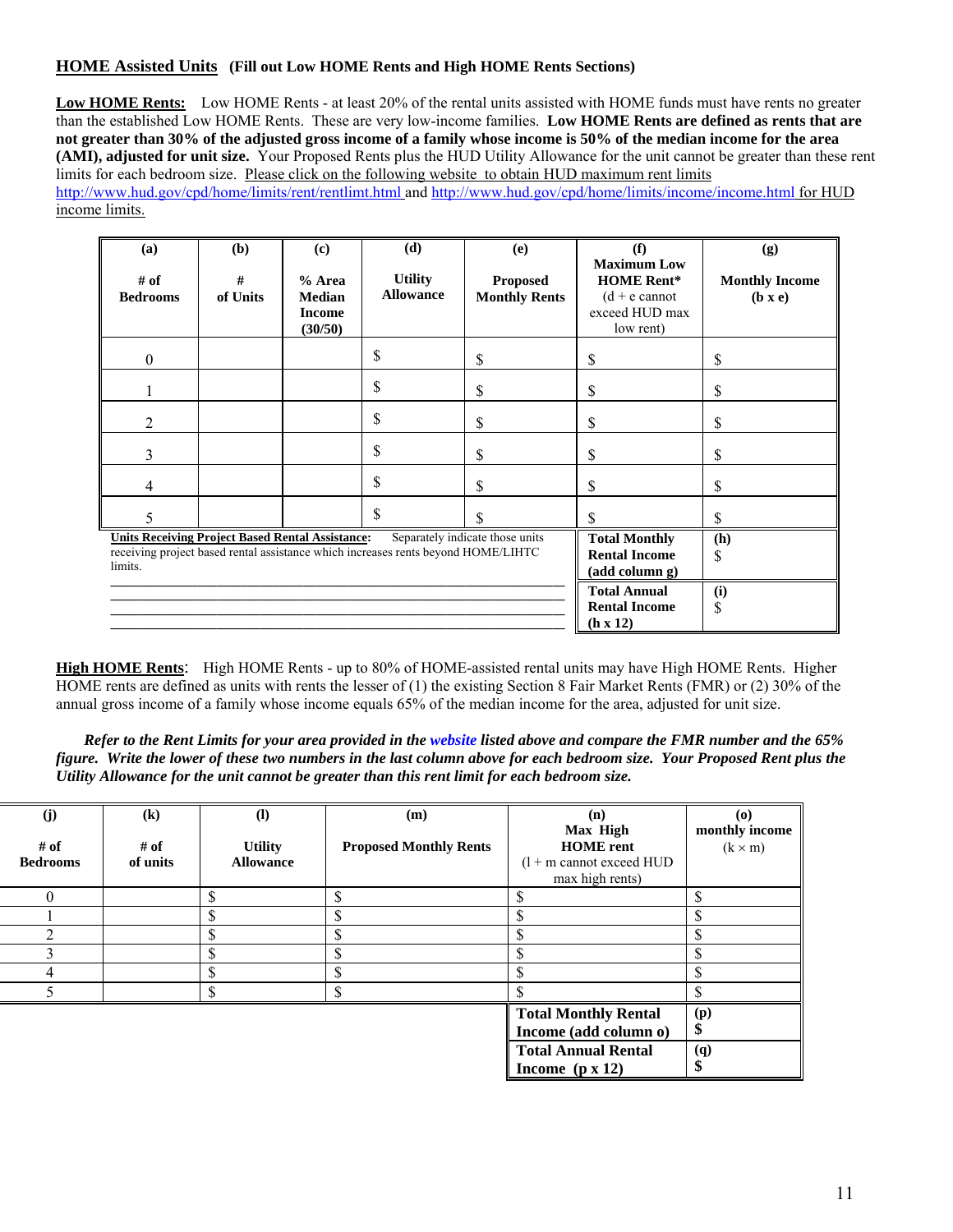#### **ALL APPLICANTS COMPLETE THE FOLLOWING SECTION:**

#### **Total Annual Gross Rent Income:**

| <b>Tax Credit Rent Annual Gross</b>  | \$ |
|--------------------------------------|----|
| Income                               |    |
| <b>Fair Market Rent Annual Gross</b> | \$ |
| Income                               |    |
| <b>Low HOME Rent Annual Gross</b>    | \$ |
| Income                               |    |
| <b>High HOME Rent Annual Gross</b>   | \$ |
| Income                               |    |
|                                      |    |
| <b>TOTAL RENTAL INCOME</b>           |    |
|                                      |    |

### **XIX. ANNUAL EXPENSE INFORMATION**

**Annual Expenses** (Complete this section listing the annual operating expenses for all the units).

#### **Annual Development Income**

| Annual Gross Rental Income                                               | S  |    |
|--------------------------------------------------------------------------|----|----|
| 2.<br>Vacancy Factor of $\%$ (5-10%)                                     | S  |    |
| Annual Effective Gross Residential<br>3 <sub>1</sub><br>Income $(1 - 2)$ |    | S  |
| Annual Laundry Income<br>4 <sup>1</sup>                                  | S  |    |
| 5. Annual Vending Income                                                 | \$ |    |
| 6. Annual Late Fees                                                      | S  |    |
| 7 <sup>1</sup><br>Annual Interest Income                                 | \$ |    |
| Annual Non-refundable Pet Fee<br>8.                                      | S  |    |
| 9. Interest Income-reserve                                               | \$ |    |
| 10. Lease Cancellation Fee                                               | S  |    |
| 11. Deposit Forfeitures                                                  | S  |    |
| 12. Application Fee Income                                               | S  |    |
| 13. Annual Other Income                                                  | \$ |    |
| 14. Annual Effective Other Income<br>$(4+5+6+7+8+9+10+11+12+13)$         |    | \$ |
| <b>Total Annual Effective Income</b><br>$(3+14)$                         |    | \$ |

#### **Operating Expense Budget - Yearly Estimate**   $\overline{1}$ . General and Administrative and Administrative and Administrative and Administrative and Administrative and Administrative and Administrative and Administrative and Administrative and Administrative and Administr

| 1. General and Administrative     |               |
|-----------------------------------|---------------|
| Advertising & Marketing           |               |
| Management Fee                    |               |
| Percent of Effective Gross Income | $\frac{0}{0}$ |
| Administrative                    |               |
| Legal                             |               |
| Accounting                        |               |
| Office Supplies                   |               |
| <b>Credit Investigations</b>      |               |
| Leasing Fees                      |               |
| Other                             |               |
| <b>TOTAL ADMINISTRATIVE COSTS</b> |               |
|                                   |               |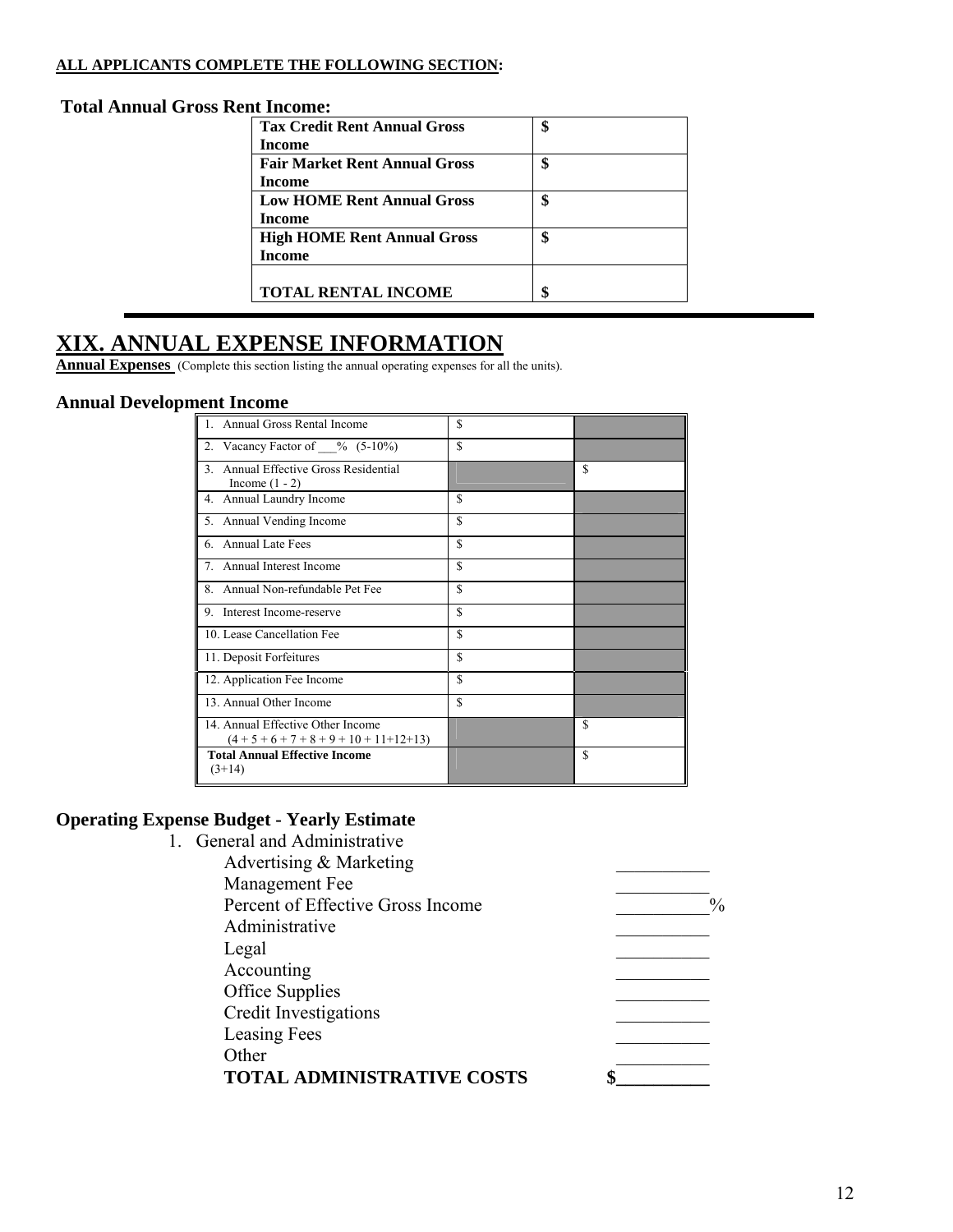|    | 2. Payroll Related<br><b>Administrative Payroll</b><br>Maintenance Payroll<br>Workman's Compensation<br><b>Health Insurance</b><br>Payroll Taxes<br>Other Fringe benefits<br><b>TOTAL PAYROLL</b> |                      |
|----|---------------------------------------------------------------------------------------------------------------------------------------------------------------------------------------------------|----------------------|
| 3. | Maintenance<br>Decorating<br>Pool<br>Exterminating<br>Repairs<br>Security<br>Ground Expenses<br><b>Building Supplies</b><br>Other<br><b>TOTAL MAINTENANCE COSTS</b>                               |                      |
| 4. | Operating<br>Fuel (heating and hot water)<br>Lighting & Misc. Power<br>Water/Sewer<br><b>Trash Removal</b><br>Janitorial<br>Telephone<br>Other<br><b>TOTAL OPERATING COSTS</b>                    |                      |
| 5. | Taxes and Insurance<br><b>Real Estate Taxes</b><br>Insurance<br>Other Taxes, Licenses, Fees<br><b>TOTAL TAXES AND INSURANCE</b>                                                                   |                      |
|    | 6. TOTAL Annual Expenses:                                                                                                                                                                         | Total \$ Per Unit \$ |
| 7. | <b>Total Annual Effective Income</b>                                                                                                                                                              | \$                   |
| 8. | <b>Replacement Reserves</b>                                                                                                                                                                       | \$                   |
|    | 9. Net Operating Income(NOI)                                                                                                                                                                      | $\mathbb{S}$         |
|    | 10. 1 <sup>st</sup> Mortgage Debt Service: (Source)                                                                                                                                               | \$                   |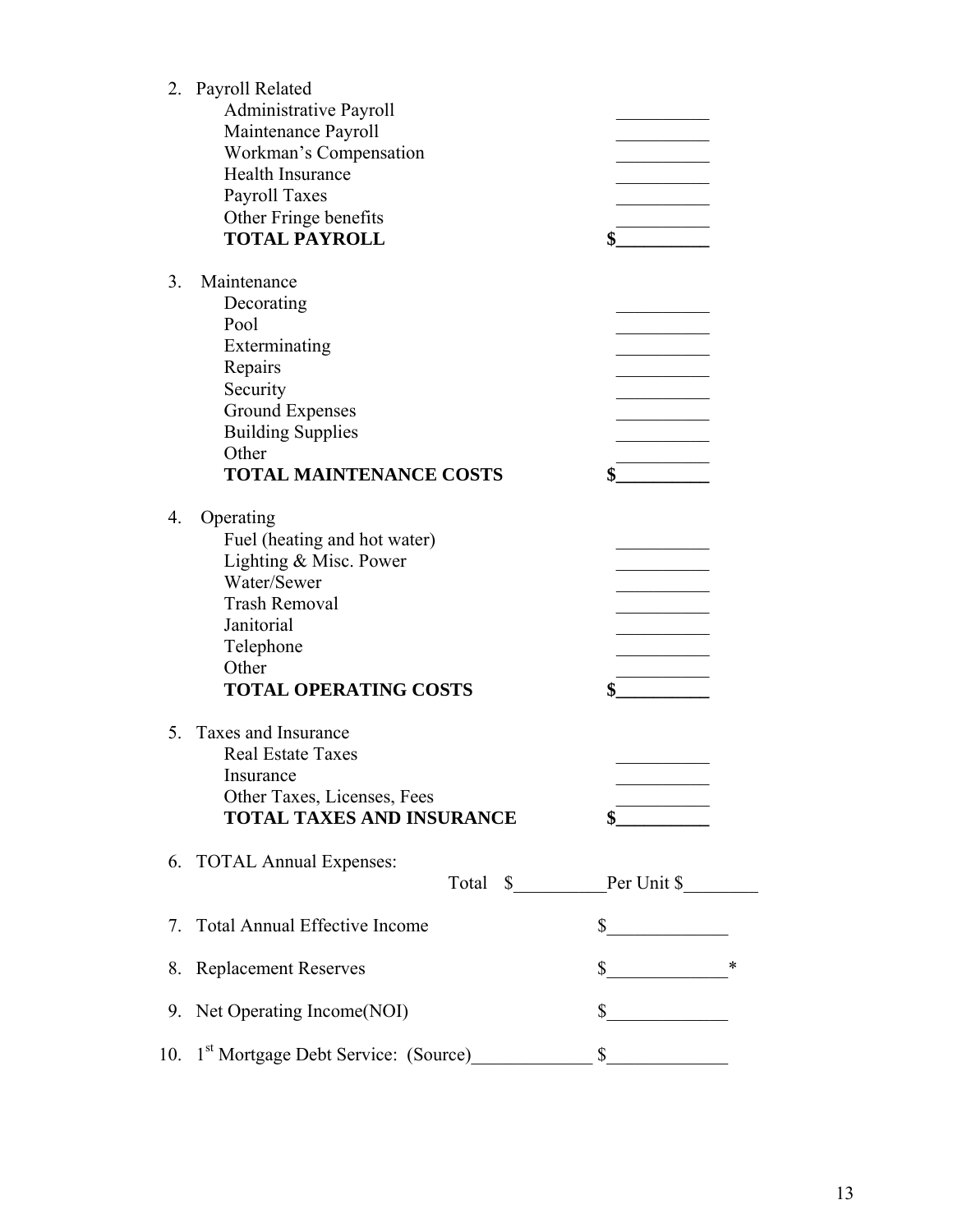| \$                                                                                                                                                                                                                                  |
|-------------------------------------------------------------------------------------------------------------------------------------------------------------------------------------------------------------------------------------|
| \$                                                                                                                                                                                                                                  |
| \$                                                                                                                                                                                                                                  |
| $\mathbb{S}$                                                                                                                                                                                                                        |
| $\frac{0}{0}$                                                                                                                                                                                                                       |
|                                                                                                                                                                                                                                     |
| • Net Operating Income (Item 9 above) divided by Total Debt Service (Item 13 above) $=$<br>• HOME Loan percent of development appraised value = <b>HOME Loan to</b><br>••• Net Operating Income less Total Debt Service = Cash Flow |
| ∗                                                                                                                                                                                                                                   |
|                                                                                                                                                                                                                                     |
| (a) projected annual operating expenses,                                                                                                                                                                                            |
| (b) annual debt service payments and<br>(c) annual replacement reserve deposits)                                                                                                                                                    |
|                                                                                                                                                                                                                                     |
| <u> 1989 - Johann Barn, mars eta bat erroman erroman erroman erroman erroman erroman erroman erroman erroman err</u>                                                                                                                |
| (Name and Address of Financial Institution Where Held)                                                                                                                                                                              |
|                                                                                                                                                                                                                                     |
| <b>DATE</b>                                                                                                                                                                                                                         |
| <b>DATE</b>                                                                                                                                                                                                                         |
| Check if all commitment letters are enclosed from lending/financing sources                                                                                                                                                         |
|                                                                                                                                                                                                                                     |

11. 2nd Mortgage Debt Service: (Source)\_\_\_\_\_\_\_\_\_\_\_\_ \$\_\_\_\_\_\_\_\_\_\_\_\_\_

12. Other Debt Service: (Source)  $\qquad \qquad$  \$

14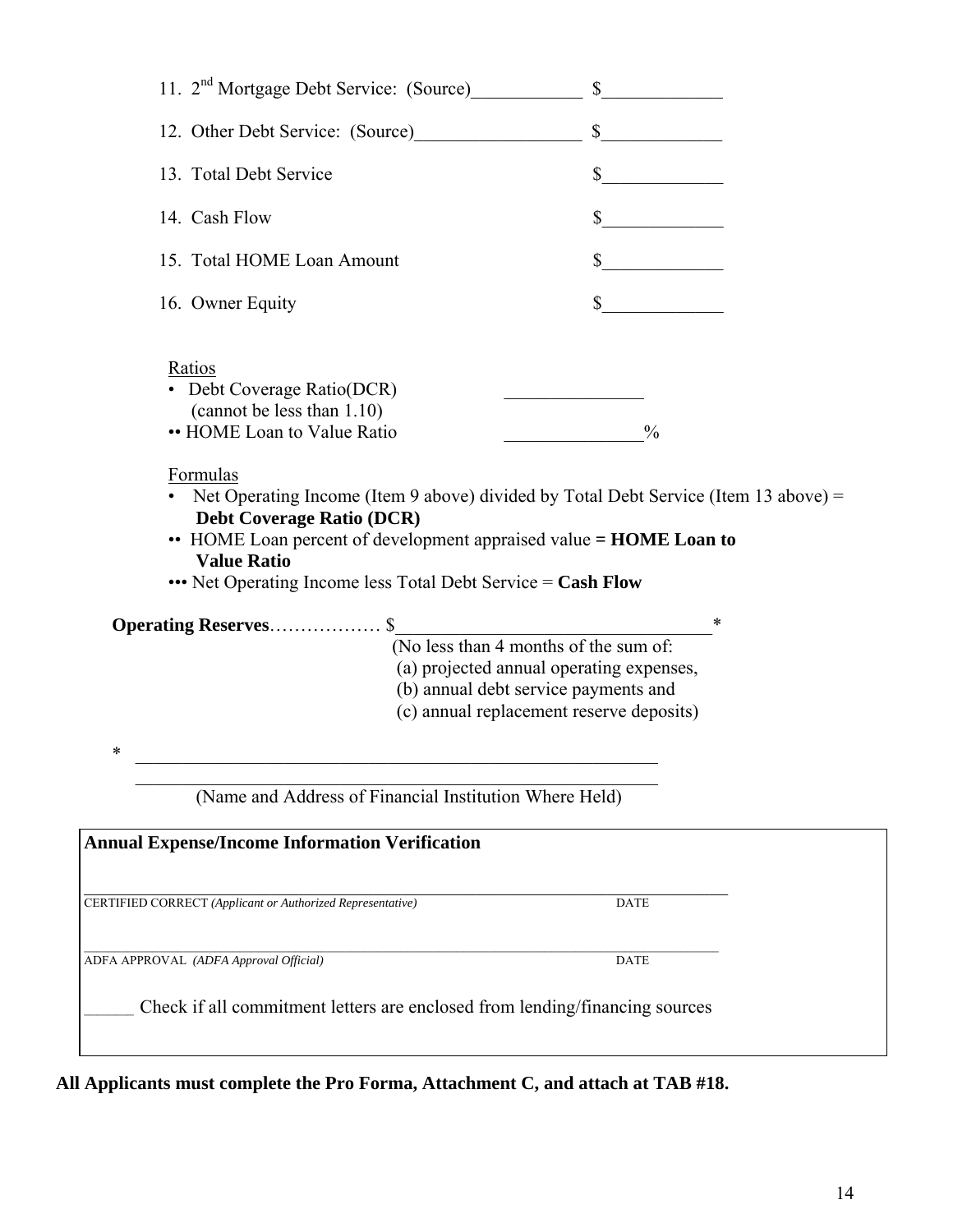### **XX. SOURCE OF FUNDS (GRANTS AND OTHER FUNDS)**

**Is any portion of the source of funds for the development financed directly or indirectly with federal, state or local government funds? Yes\_\_\_\_\_\_ No\_\_\_\_\_\_\_\_** 

**If yes, then check the type and list the amount.** 

| <b>Tax-Exempt Bond</b>                               |                             |                                       |                             |
|------------------------------------------------------|-----------------------------|---------------------------------------|-----------------------------|
| <b>Estimated Net</b>                                 |                             | <b>HOME Funds</b>                     |                             |
| <b>Proceeds</b>                                      | \$                          | <b>Match (see below)</b>              | $\mathbf{s}$                |
| <b>CDBG</b> Financing                                |                             | <b>CDBG</b> Grant                     | \$                          |
| <b>Federal Home Loan</b><br>Bank*                    | $\sim$                      | <b>UDAG Grant</b><br><b>Financing</b> | $\sim$                      |
| <b>HODAG Financing</b>                               | $\frac{\text{S}}{\text{S}}$ | <b>HODAG</b> Grant                    | $\frac{\text{S}}{\text{S}}$ |
| USDA 515 Financing                                   | $\sim$                      | <b>State Grant</b>                    | $\mathbf{s}$                |
| <b>Rental Rehabilitation</b><br><b>Grant Funding</b> | $\frac{\text{S}}{\text{S}}$ | <b>Local Grant</b>                    | \$                          |
| <b>HOME Funds</b>                                    |                             | <b>Other</b>                          |                             |

\*Not a federal subsidy if from Affordable Housing Program

**Each applicant for HOME funds will be required to meet a 12.5% non-federal matching requirement. Applicants must structure their proposals based on the 12.5% matching requirement and submit Attachment M, which is an itemization of all proposed match requirements and include in TAB #48.** 

### **XXI. CREDIT ENHANCEMENT OR PRIVATE PLACEMENT**

**(For Tax-Exempt Bond Applicants Only)** 

Principal Amount of Bonds Requested for Reservation \$

Will the permanent financing have any type of credit enhancement? Yes No

If yes, list type of enhancement(s):

**If not, attach an Investor Letter from the Qualified Investor as defined in IX(F) of the 2006 Guidelines for Allocating Tax-Exempt Multi-Family Private Activity Volume Cap.** 

**If Tax-Exempt financing is used, list the percentage of the tax-exempt financing to the total cost of development:**   $\frac{6}{2}$ 

### **XXII. NOTIFICATION OF LOCAL OFFICIAL** (Provide a letter from the highest elected official in which the

development shall be located stating that he or she approves of the development and include in TAB #9.)

| City, State & Zip: |
|--------------------|
|                    |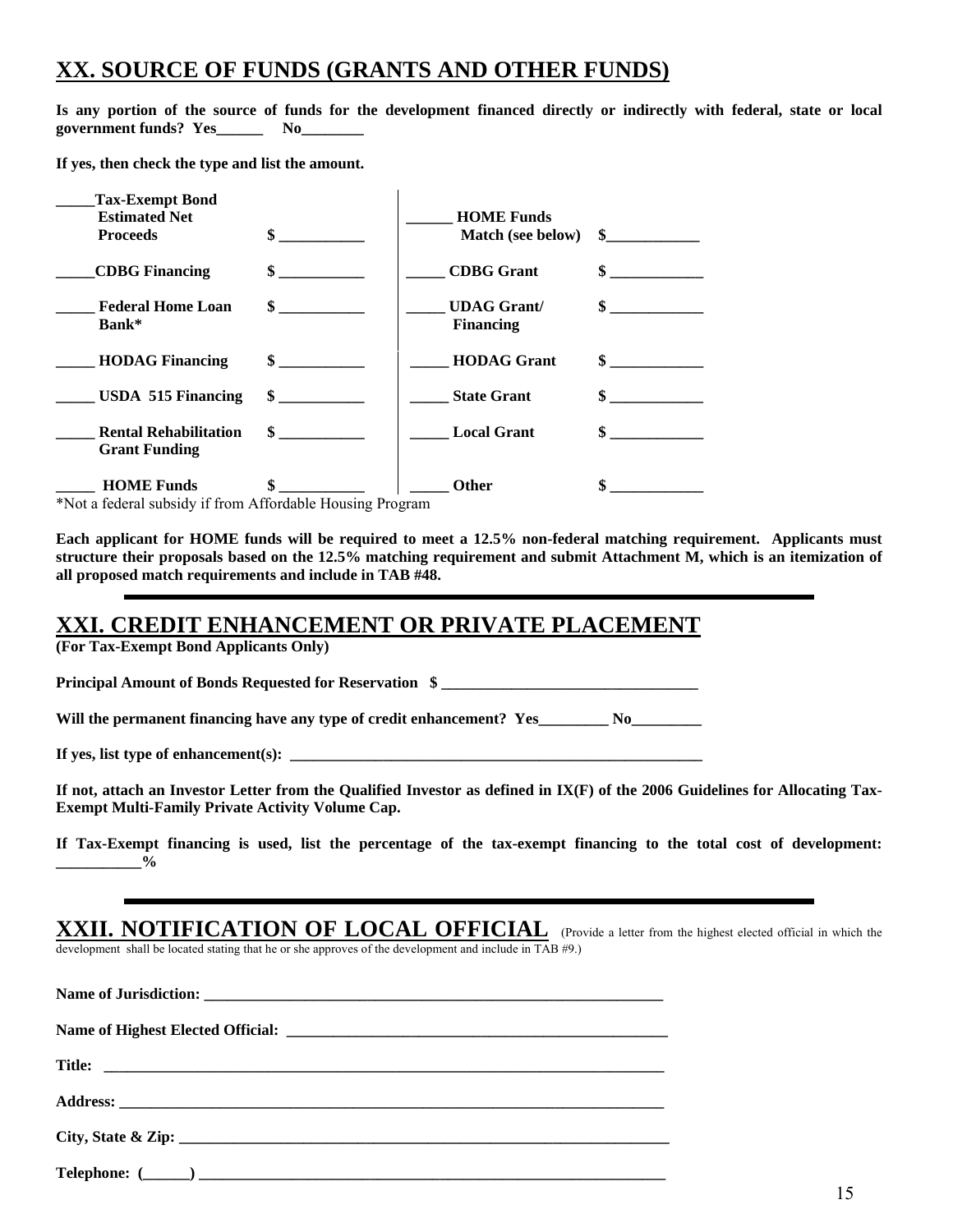### **XXIII. SOURCE OF FUNDS (CONSTRUCTION AND PERMANENT FINANCING**

#### **Construction Financing Information:**

| <b>SOURCE OF FUNDS,</b><br><b>CONTACT PERSON AND</b><br><b>TELEPHONE NUMBER</b> | <b>AMOUNT OF FUNDS</b> |
|---------------------------------------------------------------------------------|------------------------|
|                                                                                 | \$                     |
|                                                                                 | \$                     |
| 3.                                                                              | \$                     |
| <b>TOTAL SOURCE OF FUNDS FOR CONSTRUCTION</b>                                   | \$                     |

#### **Permanent Financing Information:**

| NAME OF LENDER OR SOURCE,<br><b>CONTACT PERSON AND</b><br><b>TELEPHONE NUMBER</b> | <b>AMOUNT</b><br><b>OF FUNDS</b> | <b>INTEREST</b><br><b>RATE</b> | AMORT.<br><b>PERIOD</b><br>(MONTHS) | <b>LOAN</b><br><b>TERM</b><br>(MONTHS) | <b>ANNUAL DEBT</b><br><b>SERVICE</b> |
|-----------------------------------------------------------------------------------|----------------------------------|--------------------------------|-------------------------------------|----------------------------------------|--------------------------------------|
| <b>First Mortgage</b>                                                             | \$                               |                                |                                     |                                        | $\mathbf{s}$                         |
| <b>HOME</b> (Second Mortgage)                                                     | \$                               |                                |                                     |                                        | \$                                   |
| <b>Third Mortgage</b>                                                             | \$                               |                                |                                     |                                        | \$                                   |
| <b>Proceeds from Federal Low-Income</b><br><b>Housing Tax Credits</b>             | \$                               |                                |                                     |                                        | \$                                   |
| <b>Proceeds from State Low-Income</b><br><b>Housing Tax Credits</b>               | \$                               |                                |                                     |                                        | \$                                   |
| <b>Proceeds from Historic Tax Credits</b>                                         | $\overline{\$}$                  |                                |                                     |                                        | \$                                   |
| <b>Deferred Developer Fee/Equity</b><br>(describe)                                | \$                               |                                |                                     |                                        | \$                                   |
| Other                                                                             | \$                               |                                |                                     |                                        | \$                                   |
| <b>Totals</b>                                                                     | \$                               |                                |                                     |                                        | \$                                   |

**Attach copies of financing commitment letters or letters of interest from each funding source at TAB #4.**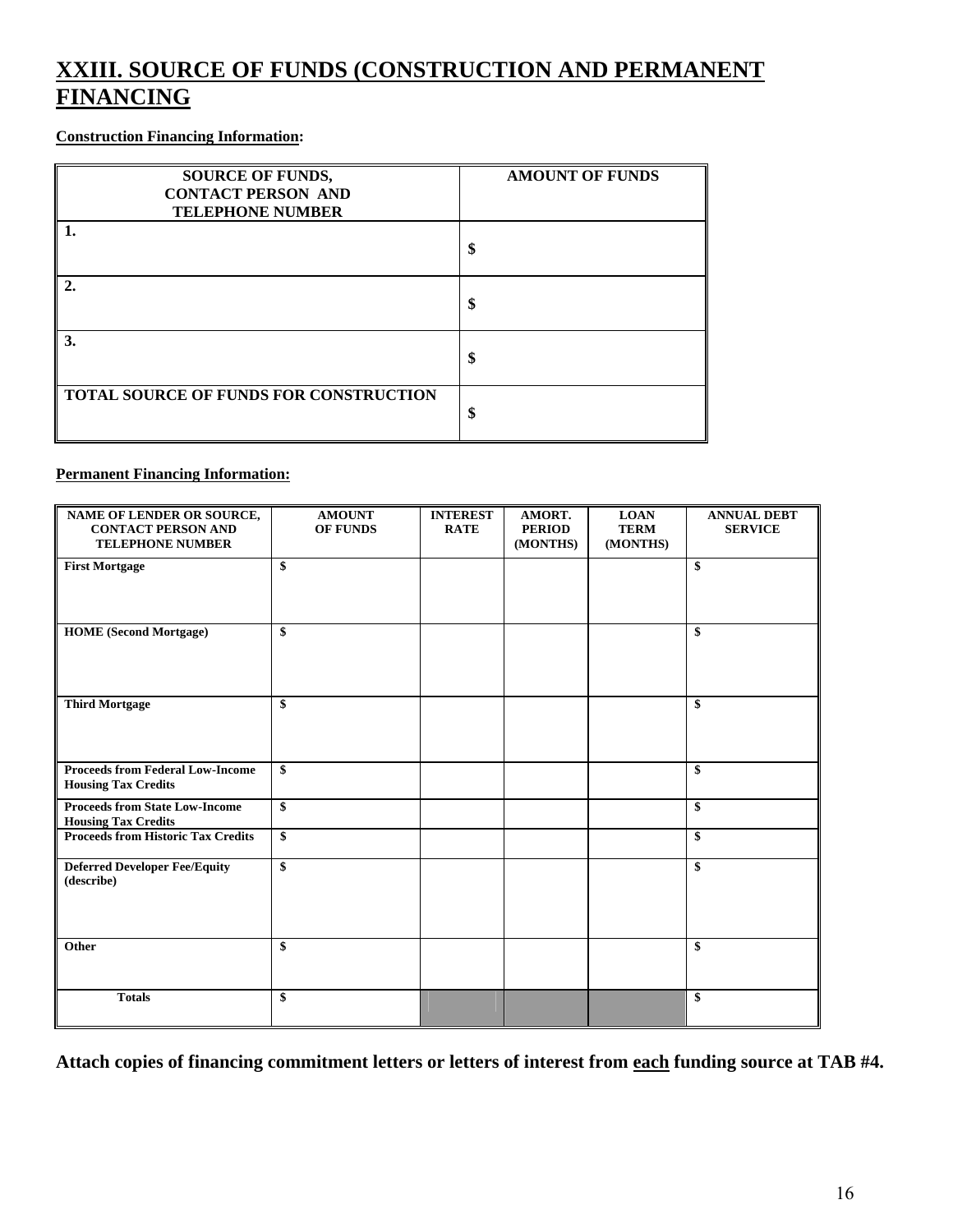### **XXIV. DEVELOPMENT COSTS\*\***

|                                         |                                                                   |                    |                                              |                                                       | <b>Eligible Basis by Credit Type</b>                  |
|-----------------------------------------|-------------------------------------------------------------------|--------------------|----------------------------------------------|-------------------------------------------------------|-------------------------------------------------------|
| <b>ITEMIZED COST</b>                    | COSTS***<br><b>SUPPORTED</b><br>BY<br><b>HOME</b><br><b>FUNDS</b> | <b>OTHER COSTS</b> | <b>TOTAL</b><br><b>ACTUAL</b><br><b>COST</b> | 4% LIHTC 30%<br>PV<br><b>ELIGIBLE</b><br><b>BASIS</b> | 9% LIHTC 70%<br>PV<br><b>ELIGIBLE</b><br><b>BASIS</b> |
| <b>To Purchase Land &amp; Buildings</b> |                                                                   |                    |                                              |                                                       |                                                       |
| <b>Purchase of Land</b>                 |                                                                   |                    |                                              |                                                       |                                                       |
| <b>Purchase of Existing Structures</b>  |                                                                   |                    |                                              |                                                       |                                                       |
| Other:                                  |                                                                   |                    |                                              |                                                       |                                                       |
|                                         |                                                                   |                    |                                              |                                                       |                                                       |
| <b>For Site Work</b>                    |                                                                   |                    |                                              |                                                       |                                                       |
| <b>Site Work</b>                        |                                                                   |                    |                                              |                                                       |                                                       |
| <b>Off Site Improvement</b>             |                                                                   |                    |                                              |                                                       |                                                       |
| <b>Demolition</b>                       |                                                                   |                    |                                              |                                                       |                                                       |
| Other:                                  |                                                                   |                    |                                              |                                                       |                                                       |
|                                         |                                                                   |                    |                                              |                                                       |                                                       |
| For Rehabilitation & New Construction   |                                                                   |                    |                                              |                                                       |                                                       |
|                                         |                                                                   |                    |                                              |                                                       |                                                       |
| <b>New Building</b><br>Rehabilitation   |                                                                   |                    |                                              |                                                       |                                                       |
|                                         |                                                                   |                    |                                              |                                                       |                                                       |
| <b>Accessory Building</b>               |                                                                   |                    |                                              |                                                       |                                                       |
| <b>General Requirements</b>             |                                                                   |                    |                                              |                                                       |                                                       |
| <b>Contractor Overhead</b>              |                                                                   |                    |                                              |                                                       |                                                       |
| <b>Contractor Profit</b>                |                                                                   |                    |                                              |                                                       |                                                       |
| Other:                                  |                                                                   |                    |                                              |                                                       |                                                       |
|                                         |                                                                   |                    |                                              |                                                       |                                                       |
| <b>For Contingency</b>                  |                                                                   |                    |                                              |                                                       |                                                       |
| <b>Construction Contingency</b>         |                                                                   |                    |                                              |                                                       |                                                       |
| Other:                                  |                                                                   |                    |                                              |                                                       |                                                       |
|                                         |                                                                   |                    |                                              |                                                       |                                                       |
| For Architectural & Engineering Fees    |                                                                   |                    |                                              |                                                       |                                                       |
| <b>Architect Fee - Design</b>           |                                                                   |                    |                                              |                                                       |                                                       |
| <b>Architect Fee - Supervision</b>      |                                                                   |                    |                                              |                                                       |                                                       |
| <b>Legal Attorney</b>                   |                                                                   |                    |                                              |                                                       |                                                       |
| <b>Consultant or Processing Agent</b>   |                                                                   |                    |                                              |                                                       |                                                       |
| <b>Engineering Fees</b>                 |                                                                   |                    |                                              |                                                       |                                                       |
| <b>Other Fees:</b>                      |                                                                   |                    |                                              |                                                       |                                                       |
| <b>Other Fees:</b>                      |                                                                   |                    |                                              |                                                       |                                                       |
| <b>Other Fees:</b>                      |                                                                   |                    |                                              |                                                       |                                                       |
|                                         |                                                                   |                    |                                              |                                                       |                                                       |
| <b>For Interim Costs</b>                |                                                                   |                    |                                              |                                                       |                                                       |
| <b>Construction Insurance</b>           |                                                                   |                    |                                              |                                                       |                                                       |
| <b>Construction Interest</b>            |                                                                   |                    |                                              |                                                       |                                                       |
| <b>Construction Loan Origin. Fee</b>    |                                                                   |                    |                                              |                                                       |                                                       |
| <b>Construction Loan Credit</b>         |                                                                   |                    |                                              |                                                       |                                                       |
| <b>Enhancement</b>                      |                                                                   |                    |                                              |                                                       |                                                       |
| <b>Real Estate Taxes</b>                |                                                                   |                    |                                              |                                                       |                                                       |
|                                         |                                                                   |                    |                                              |                                                       |                                                       |
| <b>For Financing Fees and Expenses</b>  |                                                                   |                    |                                              |                                                       |                                                       |
| <b>Bond Premium</b>                     |                                                                   |                    |                                              |                                                       |                                                       |
| <b>Credit Report</b>                    |                                                                   |                    |                                              |                                                       |                                                       |
| <b>Permanent Loan Origin. Fee</b>       |                                                                   |                    |                                              |                                                       |                                                       |
| <b>Permanent Loan Credit</b>            |                                                                   |                    |                                              |                                                       |                                                       |
| <b>Enhancement</b>                      |                                                                   |                    |                                              |                                                       |                                                       |
| <b>Cost of Issue/Underwriters</b>       |                                                                   |                    |                                              |                                                       |                                                       |
| <b>Discount</b>                         |                                                                   |                    |                                              |                                                       |                                                       |
| <b>Title and Recording</b>              |                                                                   |                    |                                              |                                                       |                                                       |
| <b>Bond Counsel's Fee</b>               |                                                                   |                    |                                              |                                                       |                                                       |
| Other:                                  |                                                                   |                    |                                              |                                                       |                                                       |
| Other:                                  |                                                                   |                    |                                              |                                                       |                                                       |
|                                         |                                                                   |                    |                                              |                                                       |                                                       |
| <b>Subtotal</b>                         |                                                                   |                    |                                              |                                                       |                                                       |
|                                         |                                                                   |                    |                                              |                                                       |                                                       |

 $\overline{a}$ 

**\*\* Complete Form RD 1924-13, found at Attachment E, and submit at TAB #20. \*\*\* Break out HOME Fund assistance from Total Actual Cost.**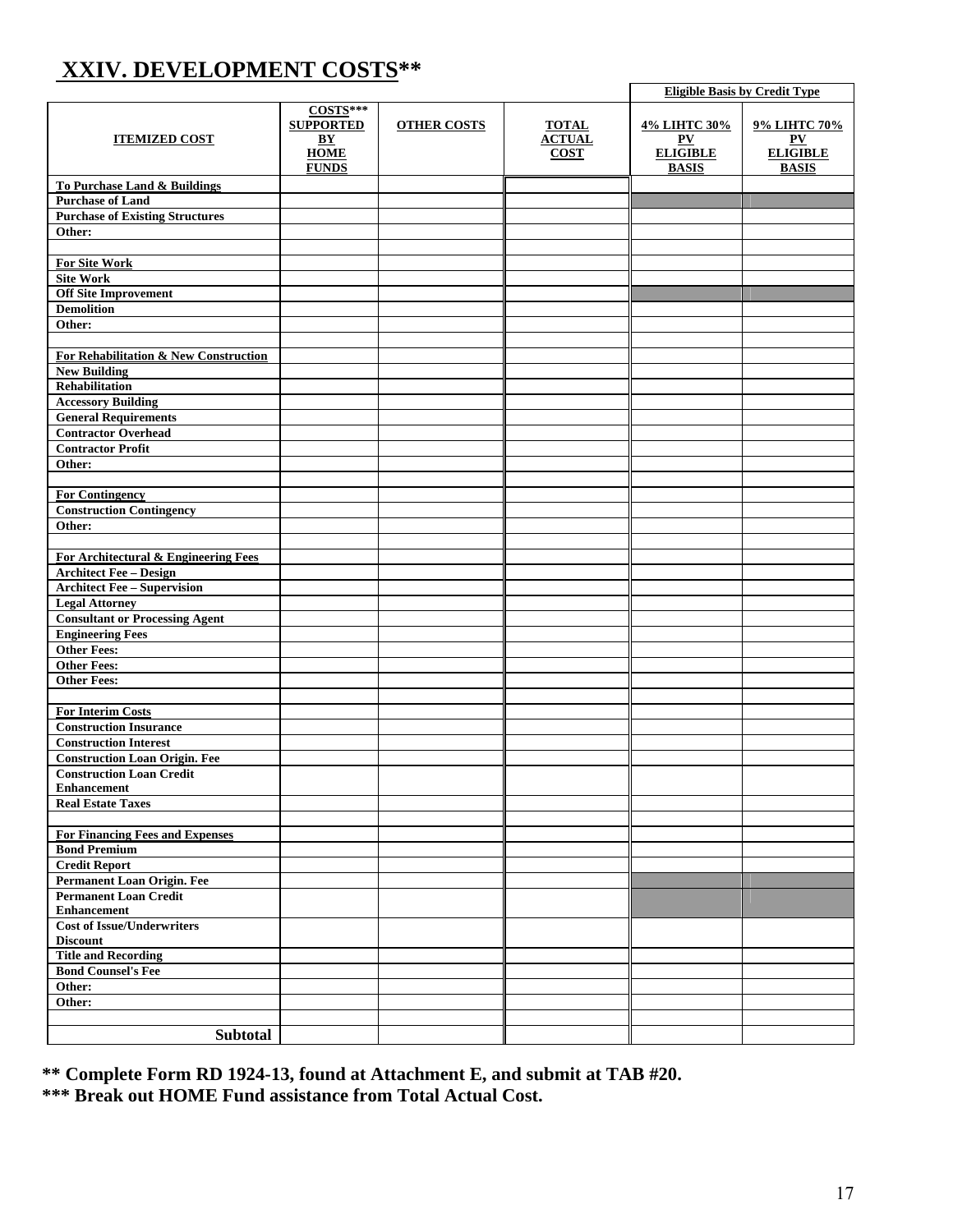|                                                                         |                                                                   |                    |                                              |                                                       | <b>Eligible Basis by Credit Type</b>                          |
|-------------------------------------------------------------------------|-------------------------------------------------------------------|--------------------|----------------------------------------------|-------------------------------------------------------|---------------------------------------------------------------|
| <b>ITEMIZED COST</b>                                                    | COSTS***<br><b>SUPPORTED</b><br>BY<br><b>HOME</b><br><b>FUNDS</b> | <b>OTHER COSTS</b> | <b>TOTAL</b><br><b>ACTUAL</b><br><b>COST</b> | 4% LIHTC 30%<br>PV<br><b>ELIGIBLE</b><br><b>BASIS</b> | 9% LIHTC 70%<br>${\bf PV}$<br><b>ELIGIBLE</b><br><b>BASIS</b> |
| <b>For Soft Cost</b>                                                    |                                                                   |                    |                                              |                                                       |                                                               |
| <b>Property Appraisal (Feasibility)</b><br><b>Market Study</b>          |                                                                   |                    |                                              |                                                       |                                                               |
| <b>Environmental Report</b>                                             |                                                                   |                    |                                              |                                                       |                                                               |
| <b>Tax Credit Fees</b>                                                  |                                                                   |                    |                                              |                                                       |                                                               |
| <b>Compliance/Monitoring Fee</b>                                        |                                                                   |                    |                                              |                                                       |                                                               |
| <b>Lease-Up Expense &amp; Marketing</b><br>Other:                       |                                                                   |                    |                                              |                                                       |                                                               |
|                                                                         |                                                                   |                    |                                              |                                                       |                                                               |
| <b>For Syndication Costs</b>                                            |                                                                   |                    |                                              |                                                       |                                                               |
| <b>Organizational (Partnership)</b>                                     |                                                                   |                    |                                              |                                                       |                                                               |
| <b>Bridge Loan Fees &amp; Expenses</b><br><b>Tax Opinion</b>            |                                                                   |                    |                                              |                                                       |                                                               |
| Other:                                                                  |                                                                   |                    |                                              |                                                       |                                                               |
|                                                                         |                                                                   |                    |                                              |                                                       |                                                               |
| <b>For Developer/Consultant Fees</b>                                    |                                                                   |                    |                                              |                                                       |                                                               |
| <b>Developer's Overhead</b><br>Dev Fee ___% Cons Fee _<br>$\frac{0}{0}$ |                                                                   |                    |                                              |                                                       |                                                               |
| <b>Total</b><br>$\frac{6}{9}$                                           |                                                                   |                    |                                              |                                                       |                                                               |
| Other:                                                                  |                                                                   |                    |                                              |                                                       |                                                               |
|                                                                         |                                                                   |                    |                                              |                                                       |                                                               |
| <b>For Development Reserves</b>                                         |                                                                   |                    |                                              |                                                       |                                                               |
| <b>Lease-Up Reserve</b><br><b>Replacement Reserve</b>                   |                                                                   |                    |                                              |                                                       |                                                               |
| <b>Operating Reserve</b>                                                |                                                                   |                    |                                              |                                                       |                                                               |
| Other:                                                                  |                                                                   |                    |                                              |                                                       |                                                               |
| <b>Subtotal</b>                                                         |                                                                   |                    |                                              |                                                       |                                                               |
| Subtotal from previous page                                             |                                                                   |                    |                                              |                                                       |                                                               |
| <b>Total</b>                                                            |                                                                   |                    |                                              |                                                       |                                                               |
| Less portion of federal grant                                           |                                                                   |                    |                                              |                                                       |                                                               |
| used to finance qualifying                                              |                                                                   |                    |                                              |                                                       |                                                               |
| development cost. List                                                  |                                                                   |                    |                                              |                                                       |                                                               |
| grants                                                                  |                                                                   |                    |                                              |                                                       |                                                               |
| Less amount of non-qualified                                            |                                                                   |                    |                                              |                                                       |                                                               |
| non-recourse financing                                                  |                                                                   |                    |                                              |                                                       |                                                               |
| Less amount of non-qualified                                            |                                                                   |                    |                                              |                                                       |                                                               |
| units of higher quality                                                 |                                                                   |                    |                                              |                                                       |                                                               |
| Less non-qualifying excess                                              |                                                                   |                    |                                              |                                                       |                                                               |
| portion of higher quality units                                         |                                                                   |                    |                                              |                                                       |                                                               |
| <b>Less Historic Tax Credit</b><br>(Residential Portion Only)           |                                                                   |                    |                                              |                                                       |                                                               |
| <b>Net Eligible Basis</b>                                               |                                                                   |                    |                                              |                                                       |                                                               |
| 30% Adjustment for high cost<br>area (QCTs and DDAs)                    |                                                                   |                    |                                              |                                                       |                                                               |
| <b>Total Eligible Basis</b>                                             |                                                                   |                    |                                              |                                                       |                                                               |
| <b>Multiplied by the Applicable</b><br><b>Fraction</b>                  |                                                                   |                    |                                              |                                                       |                                                               |
| <b>Total Qualified Basis</b>                                            |                                                                   |                    |                                              |                                                       |                                                               |
| <b>Multiplied by Applicable</b>                                         |                                                                   |                    |                                              |                                                       |                                                               |
| Percentage<br><b>TOTAL AMOUNT OF TAX</b>                                |                                                                   |                    |                                              |                                                       |                                                               |
| <b>CREDITS REQUESTED</b>                                                |                                                                   |                    |                                              |                                                       |                                                               |
| <b>TOTAL AMOUNT OF STATE</b><br><b>TAX CREDITS REQUESTED</b>            |                                                                   |                    |                                              |                                                       |                                                               |
| (20% OF FEDERAL)                                                        |                                                                   |                    |                                              |                                                       |                                                               |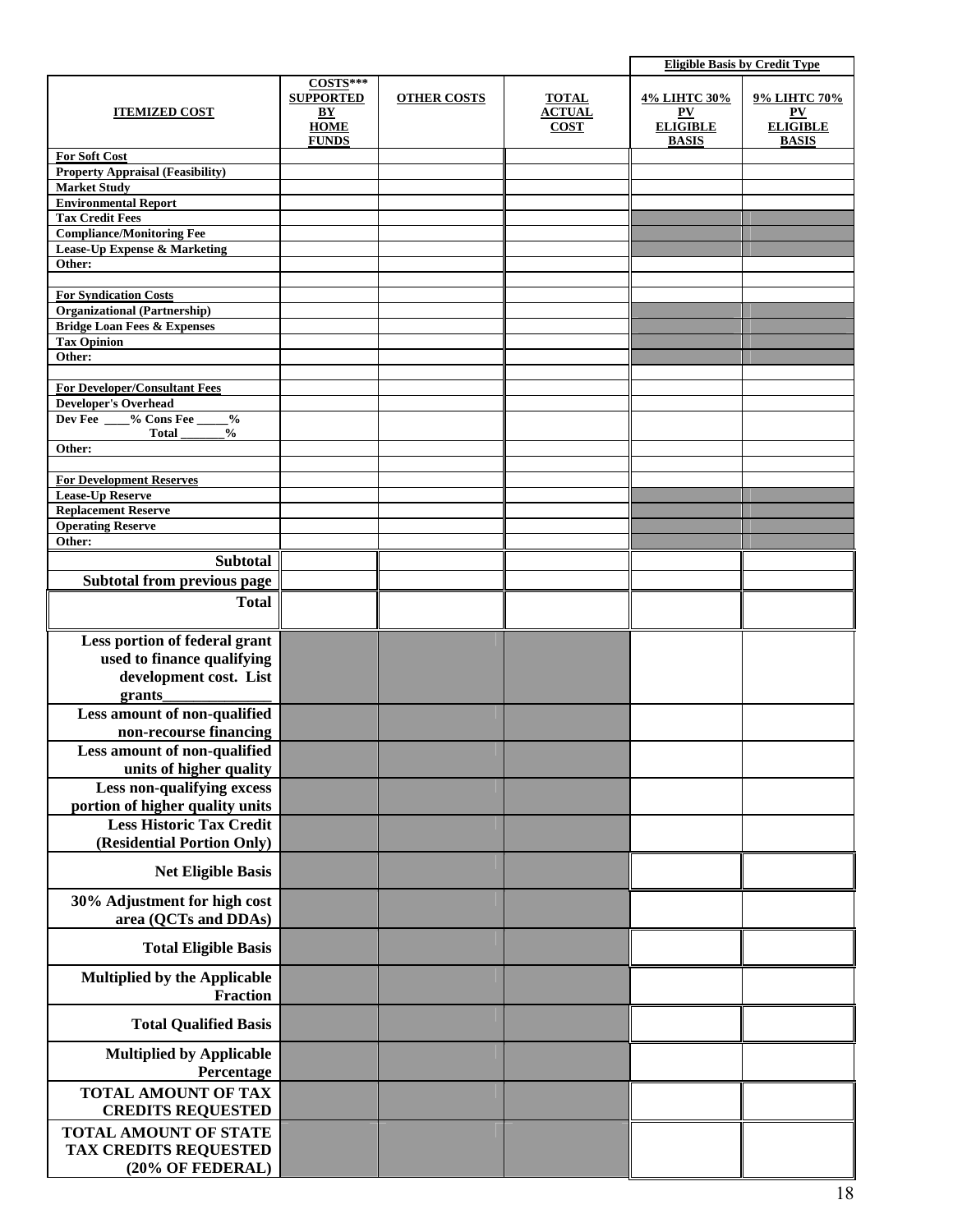**PLEASE NOTE: The actual amount of credit for the development is determined by the Housing Credit Agency. If the development is eligible for Historic Tax Credit, include a complete breakdown of the determination of eligible basis for the Historic Credit with the application.** 

#### **(For HOME Applicants)**

**Submit the following to support this proposed budget: copies of general contracts, estimates or sworn statements at TAB #36.** 

**\*When used for new construction, HOME funds may be used to fund an initial operating deficit reserve, which is a reserve to meet any shortfall in development income during the period of development rent-up (not to exceed 18 months) and which may only be used to pay operating expenses, reserve for replacement payments and debt service. Any HOME funds placed in an operating deficit reserve that remain unexpended when the reserve terminates must be returned to the Authority.** 

### **XXV. SYNDICATION INFORMATION** (Provide information below concerning syndication and estimated proceeds from

sale of Housing Credits and State Housing Credits if utilizing as source of funds)

 **City, State, Zip Code: \_\_\_\_\_\_\_\_\_ Phone/Fax #:** 

| <b>Annual allocation amounts for:</b>          |                          |    |  |  |  |
|------------------------------------------------|--------------------------|----|--|--|--|
| <b>Federal Low-Income Housing Credits</b>      |                          | \$ |  |  |  |
| <b>State Low-Income Housing Credits</b>        |                          | \$ |  |  |  |
| <b>Historic Rehabilitation Tax Credits</b>     |                          | \$ |  |  |  |
| Total Tax Credit Equity expected to be raised: |                          | \$ |  |  |  |
| <b>Type of Offering:</b>                       | <b>Type of Investor:</b> |    |  |  |  |
| <b>Public</b>                                  | <b>Individuals</b>       |    |  |  |  |
| <b>Private</b>                                 | <b>Corporations</b>      |    |  |  |  |
| <b>Name of Tax Credit Fund:</b>                |                          |    |  |  |  |
| <b>Equity/Syndicator Entity:</b>               |                          |    |  |  |  |
| Name:                                          |                          |    |  |  |  |
| <b>Contact:</b>                                |                          |    |  |  |  |
| <b>Address:</b>                                |                          |    |  |  |  |

**Describe when equity will be paid into the development (i.e. at time of what events) and how much will be paid in at each event:** 

| <b>EVENT</b> | <b>AMOUNT OF TAX</b><br><b>CREDIT EQUITY PAID</b><br>TO THE DEVELOPMENT |
|--------------|-------------------------------------------------------------------------|
|              | ¢<br>۰D                                                                 |
|              | \$                                                                      |
|              | ¢<br>J                                                                  |
|              | ¢<br>Φ                                                                  |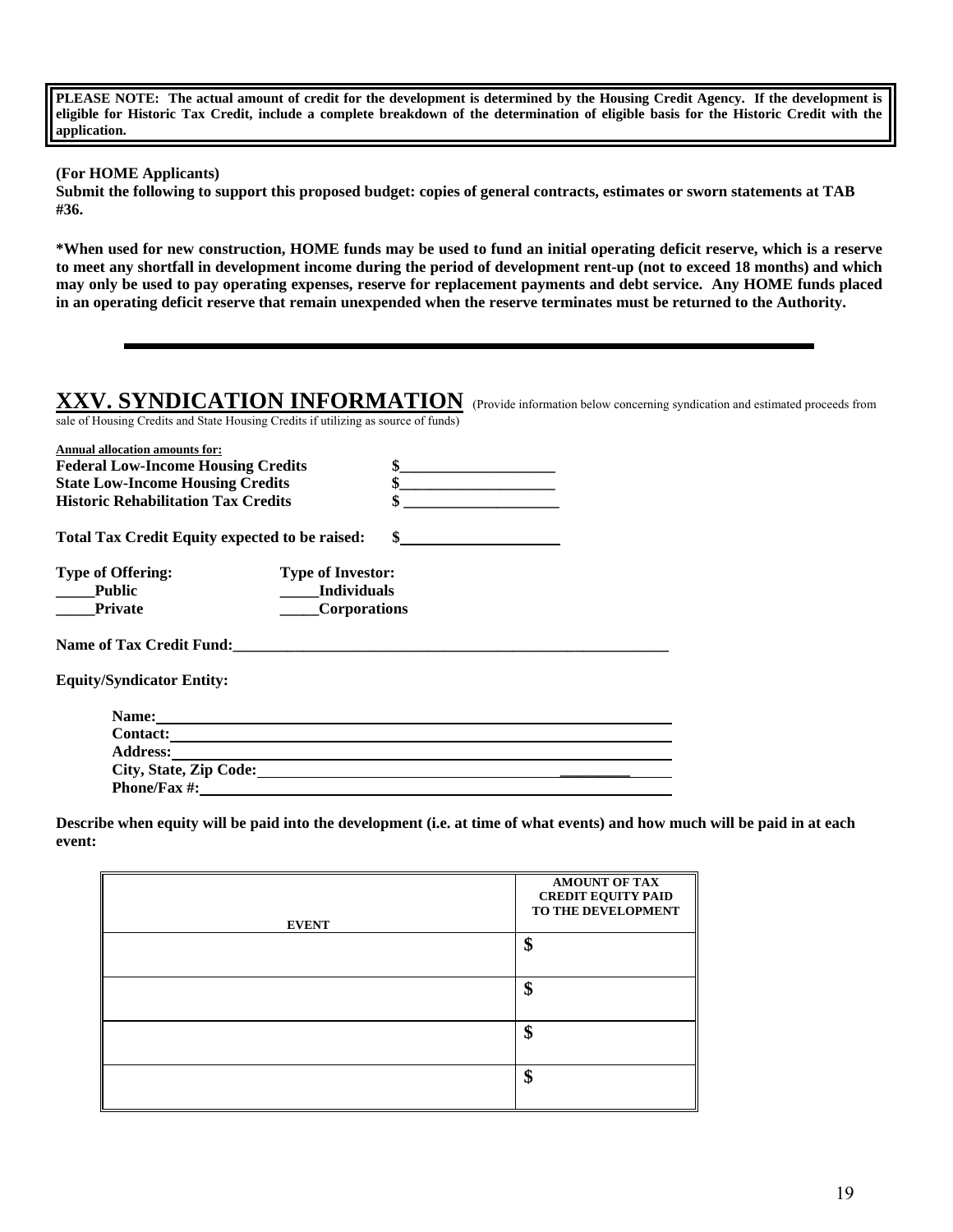### **XXVI. NON-PROFIT DETERMINATION**

**Articles of Incorporation and IRS documentation of status must be attached with Application.**

**Pursuant to Section 42(h)(5) of the Internal Review Code, the non-profit organization involved in the development must: (1) own an interest in the development; (2) must materially participate in the development and operation of the development throughout the compliance period; and (3) not be affiliated with or controlled by a for-profit organization. Within the meaning of IRC 469(h), "a (nonprofit) shall be treated as materially participating in an activity only if the (nonprofit) is involved in the operations of the activity on a basis which is regular, continuous, and substantial."** 

**\_\_\_\_\_\_\_\_\_\_\_\_\_\_\_\_\_\_\_\_\_\_\_\_\_\_\_\_\_\_\_\_\_\_\_\_\_\_\_\_\_\_\_\_\_\_\_\_\_\_\_\_\_\_\_\_\_\_\_\_\_\_\_\_\_\_\_\_\_\_\_\_\_\_\_\_\_\_\_\_\_\_\_\_\_\_\_\_\_\_\_\_\_\_\_\_\_\_\_**

| $501(c)(3)$ Organization               | $501(c)(4)$ Organization | <b>Exempt purposes</b><br>includes fostering of<br><b>Low-Income Housing</b> |
|----------------------------------------|--------------------------|------------------------------------------------------------------------------|
| Exempt from tax under Section $501(a)$ | Other:                   |                                                                              |

**\_\_\_\_\_\_\_\_\_\_\_\_\_\_\_\_\_\_\_\_\_\_\_\_\_\_\_\_\_\_\_\_\_\_\_\_\_\_\_\_\_\_\_\_\_\_\_\_\_\_\_\_\_\_\_\_\_\_\_\_\_\_\_** 

- **(1) Identify the ownership interest in the development by the non-profit organization involved:**
- **(2) Submit at TAB #13, an original, signed statement from an authorized official of the non-profit organization stating that the non-profit organization is not affiliated with or controlled by a for-profit organization.**
- **(3) Submit at TAB #13, an original, signed statement from an authorized official of the non-profit organization that details the non-profit organization's participation in the development and operation of the development, how that participation will be "regular, continuous, and substantial" and how it will be maintained throughout the compliance period.**
- **(4) Submit at TAB #13, a list the names of Board Members for the non-profit organization.**
- **(5) Submit at TAB #13, a list of all paid, full time staff and sources of funds for annual operating expenses and current programs.**

#### **(HOME APPLICANTS COMPLETE THE FOLLOWING)**

#### **Federal Labor Standards (Davis-Bacon):**

**If the development to be constructed/rehabilitated contains 12 or more HOME assisted units, the federal labor standards provisions regarding the payment of prevailing wage rates as determined by the Department of Labor apply.** 

**Contractor Licensing:** 

**Must have contractor licensed by State for developments over twenty thousand dollars (\$20,000). (Copy of License must be included at TAB #34)** 

|  |  | Does the general contractor have experience? | Y es | No |
|--|--|----------------------------------------------|------|----|
|--|--|----------------------------------------------|------|----|

| es | Ńо<br>N |  |
|----|---------|--|
|----|---------|--|

**Special Needs Populations:** 

**Identify any development features designed to serve populations with special housing needs, including persons with disabilities, the elderly, or large families (units with 3 or more bedrooms). This could include design features, occupancy preferences, etc.** 

#### **Building and Energy Standards:**

**Describe the construction and energy standards that will be used for the development. Upon completion, all units must meet Section 8 Housing Quality Standards or local codes, if applicable. Development costs greater than \$25,000/unit must meet all local codes, rehabilitation standards, zoning ordinances, and the Cost Effective Energy Standards (24 CFR Part 39). New construction developments must meet all local codes, building standards, zoning ordinances, and the Model Energy Code published by the Council of American Building Officials and the State Energy Code.** 

### **XXVII. DEVELOPMENT TEAM INFORMATION**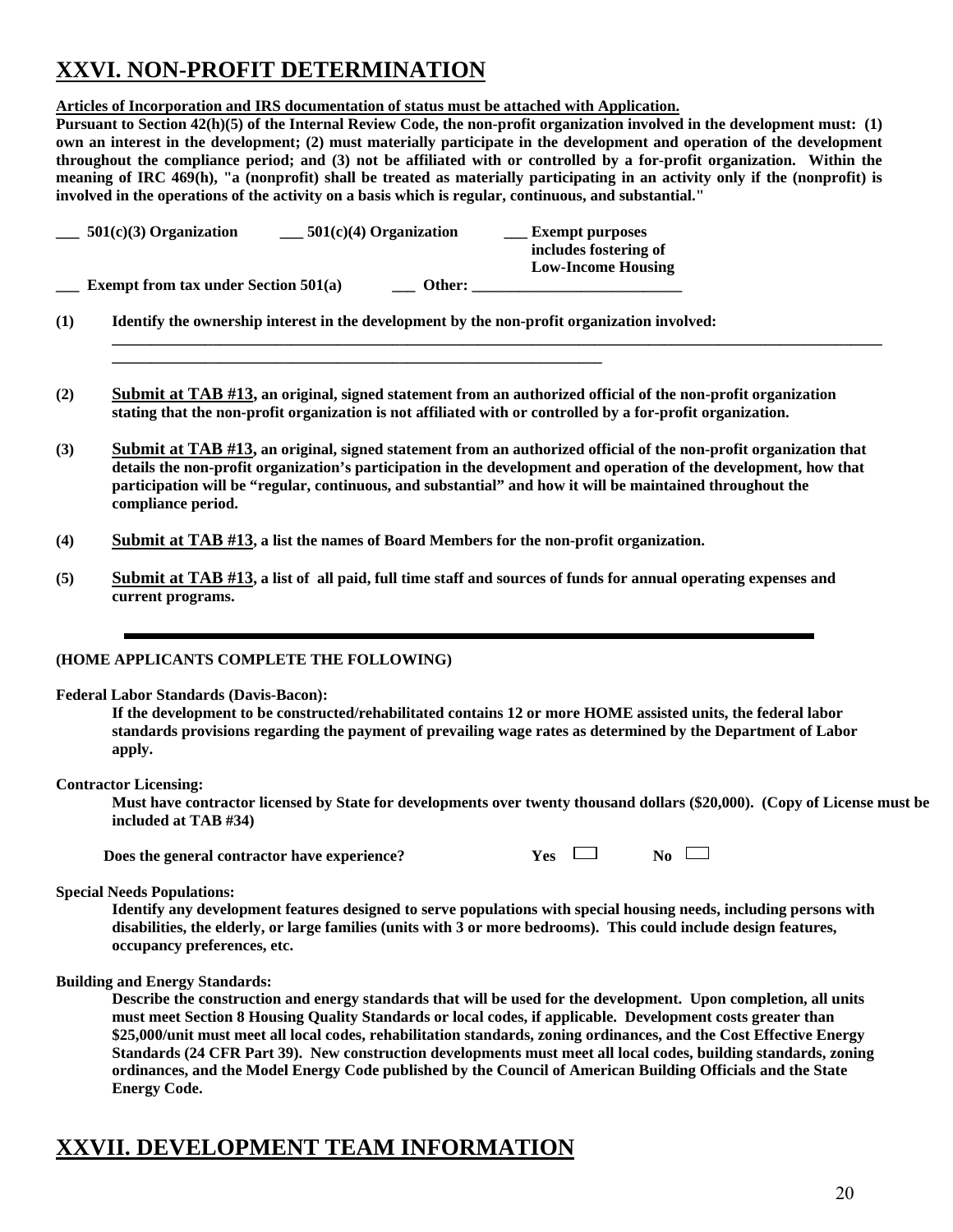Each development team member must submit a cover letter describing its participation in the development along with a copy of its resume listing qualifications, experience, previous experience with the low-income housing tax credit program, address and telephone number. The development team member with the requisite minimum experience must identify the development and describe its role in achieving the minimum experience. In addition, the applicant, consultant, and each development member must separately identify any existing contract or indebtedness it has with ADFA and any prior delinquent, defaulted, or foreclosed upon contract, loan, or other indebtedness it has with ADFA.

**For HOME Applicants: The Owner's financial statements, including income statements and balance sheets, must be provided. (NOTE: If the development contains a small number of units to be rehabilitated, several of the following team members may not be applicable.)** 

|                                                                                                                                                                                                                                | CONSULTANT:      |
|--------------------------------------------------------------------------------------------------------------------------------------------------------------------------------------------------------------------------------|------------------|
|                                                                                                                                                                                                                                |                  |
|                                                                                                                                                                                                                                |                  |
|                                                                                                                                                                                                                                |                  |
|                                                                                                                                                                                                                                |                  |
|                                                                                                                                                                                                                                |                  |
|                                                                                                                                                                                                                                |                  |
|                                                                                                                                                                                                                                |                  |
| State: <u>Zip Code:</u>                                                                                                                                                                                                        |                  |
|                                                                                                                                                                                                                                | Fax Number:      |
| <b>CONTRACTOR: CONTRACTOR</b>                                                                                                                                                                                                  |                  |
|                                                                                                                                                                                                                                | *Contact Person: |
| Address: No. 1996. The Manual Science of the Manual Science of the Manual Science of the Manual Science of the Manual Science of the Manual Science of the Manual Science of the Manual Science of the Manual Science of the M |                  |
| State: <u>Zip Code:</u>                                                                                                                                                                                                        |                  |
|                                                                                                                                                                                                                                |                  |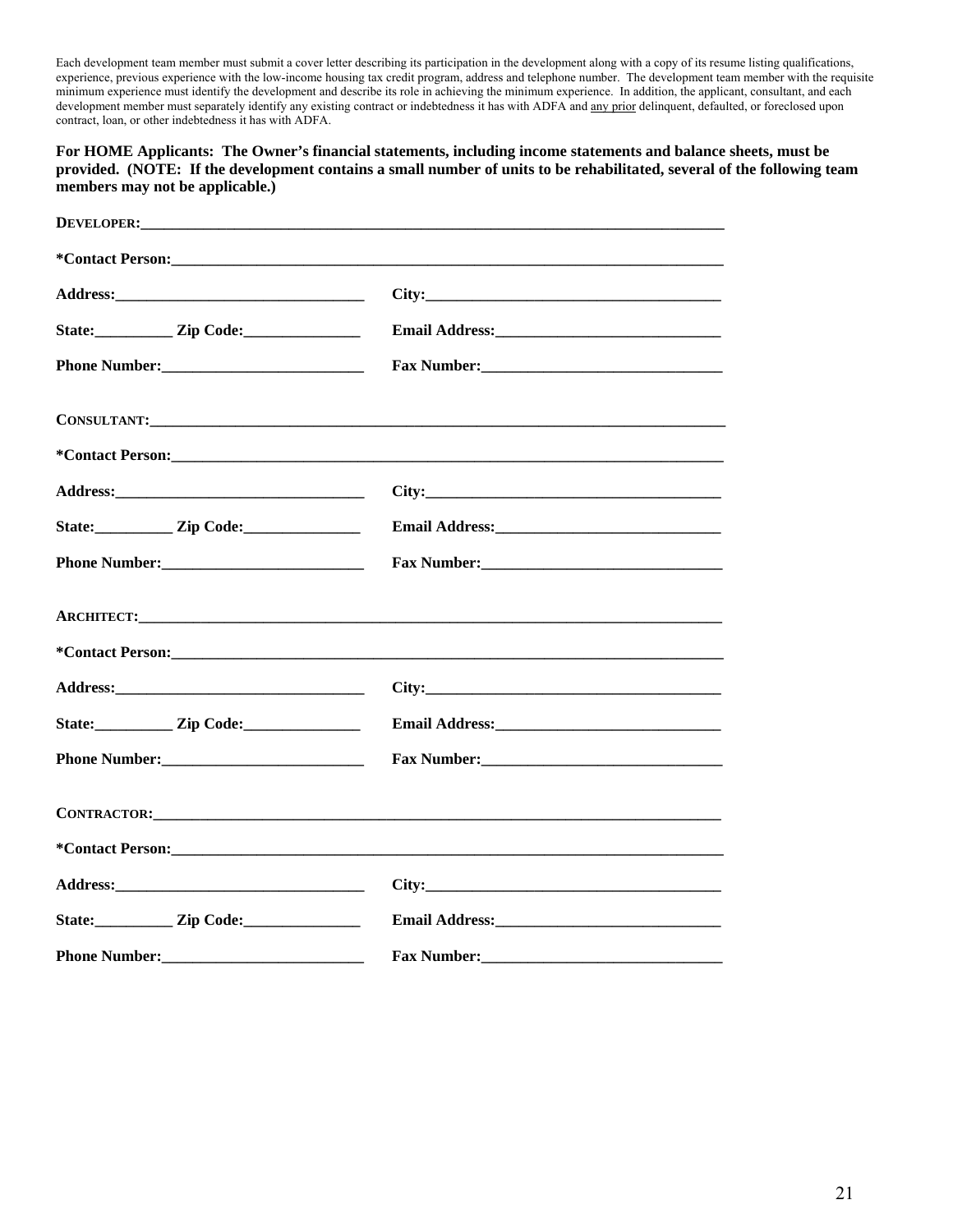| City:                                                               |
|---------------------------------------------------------------------|
|                                                                     |
|                                                                     |
| <b>BOND ATTORNEY: Example 2008 CONDITIONS CONDITIONS CONDITIONS</b> |
|                                                                     |
|                                                                     |
|                                                                     |
|                                                                     |
| ACCOUNTING/CPA CONSULTANT:                                          |
|                                                                     |
|                                                                     |
|                                                                     |
|                                                                     |
|                                                                     |
|                                                                     |
|                                                                     |
|                                                                     |
|                                                                     |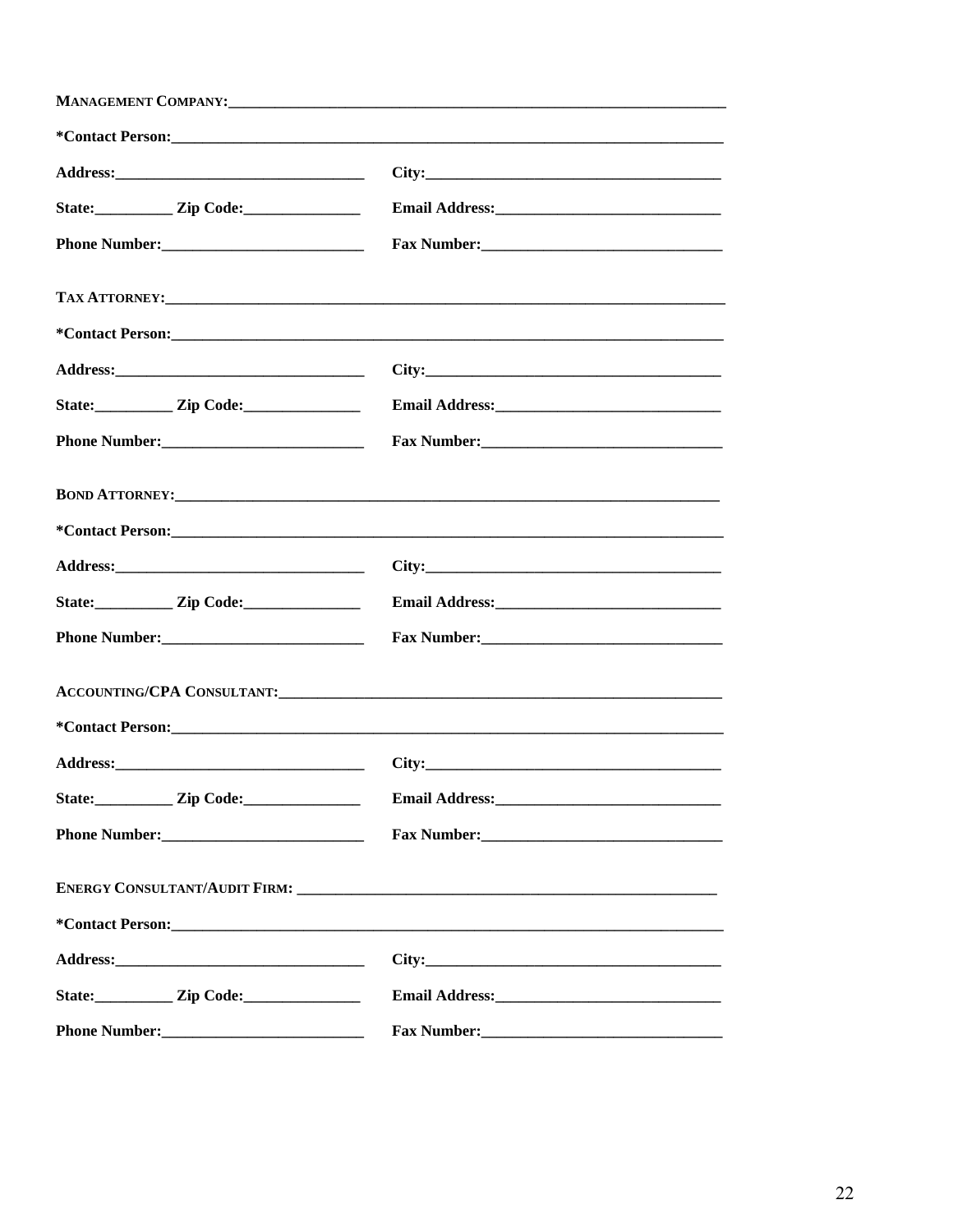| APPLICATION PREPARER: University of the contract of the contract of the contract of the contract of the contract of the contract of the contract of the contract of the contract of the contract of the contract of the contra |  |  |  |  |  |  |  |
|--------------------------------------------------------------------------------------------------------------------------------------------------------------------------------------------------------------------------------|--|--|--|--|--|--|--|
|                                                                                                                                                                                                                                |  |  |  |  |  |  |  |
|                                                                                                                                                                                                                                |  |  |  |  |  |  |  |
| State: <u>Zip Code:</u>                                                                                                                                                                                                        |  |  |  |  |  |  |  |
|                                                                                                                                                                                                                                |  |  |  |  |  |  |  |

**\*Contact person for all ADFA correspondence and contact regarding this development.** 

**Please list any direct or indirect, financial or other interest a member of the development team may have with another member of the development team. List "NONE" if there are no identity of interest.** 

**\_\_\_\_\_\_\_\_\_\_\_\_\_\_\_\_\_\_\_\_\_\_\_\_\_\_\_\_\_\_\_\_\_\_\_\_\_\_\_\_\_\_\_\_\_\_\_\_\_\_\_\_\_\_\_\_\_\_\_\_\_\_\_\_\_\_\_\_\_\_\_\_\_\_\_\_\_\_\_\_\_\_\_\_\_\_\_\_** 

### **XXVIII. DEVELOPMENT TIMELINE**

**Fill in completion or anticipated completion dates for all development tasks listed. Make sure the dates are realistic.** 

| <b>Task</b>                                 | <b>Completion Date</b> |
|---------------------------------------------|------------------------|
| SITE/DEVELOPMENT START UP                   |                        |
| Option/Contract                             |                        |
| <b>Site Acquisition</b>                     |                        |
| Zoning Approval                             |                        |
| Plans and Bid Specs                         |                        |
| Site Analysis                               |                        |
| Initial Closing (HOME Applicants)           |                        |
| Closing and Transfer of Property            |                        |
| <b>FINANCING</b>                            |                        |
| <b>Construction Loan</b>                    |                        |
| Loan Application                            |                        |
| <b>Conditional Commitment</b>               |                        |
| Firm Commitment                             |                        |
| <b>Permanent Loan</b>                       |                        |
| Loan Application                            |                        |
| <b>Conditional Commitment</b>               |                        |
| Firm Commitment                             |                        |
| <b>Other Loans and Grants (Type/Source)</b> |                        |
| Application                                 |                        |
| Award                                       |                        |
| <b>CONSTRUCTION/IMPLEMENTATION</b>          |                        |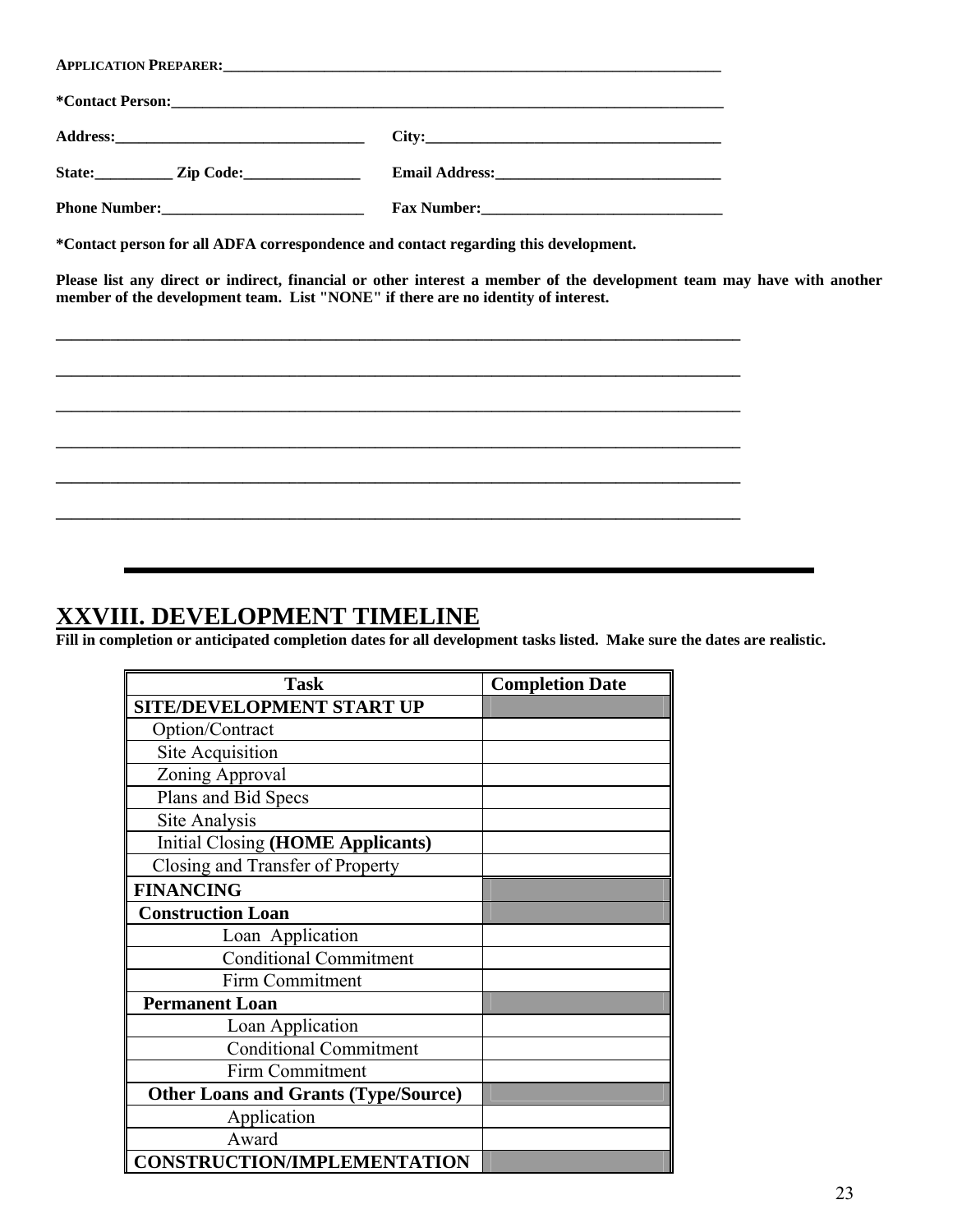| <b>Construction Contract Awarded</b> |  |
|--------------------------------------|--|
| Pre-Construction Conference (HOME)   |  |
| <b>Applicants</b> )                  |  |
| <b>Construction starts</b>           |  |
| Stage 1 completed (HOME Applicants)  |  |
| Stage 2 completed (HOME Applicants)  |  |
| Stage 3 completed (HOME Applicants)  |  |
| <b>Marketing Begins</b>              |  |
| <b>Construction Completed</b>        |  |
| Occupancy/Rent-up Begins             |  |
| <b>Full Occupancy Obtained</b>       |  |
| Tax Credit Placed in Service Date    |  |
| <b>EXPENDITURE OF FUNDS</b>          |  |
| (HOME Applicants)                    |  |
| 25%                                  |  |
| 50%                                  |  |
| 75%                                  |  |
| 100%                                 |  |

### **XXIX. APPLICATION & OTHER FEES**

**Regardless of the funding decisions, the application fees are non-refundable. The Application fee must be included with the Application.** 

**Make all checks payable to: ARKANSAS DEVELOPMENT FINANCE AUTHORITY** 

**LIHTC Applicants Only:** 

| Developments, four (4) units or less                | \$300.00 |
|-----------------------------------------------------|----------|
| <b>Non-Profit Sponsor [more than four(4) units]</b> | \$300.00 |
| For Profit Sponsor [more than four (4) units]       | \$500.00 |

**Reservation Fee A Reservation Fee equal to \$100.00 per unit will be required at time of reservation.** 

**Allocation Fee An Allocation Fee equal to \$100.00 per unit will be required at time of allocation of credits.** 

**Monitoring Fee A one-time fee of six percent (6%) of the total annual allocation will be required at the time of the allocation of the Housing Credits only.** 

**Tax-Exempt Multi-Family Volume Cap** 

 **\_\_\_\_\_\_\_\_\_ All Developments \$500.00** 

**See additional fees outlined in the 2006 Guidelines for Allocating Multi-Family Tax-Exempt Private Activity Volume Cap**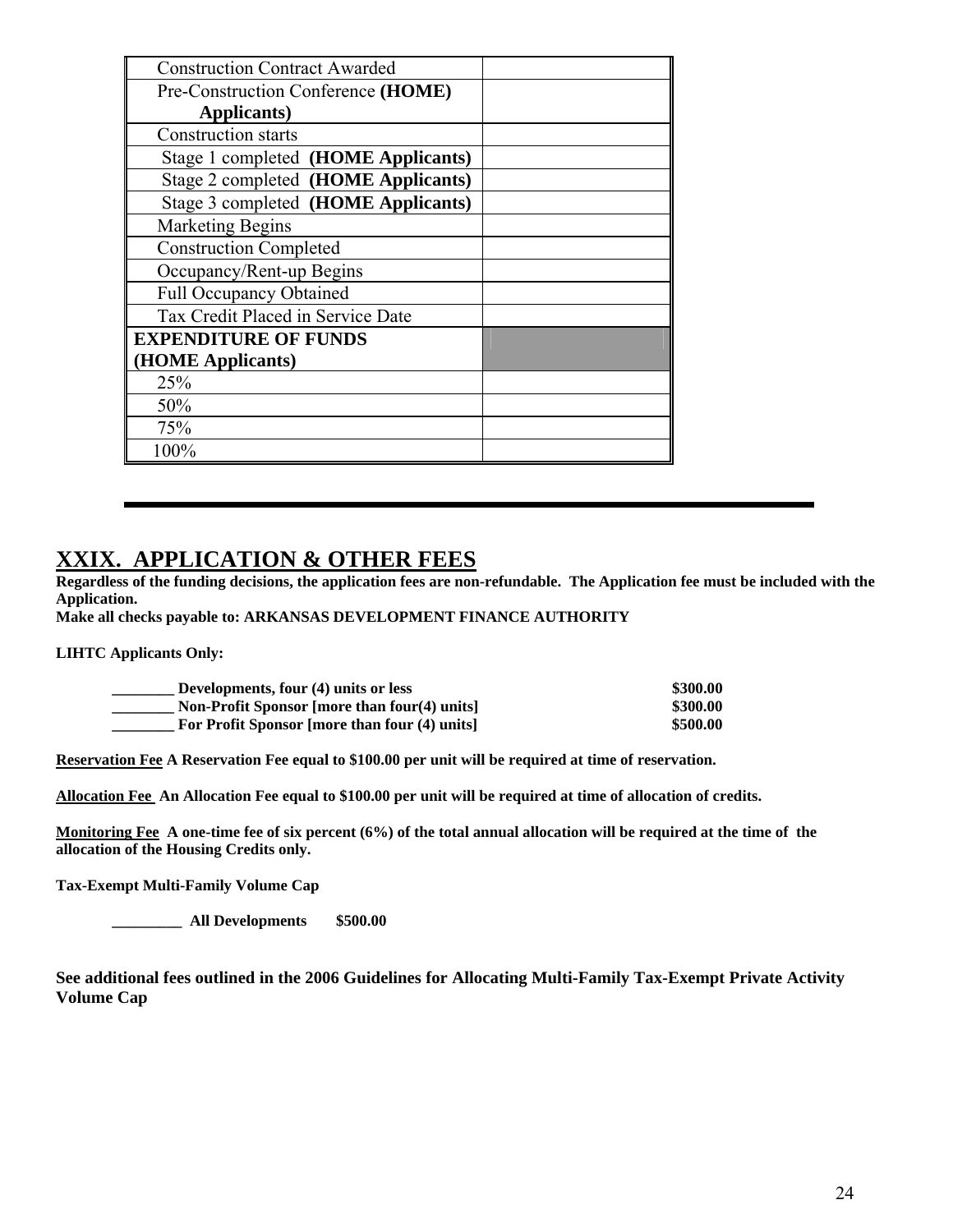### **XXX. SIGNATURE PAGE LIHTC/Tax Exempt Bond Applicants**

**The undersigned is responsible for ensuring that the development consists or will consist of a qualified Low-Income building or buildings as defined in the Internal Revenue Code, Section 42, and will satisfy all applicable requirements of federal tax law in the acquisition, rehabilitation or construction and operation of the development to receive the Low-Income housing credit.** 

**The undersigned is responsible for calculations and figures relating to the determination of the eligible basis for the building and understands and agrees that the amount of the credit is calculated by reference to the figure submitted with this application, as to the eligible basis and qualified basis of the development and individual buildings.** 

**The undersigned hereby makes application to the Authority for reservation, carryover allocation or allocation of housing credit dollar amounts as listed in the application. The undersigned agrees that the Arkansas Development Finance Authority will at all times be indemnified and held harmless against all losses, costs, damages, expenses and liabilities whatsoever nature or kind (including, but not limited to attorney's fees, litigation and court costs, amounts paid in settlement and amounts paid to discharge judgment, any loss from judgment from Internal Revenue Service) directly or indirectly resulting from, arising out of, or related to acceptance, consideration and approval or disapproval of such allocation request.** 

**The undersigned agrees the taxpayer/owner will not apply for relief pursuant to Section 42(h)(6)(I) of the Internal Revenue Code, in that, the Authority will have no duty or obligation to present a "qualified contract" to the taxpayer/owner as contemplated in Sections 42(h)(6)(E)(i)(II) and 42(h)(6)(F) of the Internal Revenue Code.** 

**The undersigned, if applying for tax-exempt private activity volume cap bonds to be issued by the Authority for the benefit of the development, covenants that the borrower/user of the bonds' proceeds will, by the earlier of:** 

 **1) within six months after the date on which the development is placed in service; or** 

 **2) at the time of submission of the development's cost certification for the issuance of IRS Form 8609** 

**execute and submit to the Authority a certificate that designates the manner in which the proceeds of the bonds were applied to expenditures. The undersigned certifies that the borrower/user of the bonds' proceeds will execute a separate document at bond closing which declares this covenant.** 

**THE UNDERSIGNED BEING DULY AUTHORIZED, hereby represents and certifies that the foregoing statements and information, to the best of his/her knowledge, is true, complete and accurately describes the proposed development.** 

**IN WITNESS WHEREOF, the owner has caused this document to be duly executed in its name on the \_\_\_\_\_\_\_\_\_\_\_\_\_ day**  of \_\_\_\_\_\_\_\_\_\_\_\_\_\_\_\_\_\_\_\_\_\_, 20 \_\_\_\_\_\_\_\_.

 **(Legal Name of Owner – Printed)** 

**\_\_\_\_\_\_\_\_\_\_\_\_\_\_\_\_\_\_\_\_\_\_\_\_\_\_\_\_\_\_\_\_\_\_\_\_\_\_\_\_\_\_\_\_\_** 



 $\mathbf{By:}$ 

 **(Title)**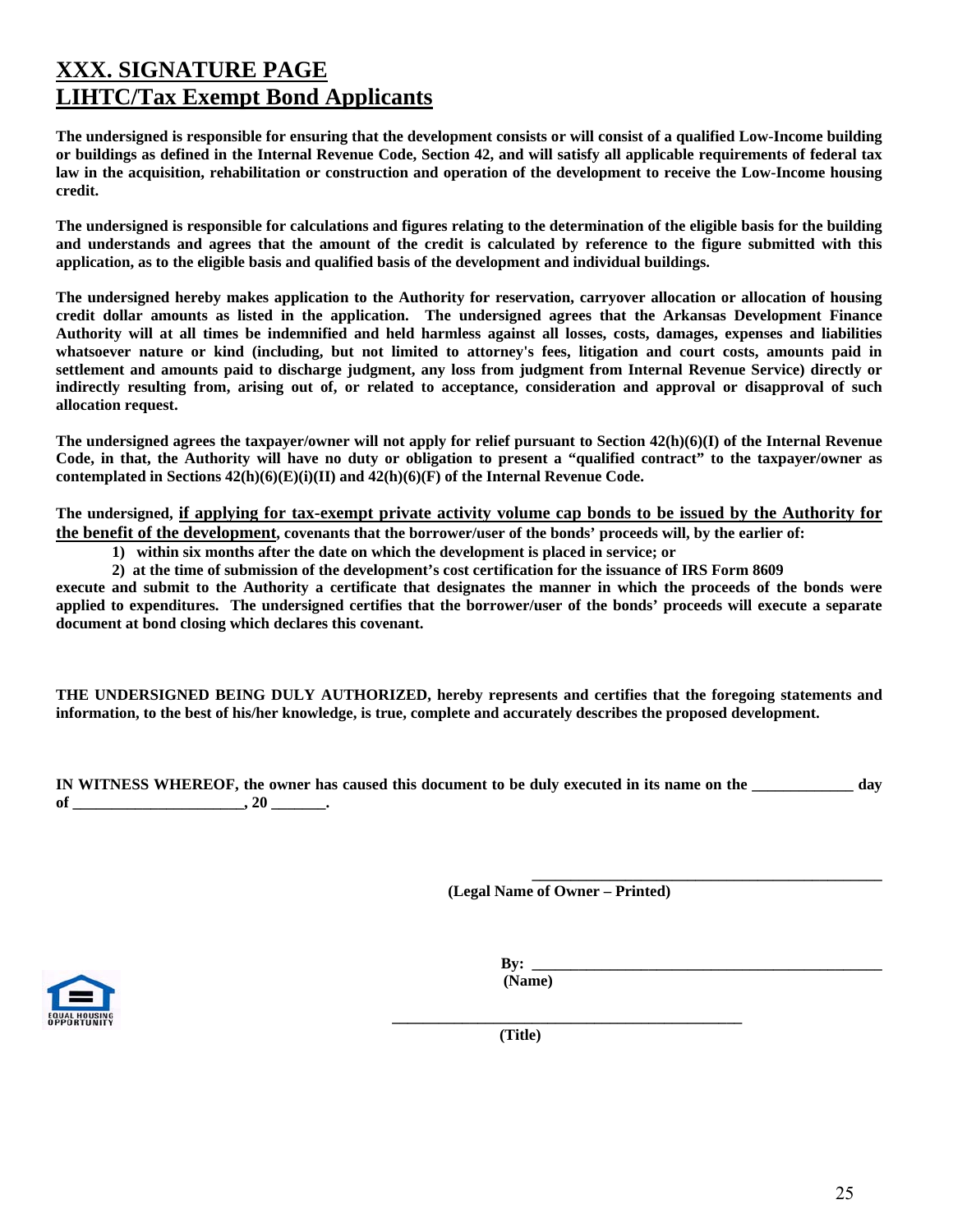### **XXXI. CERTIFICATION HOME Program Applicants**

**The undersigned is responsible for ensuring that the development complies with Title II of the National Affordable Housing Act of 1990, and the HOME Investment Partnerships Program regulations at 24 CFR Part 92. The undersigned is also responsible for ensuring that the development or program complies with administrative rules that the Arkansas Development Finance Authority (the "Authority") may promulgate to govern the Program.** 

**The undersigned hereby agrees that, to the greatest extent feasible, opportunities for training and employment arising in connection with the planning and implementation of any development under any program of the Authority shall be given to minority individuals and women.** 

**The undersigned hereby agrees that, to the greatest extent feasible, and consistent with Arkansas and Federal Law, contracts for work to be performed in connection with any development funded by the Authority shall be made available and awarded to businesses, including but not limited to those in the fields of finance, consulting, design, architecture, marketing, construction, property management or maintenance, which are owned, in whole or in part, by minority individuals and/or women.** 

**The undersigned hereby agrees that any development under any program of the Authority shall be affirmatively marketed and available for occupancy by all persons regardless of race, national origin, religion, creed, sex, age, handicap, or family status. The undersigned will document the actions taken to affirmatively further fair housing.** 

**The undersigned hereby agrees that the implementation of any development under any program of the Authority shall minimize the involuntary displacement of low-income households. Your signature on this application indicates your receipt of this statement and your agreement to comply with the Authority's non-displacement in housing policy. The undersigned further agrees to conform to the policy in every phase of the planning, implementation and operation.** 

**Your signature will indicate your receipt of this statement and agreement to comply with the Authority's equal employment opportunity and non-discrimination policies.** 

**Your signature will also indicate your understanding that the Authority's willingness to issue a commitment to you for HOME Program funds is conditioned upon your agreement to comply with these policies.** 

**The undersigned, as an essential part of the application for allocation for HOME Program funds hereby certifies that the information contained herein is true to the best of the undersigned's knowledge and belief. Falsification of information supplied in this application may disqualify the development for HOME Program funds. The information given by the undersigned may be subject to verification by the Authority.** 

**The undersigned hereby agrees that the undersigned is legally able to operate in the State of Arkansas and that the undersigned is in good standing with the Arkansas Secretary of State.** 

The undersigned has caused this document to be duly executed in its name on this day of the same of  $\cdot$  20  $\cdot$ .

**Legal Name of Applicant Name** Name

**\_\_\_\_\_\_\_\_\_\_\_\_\_\_\_\_\_\_\_\_\_\_\_\_\_\_\_\_\_\_\_\_\_ By:\_\_\_\_\_\_\_\_\_\_\_\_\_\_\_\_\_\_\_\_\_\_\_\_\_\_\_\_\_\_\_\_\_\_\_\_\_** 

 **\_\_\_\_\_\_\_\_\_\_\_\_\_\_\_\_\_\_\_\_\_\_\_\_\_\_\_\_\_\_\_\_\_\_\_\_\_**  *Title*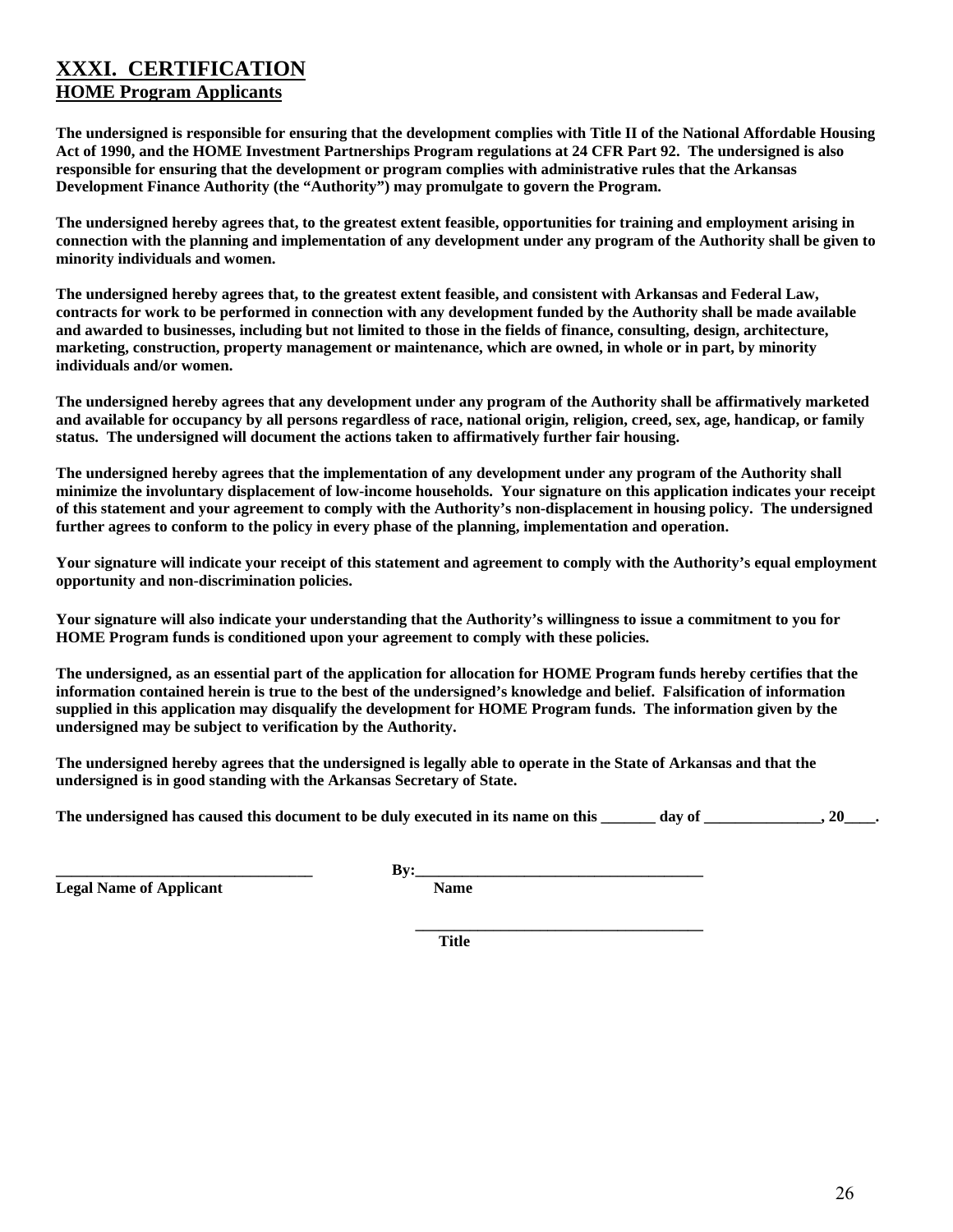### **REQUIRED FORMS**

### **FORMS FOR ALL APPLICANTS TO COMPLETE:**

### **FORMS FOR HOME PROGRAM APPLICANTS:**

| Homeownership Assistance/ |  |
|---------------------------|--|
|                           |  |
|                           |  |
|                           |  |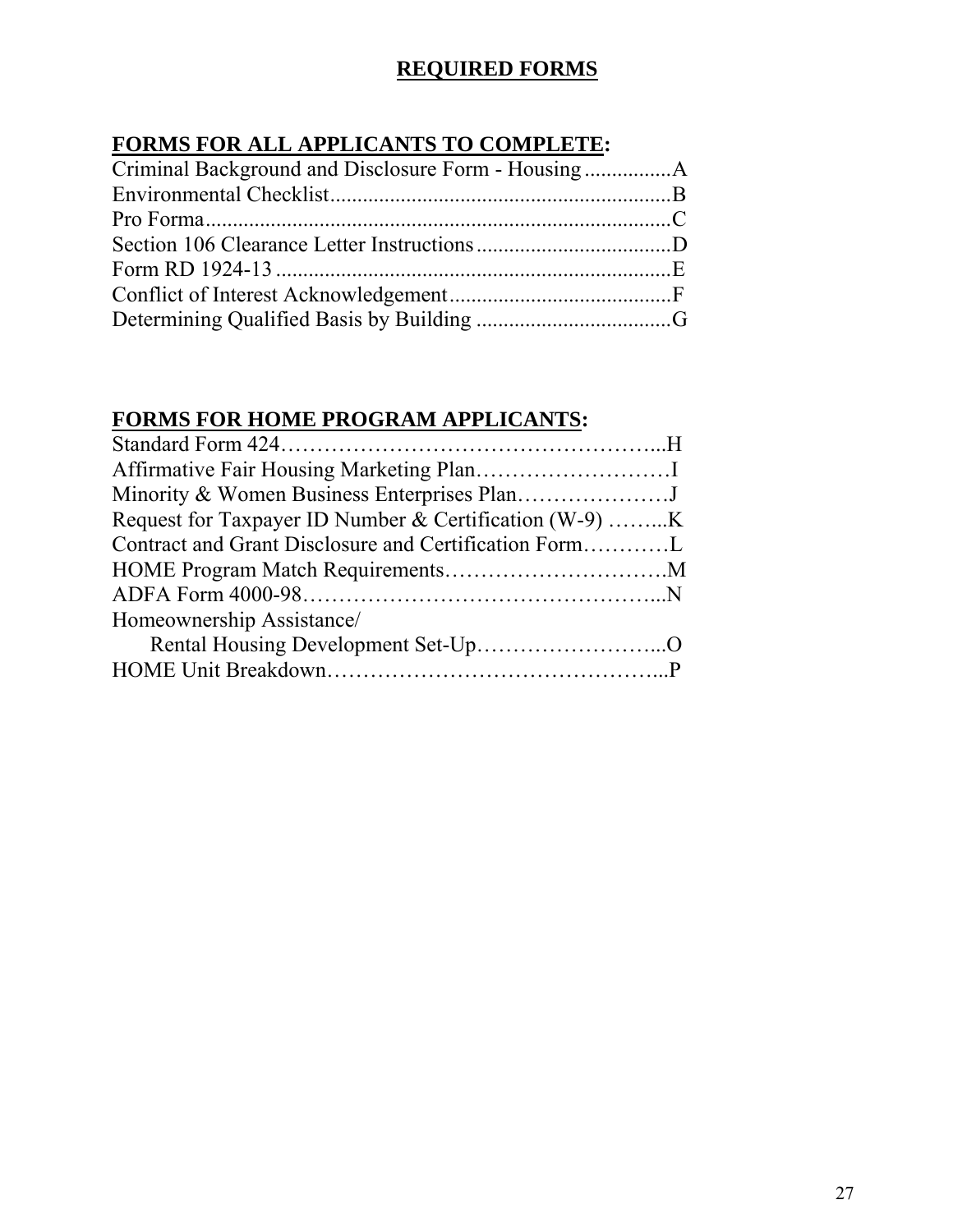#### **ATTACHMENT A CRIMINAL BACKGROUND and DISCLOSURE FORM – HOUSING**

|    |               |                                                  |             |                |                                                                   | In connection with the 2006 Multi-Family Housing Application submitted to the Arkansas Development Finance                                                                                                                              |  |  |  |  |  |
|----|---------------|--------------------------------------------------|-------------|----------------|-------------------------------------------------------------------|-----------------------------------------------------------------------------------------------------------------------------------------------------------------------------------------------------------------------------------------|--|--|--|--|--|
|    |               |                                                  |             |                |                                                                   |                                                                                                                                                                                                                                         |  |  |  |  |  |
|    |               |                                                  |             |                |                                                                   | Tax Credits or 2006 Private Activity Volume Cap for the development of (Name of Development)                                                                                                                                            |  |  |  |  |  |
|    |               |                                                  |             |                |                                                                   |                                                                                                                                                                                                                                         |  |  |  |  |  |
|    |               |                                                  |             |                |                                                                   |                                                                                                                                                                                                                                         |  |  |  |  |  |
| 1. | or            |                                                  |             |                |                                                                   | have not been convicted by any state or federal jurisdiction of any felony.<br>have been convicted by a state or federal jurisdiction of a felony and the following details are provided:                                               |  |  |  |  |  |
|    |               | <b>Jurisdiction</b>                              | <b>Date</b> | <b>Offense</b> | <b>Punishment</b>                                                 | <b>Details</b>                                                                                                                                                                                                                          |  |  |  |  |  |
| 2. | <sub>or</sub> | by any state or federal agency.<br><b>Agency</b> | Date        |                | a state or federal agency and the following details are provided: | have not been fined, suspended, or debarred as a result of any financial, performance or housing activity<br>have been fined, suspended, or debarred as a result of any financial, performance or housing activity by<br><b>Details</b> |  |  |  |  |  |
| 3. | or            | have not filed for bankruptcy or reorganization. |             |                |                                                                   | have filed for bankruptcy or reorganization and the following details are provided:                                                                                                                                                     |  |  |  |  |  |
|    |               | <b>Jurisdiction</b>                              | <b>Date</b> |                |                                                                   | <b>Details</b>                                                                                                                                                                                                                          |  |  |  |  |  |
|    |               |                                                  |             |                |                                                                   |                                                                                                                                                                                                                                         |  |  |  |  |  |
|    |               |                                                  |             |                |                                                                   |                                                                                                                                                                                                                                         |  |  |  |  |  |

 $\frac{1}{1}$  If the development team member is a partnership, association, limited liability company, or corporation, "principal" shall include: it general partner(s), managing member(s), or any person who has at least a ten percent (10%) ownership interest in any ownership entity of such partnership, association, limited liability company or corporation.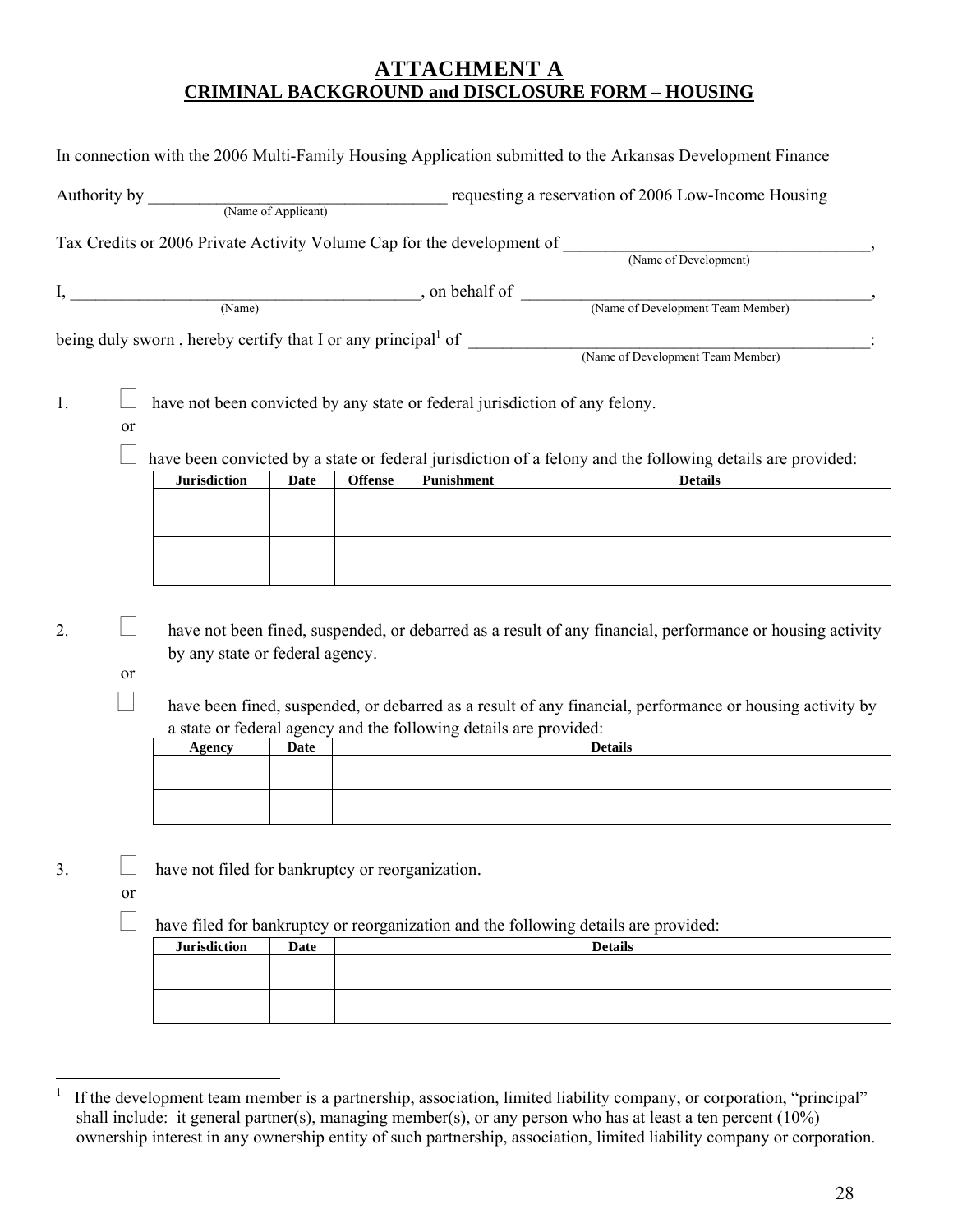#### **ATTACHMENT A DEVELOPMENT TEAM MEMBER DISCLOSURE FORM**

**(continued)** 

 $4. \Box$  do not have any outstanding, uncorrected noncompliance issues with any state or federal housing program or agency.

or

 do have outstanding, uncorrected noncompliance issues with a state or federal housing program or agency and the following details are provided:

| Agency | Date | <b>Details</b> |
|--------|------|----------------|
|        |      |                |
|        |      |                |
|        |      |                |
|        |      |                |

5.  $\Box$  do not have any existing contracts or indebtednesses with the Arkansas Development Finance Authority. or

 $\Box$  do have the following existing contracts or indebtednesses with the Arkansas Development Finance Authority:

| <b>Date</b> | <b>Borrower</b> | <b>Details</b> |
|-------------|-----------------|----------------|
|             |                 |                |
|             |                 |                |
|             |                 |                |
|             |                 |                |

6.  $\Box$  do not have any prior delinquent, defaulted or foreclosed upon contract, loan or indebtedness with the Arkansas Development Finance Authority:

or

 $\Box$  do have the following existing contracts or indebtednesses with the Arkansas Development Finance Authority:

| Date | <b>Borrower</b> | <b>Details</b> |
|------|-----------------|----------------|
|      |                 |                |
|      |                 |                |
|      |                 |                |
|      |                 |                |

I, \_\_\_\_\_\_\_\_\_\_\_\_\_\_\_\_\_\_\_\_\_\_\_\_\_\_\_\_\_\_\_\_\_\_\_\_\_\_\_\_\_\_\_, in my capacity as \_\_\_\_\_\_\_\_\_\_\_\_\_\_\_\_\_\_\_\_\_\_\_\_\_\_\_, (Name) (Title/Position with Development Team Member) further certify that I have the authority and knowledge to make the representations contained herein.

Date:

 (Signature)  $\mathcal{L}_\text{max}$  , and the contract of the contract of the contract of the contract of the contract of the contract of the contract of the contract of the contract of the contract of the contract of the contract of the contr

(Printed/Typed Name)

 $\mathcal{L}_\text{max}$  and the contract of the contract of the contract of the contract of the contract of the contract of the contract of the contract of the contract of the contract of the contract of the contract of the contrac (Title/Position with Development Team Member)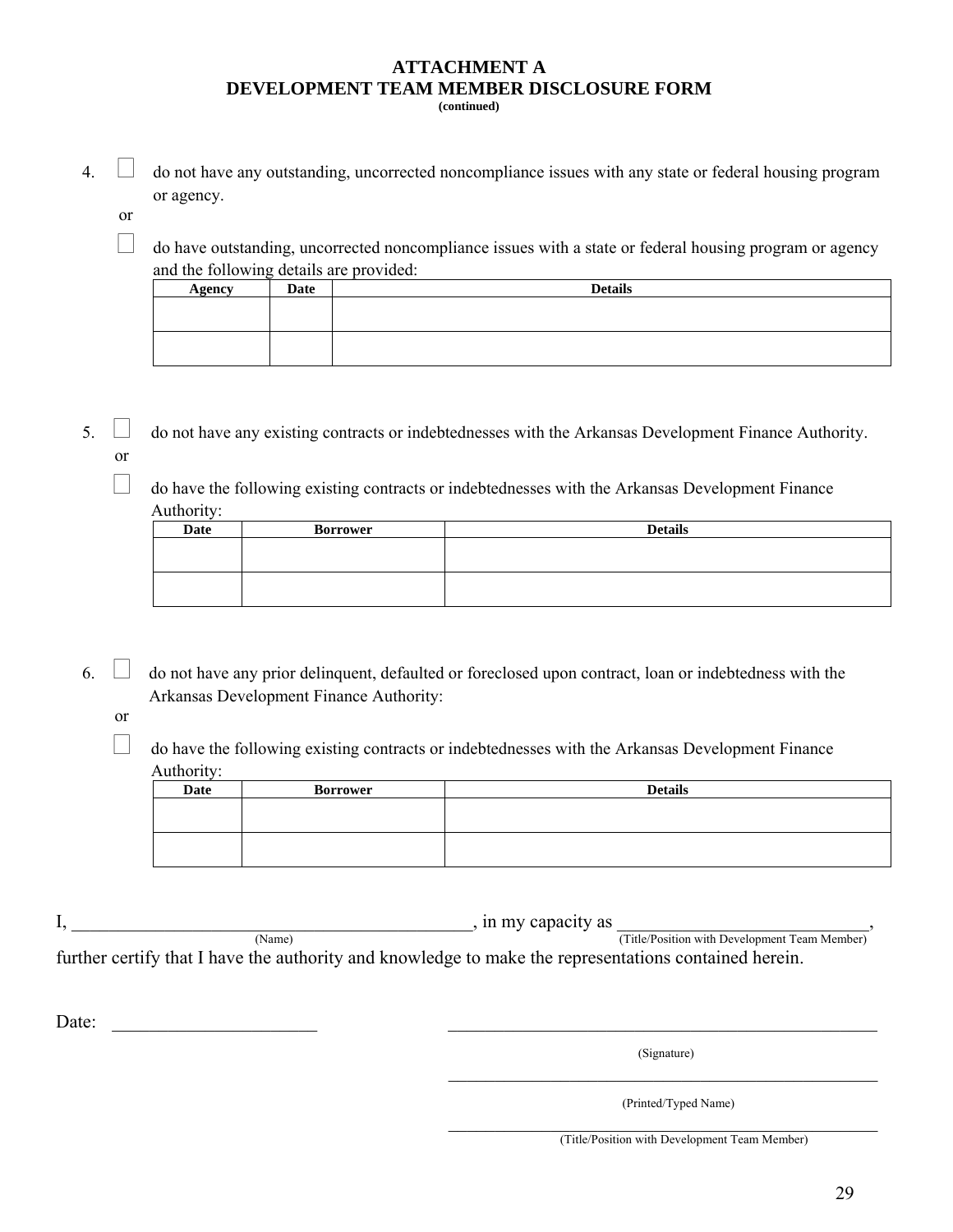### **ATTACHMENT A DEVELOPMENT TEAM MEMBER DISCLOSURE FORM**

**(continued)** 

| STATE OF                                                                                                      |               |
|---------------------------------------------------------------------------------------------------------------|---------------|
| COUNTY OF                                                                                                     |               |
|                                                                                                               |               |
|                                                                                                               |               |
| whom I have personal knowledge, and who, upon oath, acknowledged that he executed the forgoing instrument for |               |
| the purposes stated therein.                                                                                  |               |
|                                                                                                               |               |
| My Commission Expires:                                                                                        |               |
|                                                                                                               | Notary Public |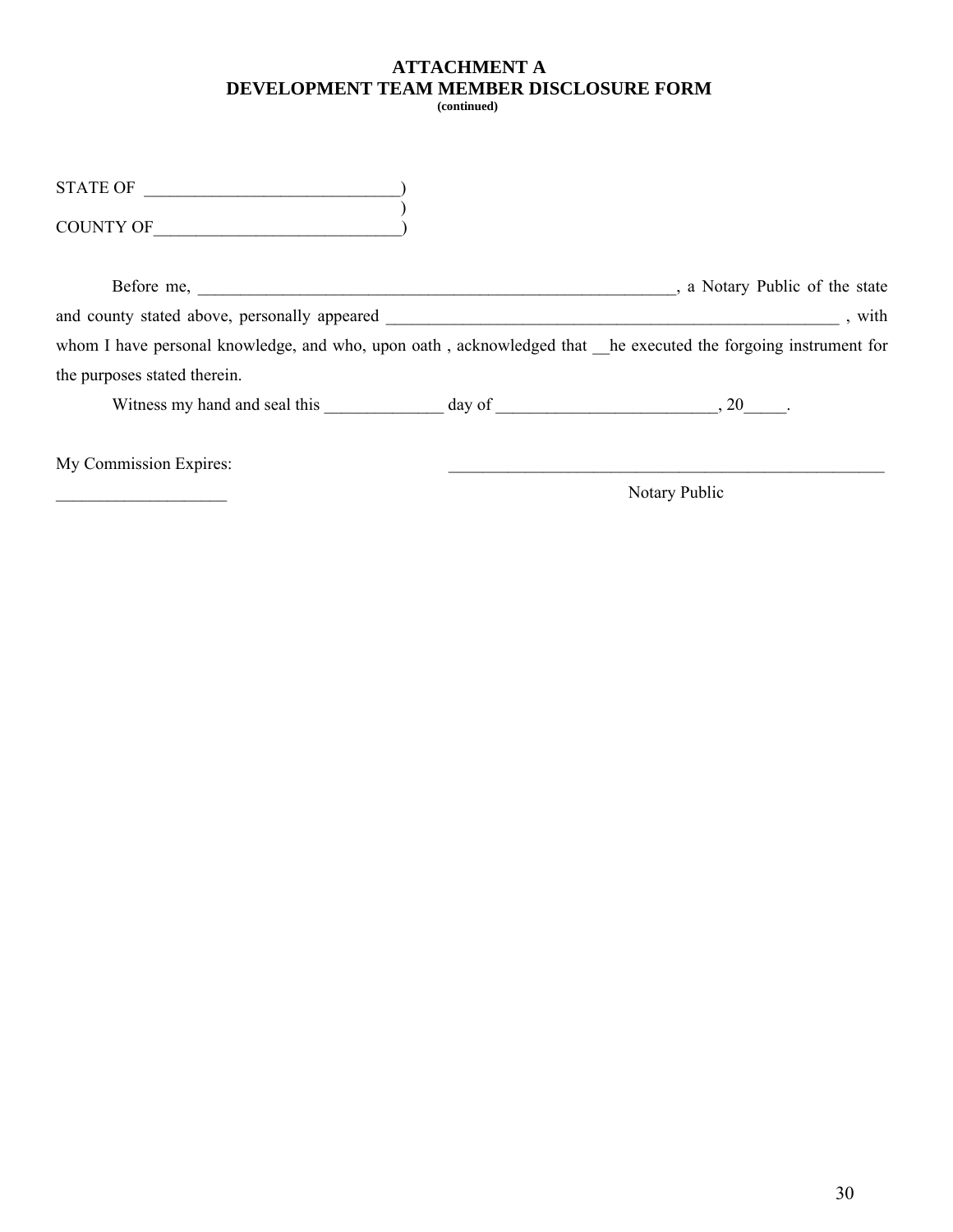### **ATTACHMENT B ENVIRONMENTAL CHECKLIST ENVIRONMENTAL ASSESSMENT CHECKLIST**

These Forms are available on ADFA's website at:

http://www.arkansas.gov/adfa/New\_Folder/authority\_publications.htm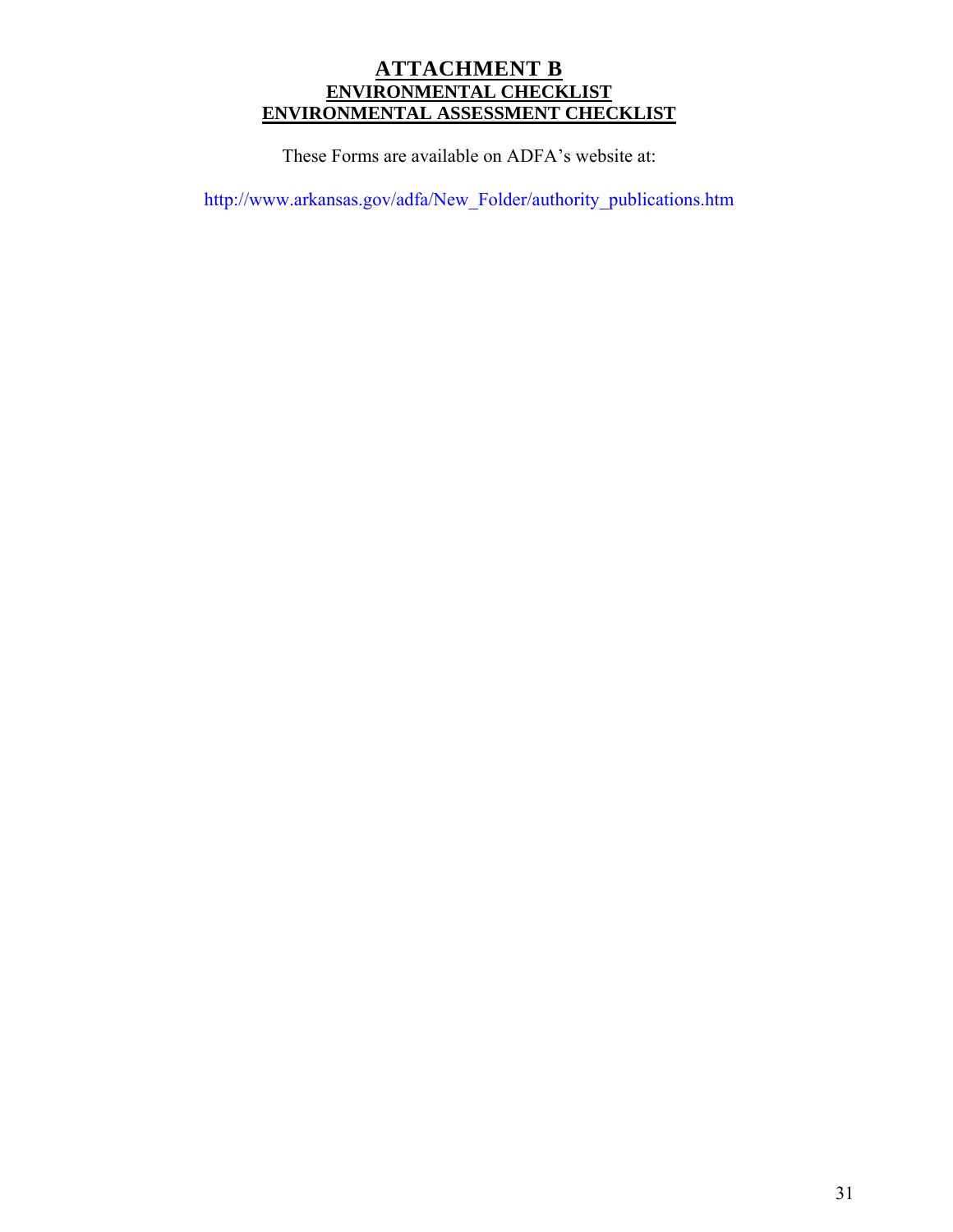### **ATTACHMENT C**

#### **PRO FORMA**

#### **ALL APPLICANTS MUST COMPLETE THE FOLLOWING:**

**(Applicant may attach a similar Pro Forma as long as all information from this form is included)** 

1. Percentage of annual effective income increase \_\_\_\_\_% 2. Percentage of annual expense increase \_\_\_\_\_%

|                                               | $\mathbf 1$ | $\overline{2}$ | 3 | 4 | 5 | $6\phantom{1}6$ | 7 | 8 | 9 | 10 |
|-----------------------------------------------|-------------|----------------|---|---|---|-----------------|---|---|---|----|
| <b>Annual Effective</b><br>Income $1$         |             |                |   |   |   |                 |   |   |   |    |
| less Annual Expenses <sup>2</sup>             |             |                |   |   |   |                 |   |   |   |    |
| less Replacement<br>Reserves                  |             |                |   |   |   |                 |   |   |   |    |
| <b>Net Operating Income</b><br>(NOI)          |             |                |   |   |   |                 |   |   |   |    |
| less 1 <sup>st</sup> Mortgage Debt<br>Service |             |                |   |   |   |                 |   |   |   |    |
| less 2 <sup>nd</sup> Mortgage Debt<br>Service |             |                |   |   |   |                 |   |   |   |    |
| less Other Debt Service                       |             |                |   |   |   |                 |   |   |   |    |
| less Other Debt Service                       |             |                |   |   |   |                 |   |   |   |    |
| <b>Cash Flow After Debt</b><br><b>Service</b> |             |                |   |   |   |                 |   |   |   |    |
| less Deferred<br>Developer Fee                |             |                |   |   |   |                 |   |   |   |    |
| <b>Underwriting Cash</b><br><b>Flow</b>       |             |                |   |   |   |                 |   |   |   |    |

|                                               | 11 | 12 | 13 | 14 | 15 | 16 | 17 | 18 | 19 | 20 |
|-----------------------------------------------|----|----|----|----|----|----|----|----|----|----|
| <b>Annual Effective</b><br>Income $1$         |    |    |    |    |    |    |    |    |    |    |
| less Annual Expenses <sup>2</sup>             |    |    |    |    |    |    |    |    |    |    |
| less Replacement<br>Reserves                  |    |    |    |    |    |    |    |    |    |    |
| <b>Net Operating Income</b><br>(NOI)          |    |    |    |    |    |    |    |    |    |    |
| less 1 <sup>st</sup> Mortgage Debt<br>Service |    |    |    |    |    |    |    |    |    |    |
| less 2 <sup>nd</sup> Mortgage Debt<br>Service |    |    |    |    |    |    |    |    |    |    |
| less Other Debt Service                       |    |    |    |    |    |    |    |    |    |    |
| less Other Debt Service                       |    |    |    |    |    |    |    |    |    |    |
| <b>Cash Flow After Debt</b><br><b>Service</b> |    |    |    |    |    |    |    |    |    |    |
| less Deferred<br>Developer Fee                |    |    |    |    |    |    |    |    |    |    |
| <b>Underwriting Cash</b><br><b>Flow</b>       |    |    |    |    |    |    |    |    |    |    |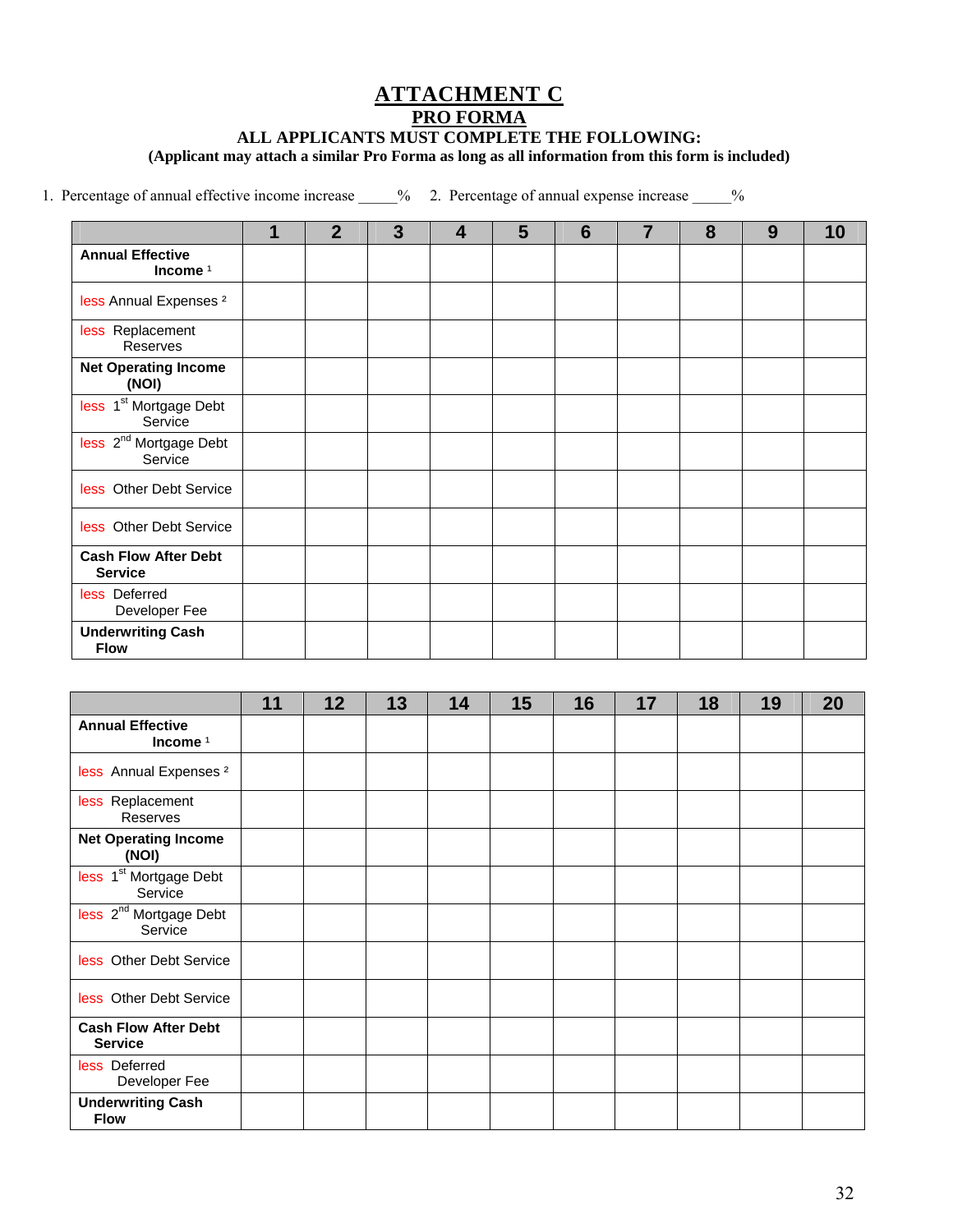#### **ATTACHMENT D INSTRUCTIONS FOR OBTAINING A SECTION 106 CLEARANCE LETTER**

You must include a Section 106 Clearance Letter regarding the proposed development site to ADFA at the time you submit your application. The purpose of the clearance letter is to ensure the proposed site does not have architectural, historical or archeological significance that could delay or interfere with the proposed development.

The letter should be addressed to:

Mr. George McCluskey Senior Archeologist The Department of Arkansas Heritage 1500 Tower Building 323 Center Street Little Rock, Arkansas 72201

The letter must include the following information:

- 1. A 7.5 minute 1:24,000 scale U.S.G.S. topographic map clearly delineating the development area.
- 2. Description of the Development detailing all aspects of the proposed development.
- 3. The location, age, and photographs of structures (if any) to be renovated, removed, demolished, or abandoned as a result of this development.
- 4. Photographs of any structures 50 years old or older on property directly adjacent to the development area.

The review will take approximately four (4) weeks. If you have any questions, you may contact Bruce Bokony at ADFA at 501.682.5927 or George McCluskey at Dept. AR Heritage at 501.324.9880.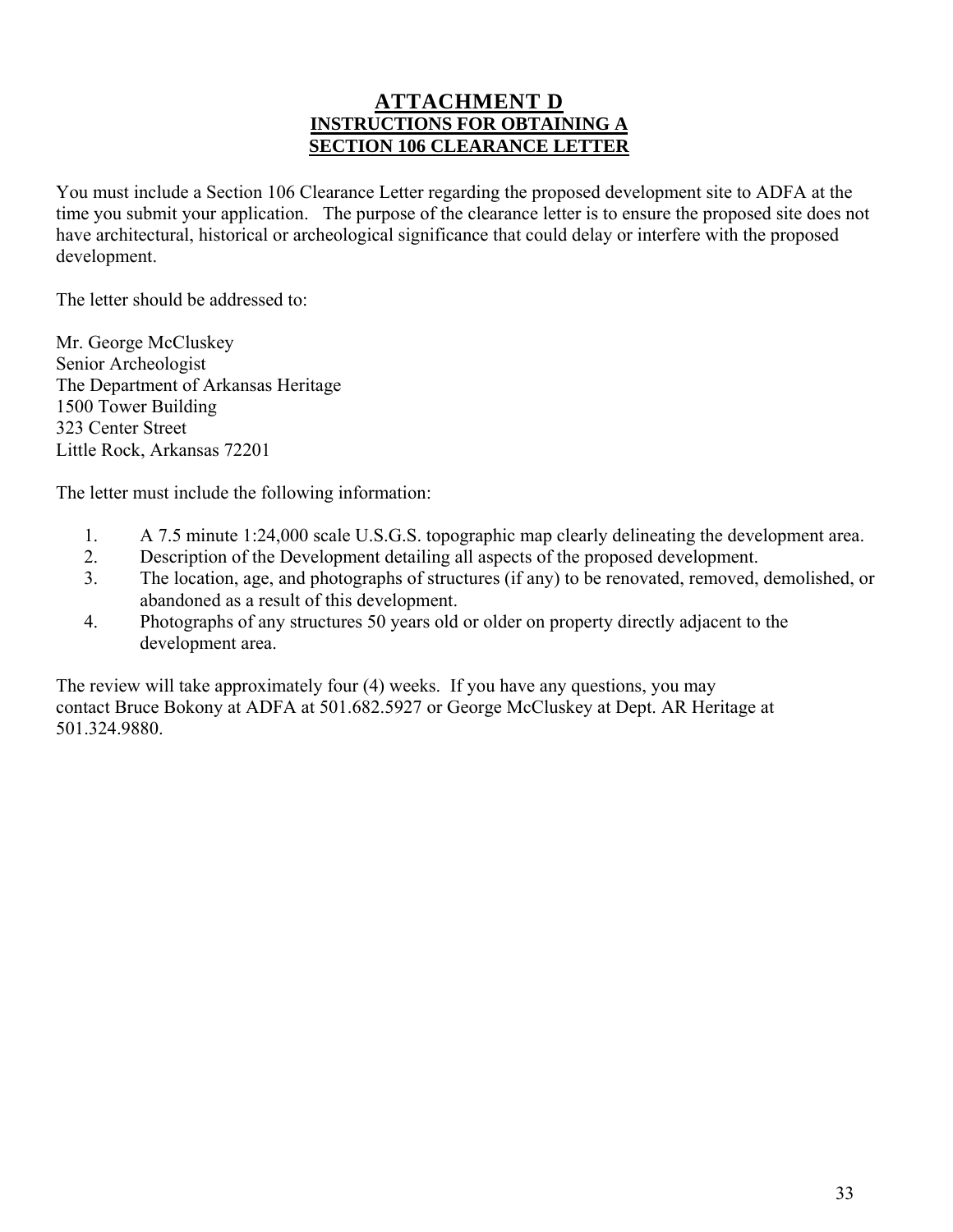### **ATTACHMENT E FORM RD 1924-13**

This Form is available at:

http://www.rurdev.usda.gov/regs/forms/1924-13.pdf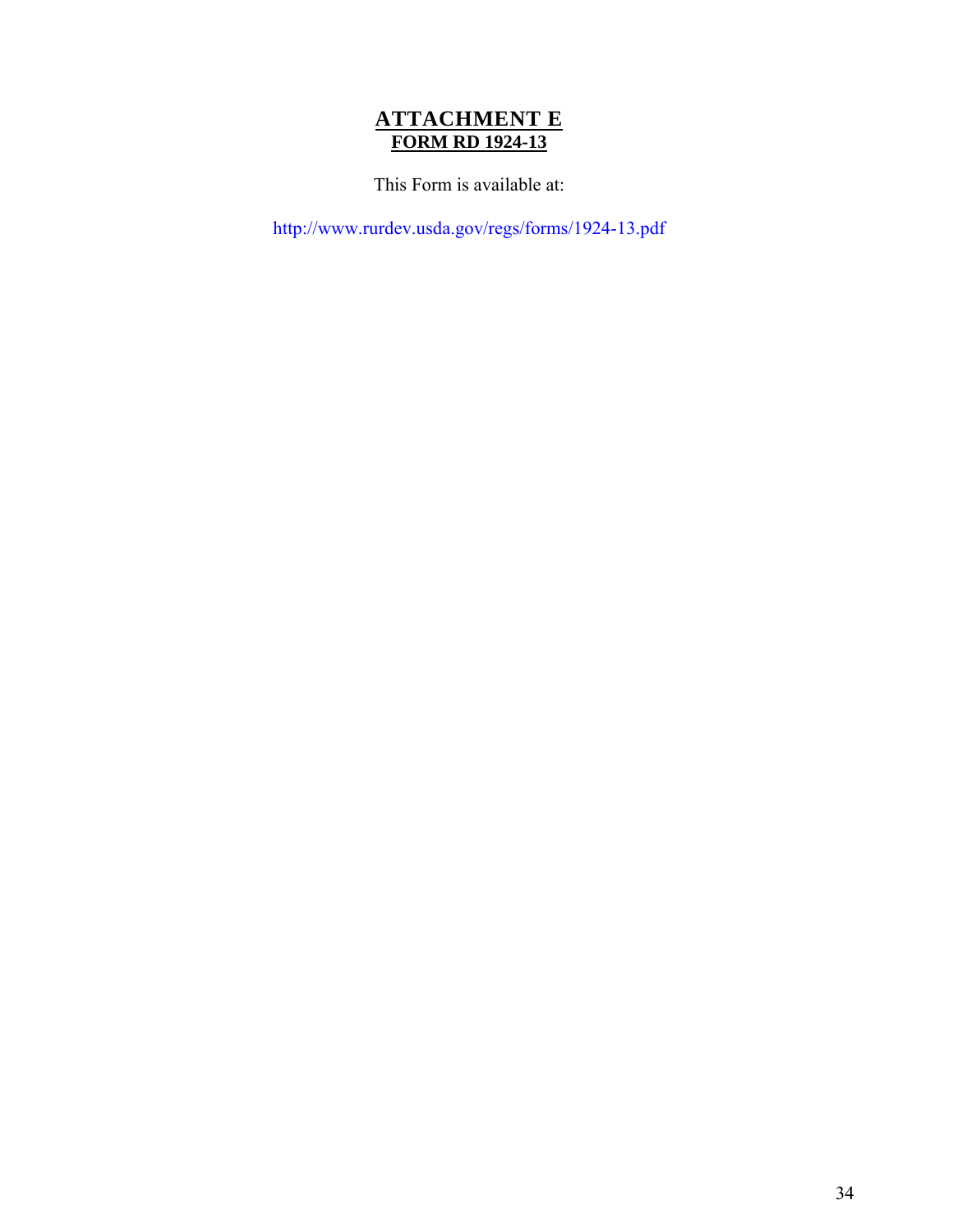### **ATTACHMENT F CONFLICT OF INTEREST ACKNOWLEDGMENT**

Arkansas Development Finance Authority has adopted the following conflict of interest policy:

1. The conflict of interest provisions apply to any person(s) who is an employee, agent or officer of ADFA. Persons listed here, during their tenure or for two (2) years thereafter, are prohibited from the following:

Self-dealings to get a development funded and completed. Gaining a financial interest or benefit from the participant development. Gaining a financial interest in a contract, subcontract or agreement.

2. No officer or employee of ADFA may occupy a participating development unit.

It is the policy of ADFA to prohibit the lending of ADFA allocated funds as well as the participation in the Single Family HomeToOwn program to ADFA employees or appointed officials.

If a conflict of interest arises or is in effect as of the date of adoption of this policy, immediately disclosure by the owner, developer, sponsor, ADFA employee, agent, officer, elected/appointed official to ADFA's President is required so that the conflict can be discussed and possibly resolved.

As the owner/developer of a participant development funded by any program administered by ADFA, I hereby agree to comply with ADFA's Conflict of Interest Policy as stated above.

Development Name:

 $\overline{\phantom{a}}$  , where  $\overline{\phantom{a}}$  , where  $\overline{\phantom{a}}$  , where  $\overline{\phantom{a}}$ 

Owner/Developer

Date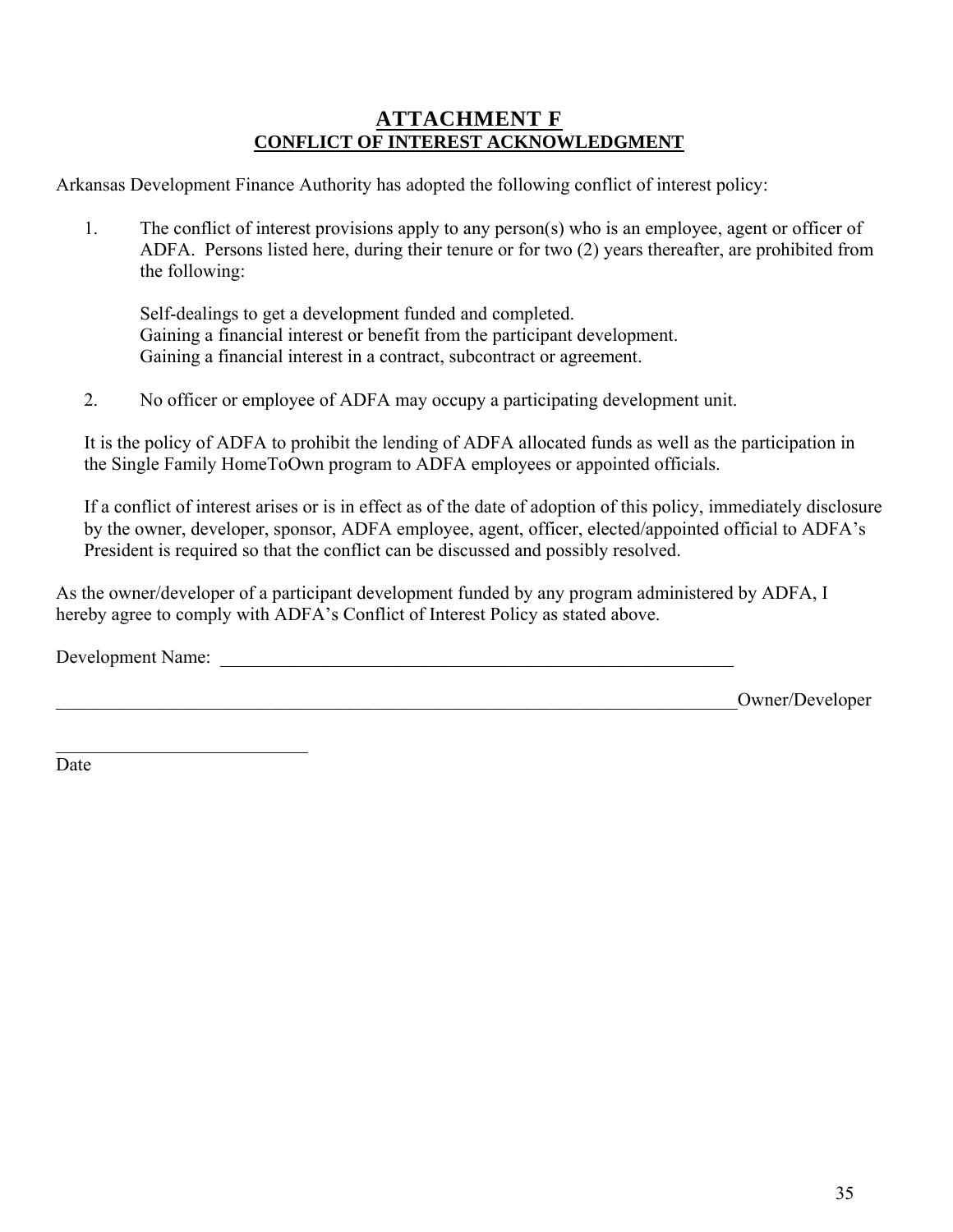#### **ATTACHMENT G DETERMINING QUALIFIED BASIS ON A BUILDING-BY-BUILDING BASIS**

**(For LIHTC Applicants Only) Qualified basis must be determined on a building-by-building basis. Complete the section below.** 

**Building Addresses are required.** 

| <b>Address</b><br>(Must be completed) | <b>Eligible Basis</b><br>30% PV | <b>Applicable</b><br>Fraction | <b>Qualified</b><br><b>Basis</b> | <b>Eligible Basis</b><br>70% PV | <b>Applicable</b><br><b>Fraction</b> | <b>Oualified</b><br><b>Basis</b> | <b>High Cost</b><br>Credit<br>Area | <b>Placed in</b><br><b>Service Date</b> |
|---------------------------------------|---------------------------------|-------------------------------|----------------------------------|---------------------------------|--------------------------------------|----------------------------------|------------------------------------|-----------------------------------------|
| 1.                                    |                                 |                               |                                  |                                 |                                      |                                  | $\mathbf{Yes}$<br>$\sqrt{N_0}$     |                                         |
| $\overline{2}$ .                      |                                 |                               |                                  |                                 |                                      |                                  | Yes<br>$\sqrt{N_0}$                |                                         |
| $\overline{3.}$                       |                                 |                               |                                  |                                 |                                      |                                  | $\mathbf{Yes}$<br>$\sqrt{N_0}$     |                                         |
| 4.                                    |                                 |                               |                                  |                                 |                                      |                                  | $\mathbf{Yes}$<br>$\sqrt{N_0}$     |                                         |
| $\overline{5}$ .                      |                                 |                               |                                  |                                 |                                      |                                  | Yes<br>$\sqrt{N_0}$                |                                         |
| 6.                                    |                                 |                               |                                  |                                 |                                      |                                  | $\mathbf{Yes}$<br>$\sqrt{N_0}$     |                                         |
| 7.                                    |                                 |                               |                                  |                                 |                                      |                                  | Yes<br>$\sqrt{N_0}$                |                                         |
| 8.                                    |                                 |                               |                                  |                                 |                                      |                                  | $\mathbf{Yes}$<br>$\sqrt{N_0}$     |                                         |
| $\overline{9}$ .                      |                                 |                               |                                  |                                 |                                      |                                  | Yes<br>$\sqrt{N_0}$                |                                         |
| 10.                                   |                                 |                               |                                  |                                 |                                      |                                  | $\mathbf{Yes}$<br>$\sqrt{N_0}$     |                                         |
| <b>Totals</b>                         |                                 |                               |                                  |                                 |                                      |                                  |                                    |                                         |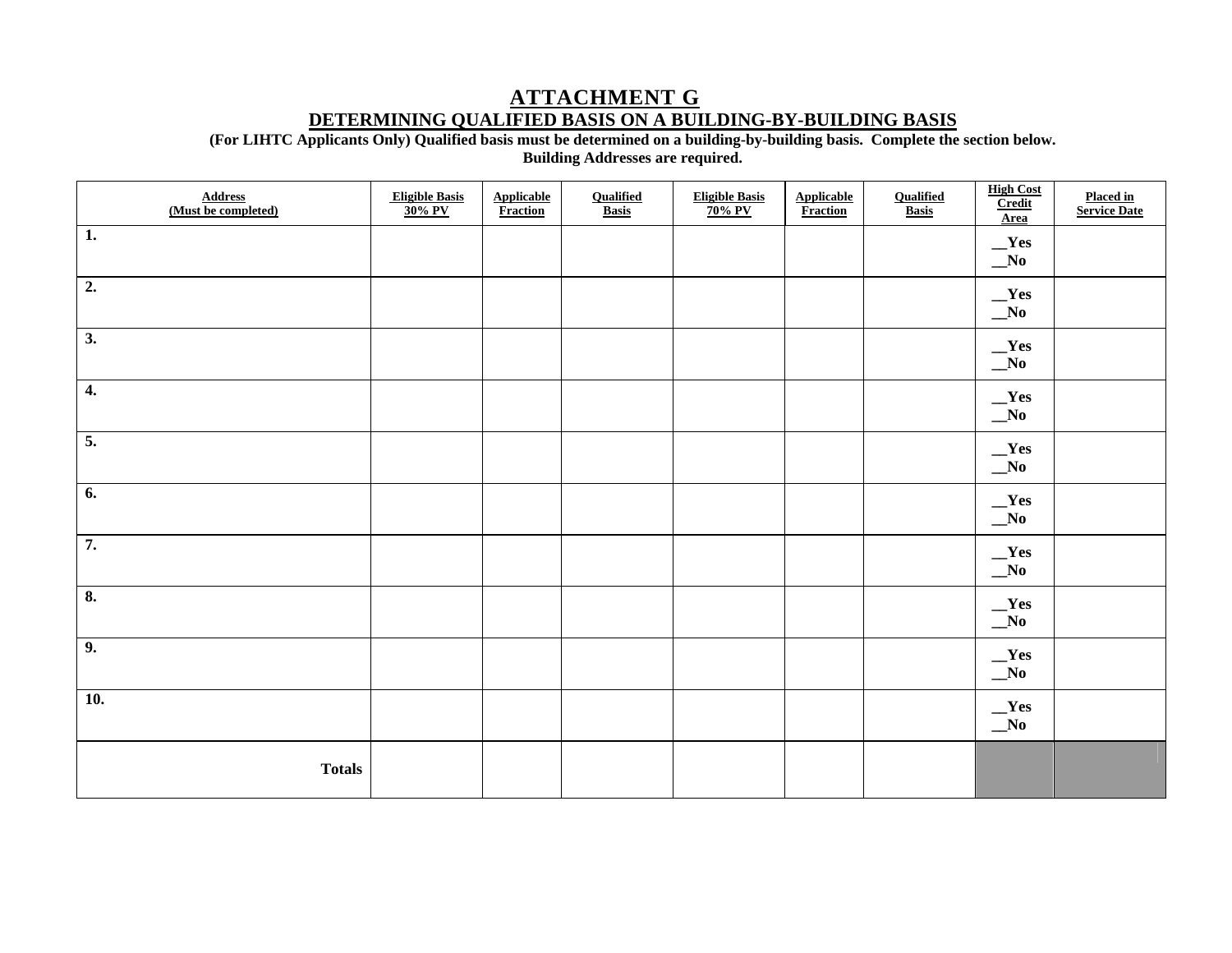### **ATTACHMENT H STANDARD FORM 424**

This form is available on ADFA's website at:

http://www.arkansas.gov/adfa/New\_Folder/authority\_publications.htm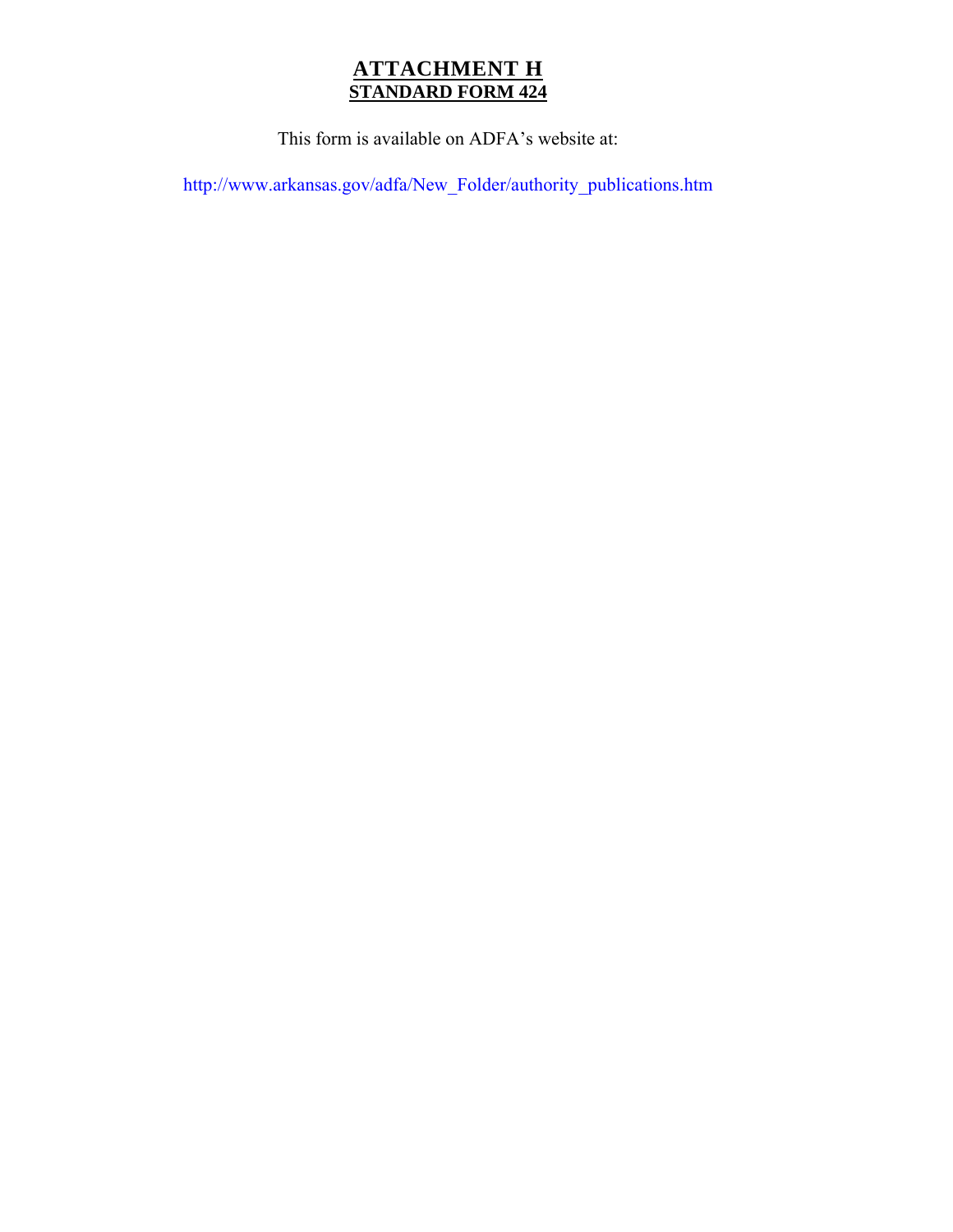#### **ATTACHMENT I AFFIRMATIVE FAIR HOUSING MARKETING PLAN**

This form is available on ADFA's website at:

http://www.arkansas.gov/adfa/New\_Folder/authority\_publications.htm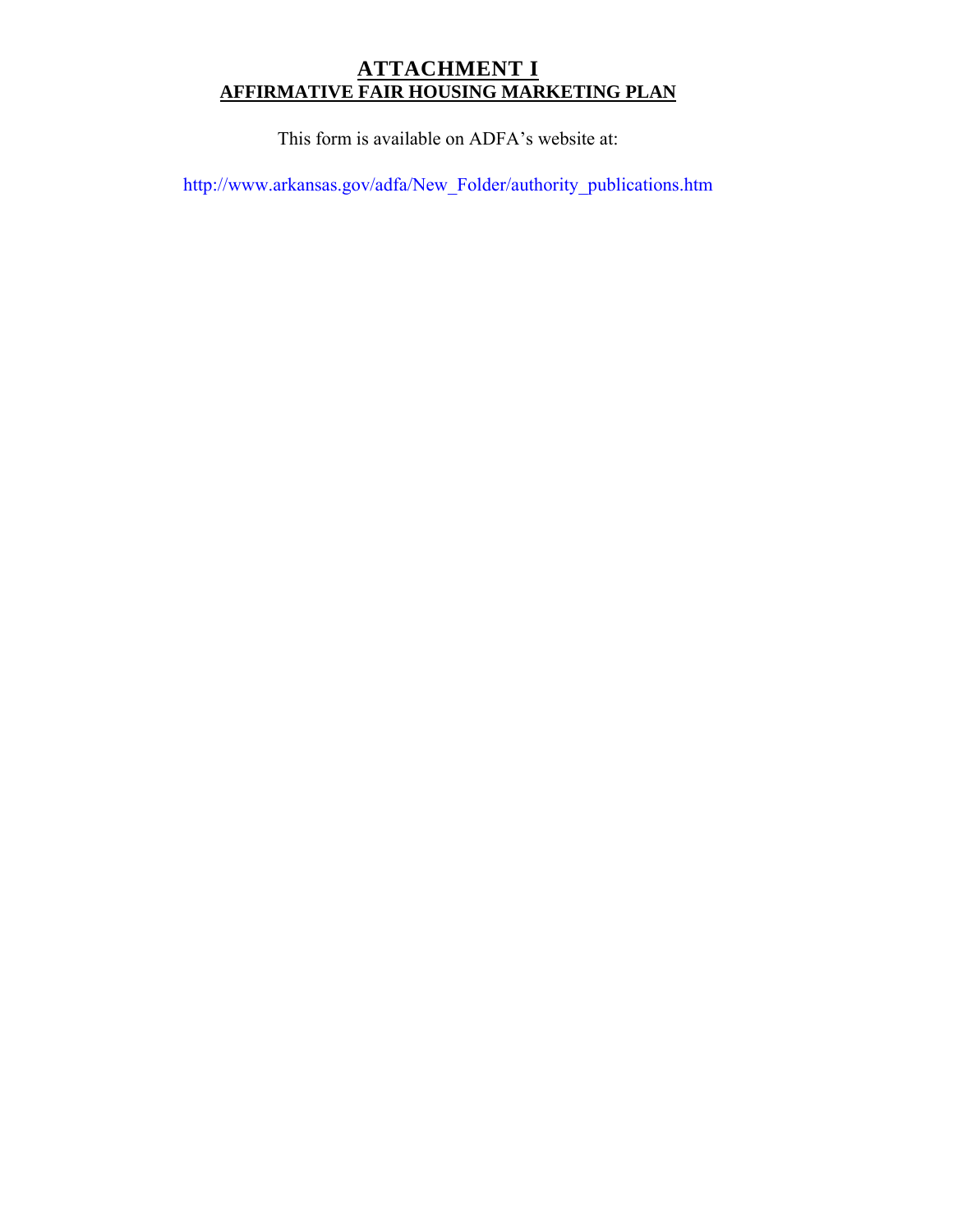#### **ATTACHMENT J MINORITY & WOMEN BUSINESS ENTERPRISES PLAN**

| Name of Agency or Organization:                                                                   |                        |                  |                                                                                                                                                                                                                                                                                                                                                                    |
|---------------------------------------------------------------------------------------------------|------------------------|------------------|--------------------------------------------------------------------------------------------------------------------------------------------------------------------------------------------------------------------------------------------------------------------------------------------------------------------------------------------------------------------|
|                                                                                                   |                        |                  |                                                                                                                                                                                                                                                                                                                                                                    |
| City                                                                                              | $\overline{\text{ST}}$ | $\overline{Zip}$ |                                                                                                                                                                                                                                                                                                                                                                    |
|                                                                                                   |                        |                  | Telephone: FAX: FAX:                                                                                                                                                                                                                                                                                                                                               |
| each fiscal year.                                                                                 |                        |                  | Policy Statement: The above agency (organization) is committed to fully support all possible participation of firms owned<br>and operated by Arkansas Minority Business and Women Business Enterprises by establishing a goal to procure contracted<br>goods and services from Arkansas Minority Business and Women Business Enterprises when expending HOME funds |
| Name (please print)                                                                               |                        |                  | is the Procurement Officer to be responsible<br>for administering this compliance plan.                                                                                                                                                                                                                                                                            |
| Name of highest elected official (mayor, county , judge or chairman of the board of a non-profit) |                        |                  |                                                                                                                                                                                                                                                                                                                                                                    |
| Name                                                                                              |                        | Title            |                                                                                                                                                                                                                                                                                                                                                                    |
| Signature                                                                                         |                        | Date             |                                                                                                                                                                                                                                                                                                                                                                    |
| Supervisor of Procurement Officer Name - (person with oversight responsibility)                   |                        |                  |                                                                                                                                                                                                                                                                                                                                                                    |
|                                                                                                   |                        |                  |                                                                                                                                                                                                                                                                                                                                                                    |
|                                                                                                   |                        |                  |                                                                                                                                                                                                                                                                                                                                                                    |
| <b>Strategies and Procedures to Comply with MBE &amp; WBE</b>                                     |                        |                  |                                                                                                                                                                                                                                                                                                                                                                    |

Procedures and initiatives that you should consider are as follows: (We are not suggesting that this form be followed verbatim because you may already had a system in place which accomplished the same thing. However, it is required that you implement these procedures and document initiatives to interact with MBE and WBE businesses.)

#### Projected Date Actual Procedures or Initiatives Date<br>are to be Implemented Implemented are to be Implemented \_\_\_\_\_\_\_\_\_\_\_\_\_ \_\_\_\_\_\_\_\_\_\_\_\_\_\_\_ ( 1) Utilize Office of State Purchasing of the Department of Finance and Administration and Minority Business Development/AIDC, MBE & WBE Directories and develop a local list of MBEs/WBEs to use in specific communities. \_\_\_\_\_\_\_\_\_\_\_\_\_ \_\_\_\_\_\_\_\_\_\_\_\_\_\_\_ ( 2) Attend and/or participate in local Economic Development Meetings at least once annually during the fiscal year in which HOME funds are used used to seek minority vendors. \_\_\_\_\_\_\_\_\_\_\_\_\_ \_\_\_\_\_\_\_\_\_\_\_\_\_\_\_ ( 3) Provide names and addresses of local minority business to Minority Business Development Division/AIDC and the Office of State Purchasing Purchasing, which are not on their lists. \_\_\_\_\_\_\_\_\_\_\_\_\_ \_\_\_\_\_\_\_\_\_\_\_\_\_\_\_ ( 4) Work with local organizations to seek MBE and WBE to purchase, products, services, i.e., churches, NAACP, Business and Professional Women's Association, Chamber of Commerce, related organization, etc.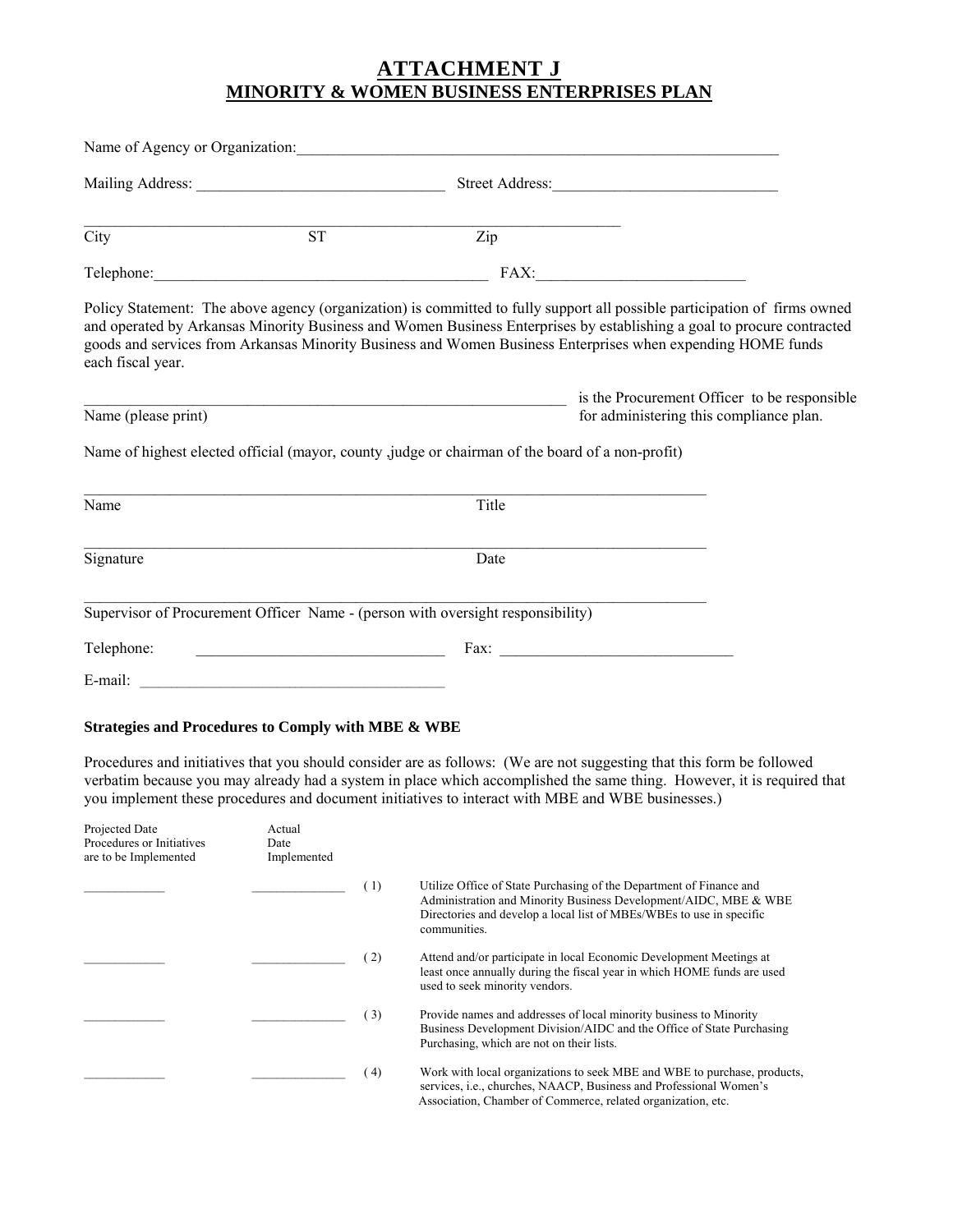|                                               | (5)  | Hold monthly meetings with appropriate staff to discuss accomplishments<br>and promote increased efforts to utilize MBE and WBE.                                                                                                                                    |
|-----------------------------------------------|------|---------------------------------------------------------------------------------------------------------------------------------------------------------------------------------------------------------------------------------------------------------------------|
|                                               | (6)  | Develop list of common goods and services that known MBE and WBE<br>can provide, i.e., contractors, lenders, realtors, legal consultants,<br>specialty contractors such as plumbers, electricians, roofers, landscapers,<br>etc., and discuss with staff regularly. |
|                                               | (7)  | Have available for MBEs and WBEs a list of products and services<br>normally let to bid.                                                                                                                                                                            |
|                                               | (8)  | Publish statement of public policy and commitment to affirmative<br>marketing to MBEs/WBEs in the print media of widest local circulation.<br>Retain copy in file.                                                                                                  |
|                                               | (9)  | Place ads or announcements in local print and/or electronic media to<br>market and promote contract and business opportunities for MBEs/WBEs.<br>Clip and retain copy in file.                                                                                      |
|                                               | (10) | Notify MBEs/WBEs by direct mail of all awards or agreements for<br>developments involving five or more units. Describe activity and<br>number of units to be developed giving name, address of owner,<br>manager or sponsor.                                        |
|                                               | (11) | Include any other procedures that the agency deems necessary to comply<br>with the goals and objectives of the compliance plan.                                                                                                                                     |
| <b>MBE/WBE Purchasing Goals in Dollars</b>    |      |                                                                                                                                                                                                                                                                     |
| Projected Total HOME Funds to be Expended: \$ |      |                                                                                                                                                                                                                                                                     |
|                                               |      |                                                                                                                                                                                                                                                                     |
| Actual Total HOME Funds Expended: \$          |      |                                                                                                                                                                                                                                                                     |
|                                               |      |                                                                                                                                                                                                                                                                     |
|                                               |      |                                                                                                                                                                                                                                                                     |
|                                               |      |                                                                                                                                                                                                                                                                     |
|                                               |      |                                                                                                                                                                                                                                                                     |
|                                               |      |                                                                                                                                                                                                                                                                     |
|                                               |      |                                                                                                                                                                                                                                                                     |
|                                               |      |                                                                                                                                                                                                                                                                     |
|                                               |      |                                                                                                                                                                                                                                                                     |
|                                               |      |                                                                                                                                                                                                                                                                     |
|                                               |      |                                                                                                                                                                                                                                                                     |
|                                               |      |                                                                                                                                                                                                                                                                     |
|                                               |      |                                                                                                                                                                                                                                                                     |
|                                               |      |                                                                                                                                                                                                                                                                     |
|                                               |      |                                                                                                                                                                                                                                                                     |
|                                               |      |                                                                                                                                                                                                                                                                     |
|                                               |      |                                                                                                                                                                                                                                                                     |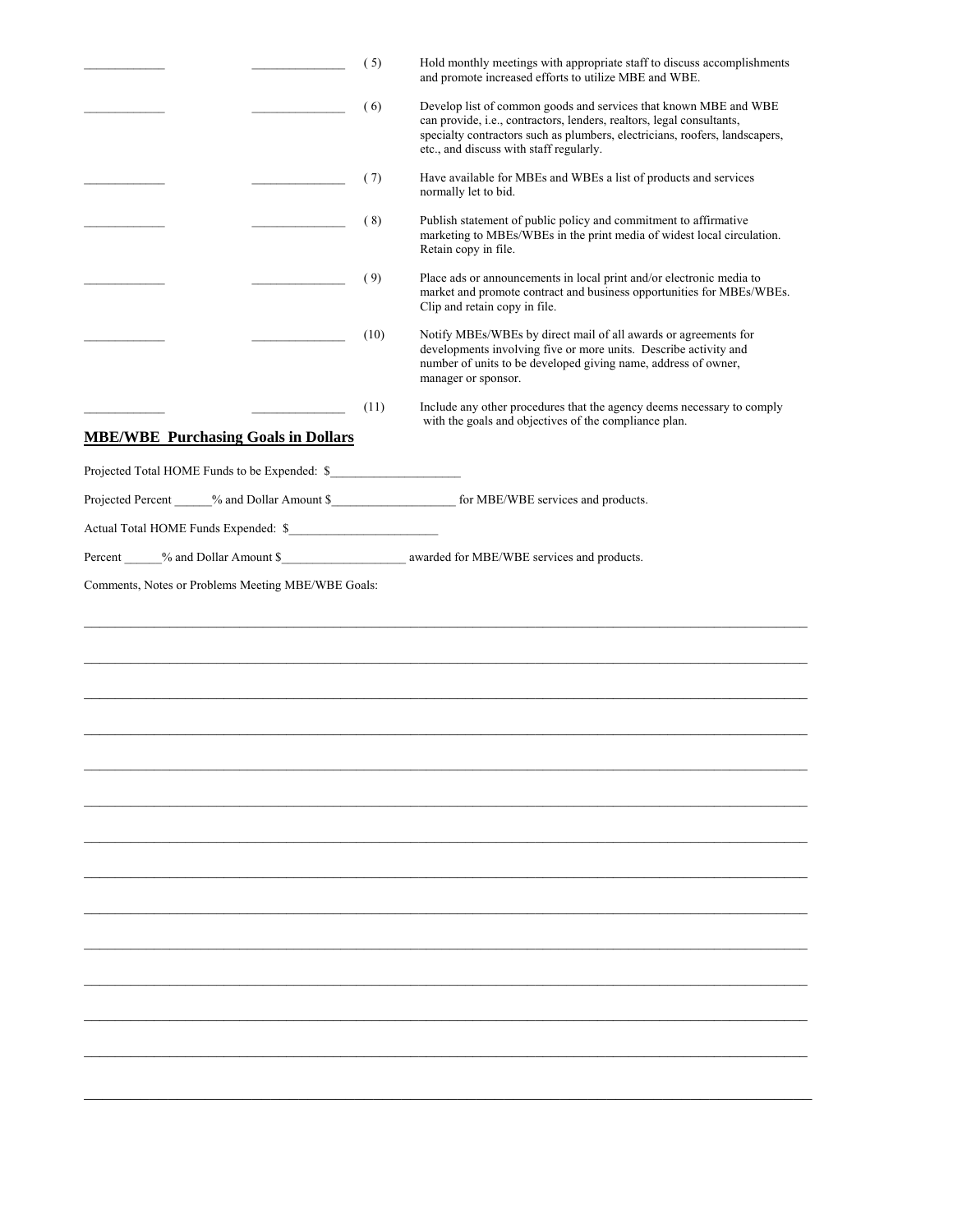#### **ATTACHMENT K REQUEST FOR TAXPAYER ID NUMBER & CERTIFICATION (IRS FORM W-9)**

This form is available on ADFA's website at:

http://www.arkansas.gov/adfa/New\_Folder/authority\_publications.htm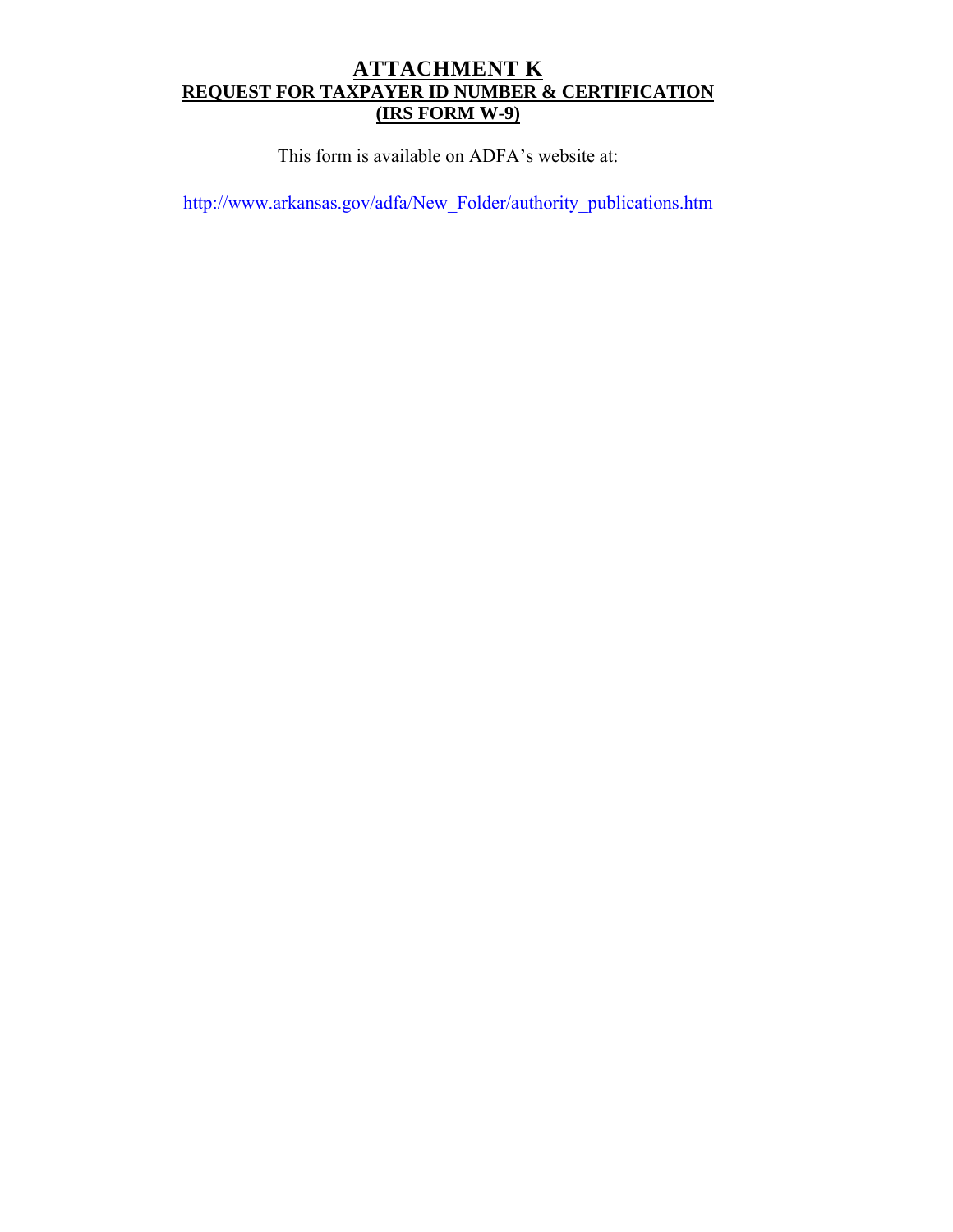## **ATTACHMENT L CONTRACT AND GRANT DISCLOSURE AND CERTIFICATION FORM**

|                                                                                              |           |                  | Failure to complete all of the following information may result in a delay in obtaining a contract, lease, purchase agreement, or grant award with any Arkansas State Agency.                                                                                                                                                                                                                                                                                 |                                                                                                                                           |                  |                            |                                                                                                                                 |                               |                     |
|----------------------------------------------------------------------------------------------|-----------|------------------|---------------------------------------------------------------------------------------------------------------------------------------------------------------------------------------------------------------------------------------------------------------------------------------------------------------------------------------------------------------------------------------------------------------------------------------------------------------|-------------------------------------------------------------------------------------------------------------------------------------------|------------------|----------------------------|---------------------------------------------------------------------------------------------------------------------------------|-------------------------------|---------------------|
| <b>SOCIAL SECURITY NUMBER</b>                                                                |           |                  | <b>FEDERAL ID NUMBER</b>                                                                                                                                                                                                                                                                                                                                                                                                                                      | <b>SUBCONTRACTOR:</b>                                                                                                                     |                  | <b>SUBCONTRACTOR NAME:</b> |                                                                                                                                 |                               |                     |
| <b>TAXPAYER ID#:</b><br>1.11<br>----                                                         | <b>OR</b> |                  | $\cdots$                                                                                                                                                                                                                                                                                                                                                                                                                                                      | $\top$ Yes $\Box$ No                                                                                                                      |                  |                            |                                                                                                                                 |                               |                     |
| <b>TAXPAYER ID NAME:</b>                                                                     |           |                  | IS THIS FOR:                                                                                                                                                                                                                                                                                                                                                                                                                                                  | Goods?                                                                                                                                    |                  | $\Box$ Services?           | Both?                                                                                                                           |                               |                     |
| YOUR LAST NAME:<br><b>FIRST NAME:</b><br>M.I.:                                               |           |                  |                                                                                                                                                                                                                                                                                                                                                                                                                                                               |                                                                                                                                           |                  |                            |                                                                                                                                 |                               |                     |
| <b>ADDRESS:</b>                                                                              |           |                  |                                                                                                                                                                                                                                                                                                                                                                                                                                                               |                                                                                                                                           |                  |                            |                                                                                                                                 |                               |                     |
| <b>STATE:</b><br><b>ZIP CODE:</b><br>CITY:<br><b>COUNTRY:</b>                                |           |                  |                                                                                                                                                                                                                                                                                                                                                                                                                                                               |                                                                                                                                           |                  |                            |                                                                                                                                 |                               |                     |
|                                                                                              |           |                  | AS A CONDITION OF OBTAINING, EXTENDING, AMENDING, OR RENEWING A CONTRACT, LEASE, PURCHASE AGREEMENT,<br>OR GRANT AWARD WITH ANY ARKANSAS STATE AGENCY. THE FOLLOWING INFORMATION MUST BE DISCLOSED:                                                                                                                                                                                                                                                           |                                                                                                                                           |                  |                            |                                                                                                                                 |                               |                     |
|                                                                                              |           |                  |                                                                                                                                                                                                                                                                                                                                                                                                                                                               |                                                                                                                                           | For Individuals* |                            |                                                                                                                                 |                               |                     |
| Employee:                                                                                    |           |                  | Indicate below if: you, your spouse or the brother, sister, parent, or child of you or your spouse is a current or former: member of the General Assembly, Constitutional Officer, State Board or Commission Member, or State                                                                                                                                                                                                                                 |                                                                                                                                           |                  |                            |                                                                                                                                 |                               |                     |
| Mark $(\forall)$<br>Position Held                                                            |           |                  | Name of Position of Job Held<br>[senator, representative, name of board/                                                                                                                                                                                                                                                                                                                                                                                      | For How Long?                                                                                                                             |                  |                            | What is the person(s) name and how are they related to you?<br>[i.e., Jane Q. Public, spouse, John Q. Public, Jr., child, etc.] |                               |                     |
|                                                                                              | Current   | Former           | commission, data entry, etc.]                                                                                                                                                                                                                                                                                                                                                                                                                                 | From<br>MM/YY                                                                                                                             | To<br>MM/YY      | Person's Name(s)           |                                                                                                                                 | Relation                      |                     |
| General Assembly                                                                             |           |                  |                                                                                                                                                                                                                                                                                                                                                                                                                                                               |                                                                                                                                           |                  |                            |                                                                                                                                 |                               |                     |
| <b>Constitutional Officer</b>                                                                |           |                  |                                                                                                                                                                                                                                                                                                                                                                                                                                                               |                                                                                                                                           |                  |                            |                                                                                                                                 |                               |                     |
| <b>State Board or Commission</b><br>Member                                                   |           |                  |                                                                                                                                                                                                                                                                                                                                                                                                                                                               |                                                                                                                                           |                  |                            |                                                                                                                                 |                               |                     |
| <b>State Employee</b>                                                                        |           |                  |                                                                                                                                                                                                                                                                                                                                                                                                                                                               |                                                                                                                                           |                  |                            |                                                                                                                                 |                               |                     |
| None of the above applies                                                                    |           |                  |                                                                                                                                                                                                                                                                                                                                                                                                                                                               |                                                                                                                                           |                  |                            |                                                                                                                                 |                               |                     |
|                                                                                              |           |                  | F o r<br>a n                                                                                                                                                                                                                                                                                                                                                                                                                                                  | Entity                                                                                                                                    |                  | Business)                  |                                                                                                                                 |                               |                     |
| means the power to direct the purchasing policies or influence the management of the entity. |           |                  | Indicate below if any of the following persons, current or former, hold any position of control or hold any ownership interest of 10% or greater in the entity: member of the General Assembly, Constitutional Officer, State<br>or Commission Member, State Employee, or the spouse, brother, sister, parent, or child of a member of the General Assembly, Constitutional Officer, State Board or Commission Member, or State Employee. Position of control |                                                                                                                                           |                  |                            |                                                                                                                                 |                               |                     |
| Position Held                                                                                |           | Mark $(\sqrt{})$ | Name of Position of Job Held                                                                                                                                                                                                                                                                                                                                                                                                                                  | What is the person(s) name and what is his/her $\%$ of ownership interest and/or what is his/her<br>For How Long?<br>position of control? |                  |                            |                                                                                                                                 |                               |                     |
|                                                                                              | Current   | Former           | [senator, representative, name of<br>board/commission, data entry, etc.]                                                                                                                                                                                                                                                                                                                                                                                      | From<br>MM/YY                                                                                                                             | To<br>MM/YY      |                            | Person's Name(s)                                                                                                                | Ownership<br>Interest $(\% )$ | Position of Control |
| <b>General Assembly</b>                                                                      |           |                  |                                                                                                                                                                                                                                                                                                                                                                                                                                                               |                                                                                                                                           |                  |                            |                                                                                                                                 |                               |                     |
| <b>Constitutional Officer</b>                                                                |           |                  |                                                                                                                                                                                                                                                                                                                                                                                                                                                               |                                                                                                                                           |                  |                            |                                                                                                                                 |                               |                     |
| State Board or<br><b>Commission Member</b>                                                   |           |                  |                                                                                                                                                                                                                                                                                                                                                                                                                                                               |                                                                                                                                           |                  |                            |                                                                                                                                 |                               |                     |
| <b>State Employee</b>                                                                        |           |                  |                                                                                                                                                                                                                                                                                                                                                                                                                                                               |                                                                                                                                           |                  |                            |                                                                                                                                 |                               |                     |
| None of the above annlies                                                                    |           |                  |                                                                                                                                                                                                                                                                                                                                                                                                                                                               |                                                                                                                                           |                  |                            |                                                                                                                                 |                               |                     |

**None of the above applies**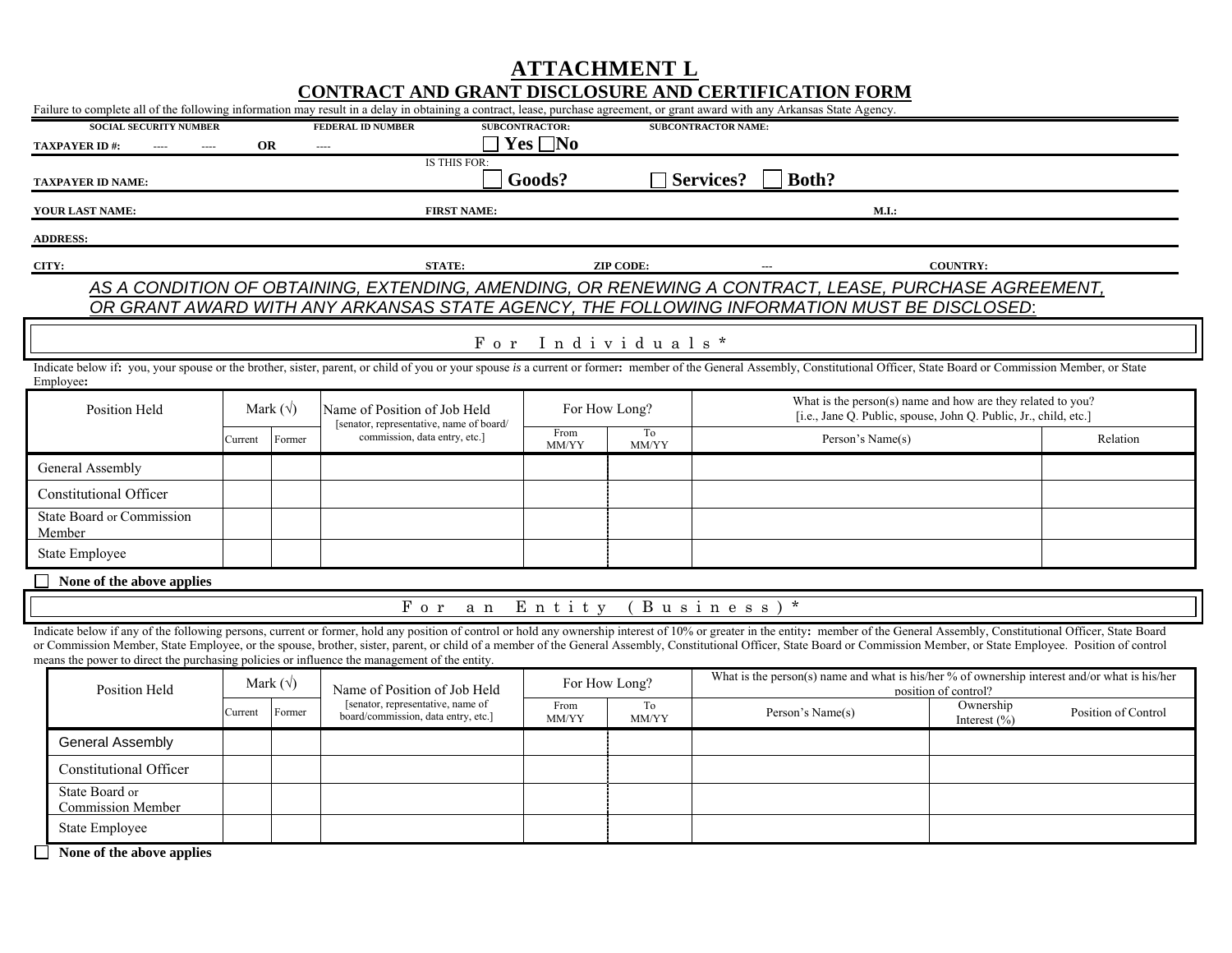*Failure to make any disclosure required by Governor's Executive Order 98-04, or any violation of any rule, regulation, or policy adopted pursuant to that Order, shall be a material breach of the terms of this contract. Any contractor, whether an individual or entity, who fails to make the required disclosure or who violates any rule, regulation, or policy shall be subject to all legal remedies available to the agency.*

As an additional condition of obtaining, extending, amending, or renewing a contract with a *state agency* I agree as follows:

- **1. Prior to entering into any agreement with any subcontractor, prior or subsequent to the contract date, I will require the subcontractor to complete a** CONTRACT AND GRANT DISCLOSURE AND CERTIFICATION FORM**. Subcontractor shall mean any person or entity with whom I enter an agreement whereby I assign or otherwise delegate to the person or entity, for consideration, all, or any part, of the performance required of me under the terms of my contract with the state agency.**
- 2. I will include the following language as a part of any agreement with a subcontractor:

 *Failure to make any disclosure required by Governor's Executive Order 98-04, or any violation of any rule, regulation, or policy adopted pursuant to that Order, shall be a material breach of the terms of this subcontract. The party who fails to make the required disclosure or who violates any rule, regulation, or policy shall be subject to all legal remedies available to the contractor.* 

3. No later than ten (10) days after entering into any agreement with a subcontractor, whether prior or subsequent to the contract date, I will mail a copy of the **CONTRACT AND GRANT DISCLOSURE AND CERTIFICATION FORM** completed by the subcontractor and a statement containing the dollar amount of the subcontract to the state agency.

|                                            | I certify under penalty of perjury, to the best of my knowledge and belief, all of the above information is true and correct and that I agree to the<br>subcontractor disclosure conditions stated herein. |                                 |                      |                          |  |  |  |
|--------------------------------------------|------------------------------------------------------------------------------------------------------------------------------------------------------------------------------------------------------------|---------------------------------|----------------------|--------------------------|--|--|--|
|                                            | Signature                                                                                                                                                                                                  | Title                           | Date                 |                          |  |  |  |
| <b>Vendor Contact Person</b>               |                                                                                                                                                                                                            | Title                           |                      | Phone No.                |  |  |  |
| <b>Agency use only</b><br>Agency<br>Number | Agency<br>Name                                                                                                                                                                                             | Agency<br><b>Contact Person</b> | Contact<br>Phone No. | Contract<br>or Grant No. |  |  |  |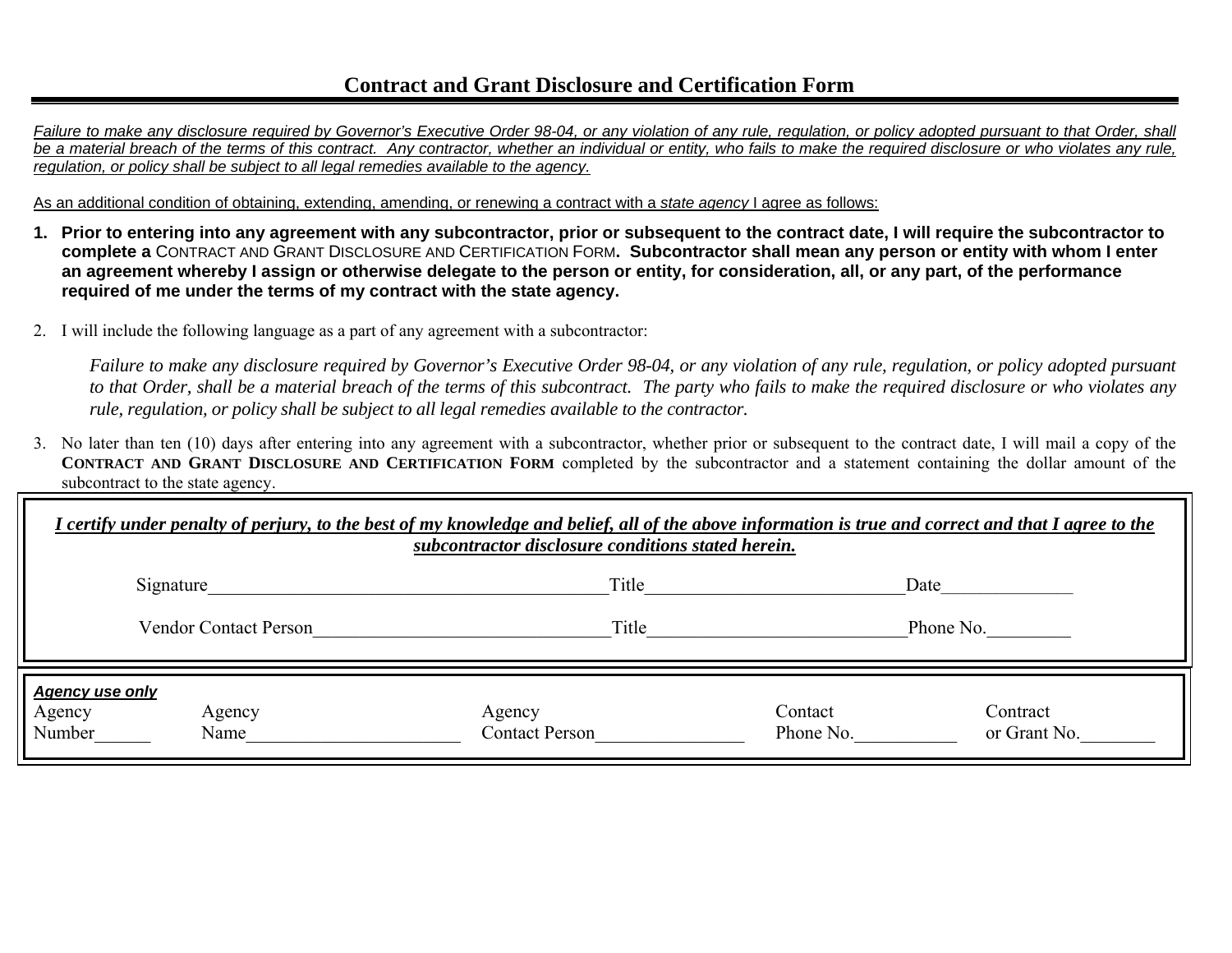### **ATTACHMENT M HOME PROGRAM MATCH FORM**

### **Part I: Participant Information**

| <b>Organization Name:</b>                                  |                  |         |                        |  |  |  |  |
|------------------------------------------------------------|------------------|---------|------------------------|--|--|--|--|
| <b>Organization Address:</b>                               |                  |         |                        |  |  |  |  |
| <b>Person Completing Form:</b><br><b>Telephone Number:</b> |                  |         |                        |  |  |  |  |
| <b>Reporting Period:</b>                                   | <b>Starting:</b> | Ending: | <b>Date Submitted:</b> |  |  |  |  |

#### **Part II: Match Contribution**

| 1. HOME Project<br>No. | 2. Date of<br><b>Contribution</b> | 3. Cash<br>(nonfederal)<br>(sources) | 4. Foregone<br>Taxes, Fees,<br><b>Charges</b> | 5. Appraisal<br><b>Land/Real Property</b> | <b>6.Required</b><br>Infrastructure | 7. Site Preparation,<br><b>Construction Materials,</b><br><b>Donated Labor</b> | 8.Bond<br><b>Financing</b> | 9.Total<br><b>Match</b> |
|------------------------|-----------------------------------|--------------------------------------|-----------------------------------------------|-------------------------------------------|-------------------------------------|--------------------------------------------------------------------------------|----------------------------|-------------------------|
|                        |                                   |                                      |                                               |                                           |                                     |                                                                                |                            |                         |
|                        |                                   |                                      |                                               |                                           |                                     |                                                                                |                            |                         |
|                        |                                   |                                      |                                               |                                           |                                     |                                                                                |                            |                         |
|                        |                                   |                                      |                                               |                                           |                                     |                                                                                |                            |                         |
|                        |                                   |                                      |                                               |                                           |                                     |                                                                                |                            |                         |
|                        |                                   |                                      |                                               |                                           |                                     |                                                                                |                            |                         |
|                        |                                   |                                      |                                               |                                           |                                     |                                                                                |                            |                         |
|                        |                                   |                                      |                                               |                                           |                                     |                                                                                |                            |                         |
|                        |                                   |                                      |                                               |                                           |                                     |                                                                                |                            |                         |
|                        |                                   |                                      |                                               |                                           |                                     |                                                                                |                            |                         |
|                        |                                   |                                      |                                               |                                           |                                     |                                                                                |                            |                         |

**GRAND TOTAL MATCH:**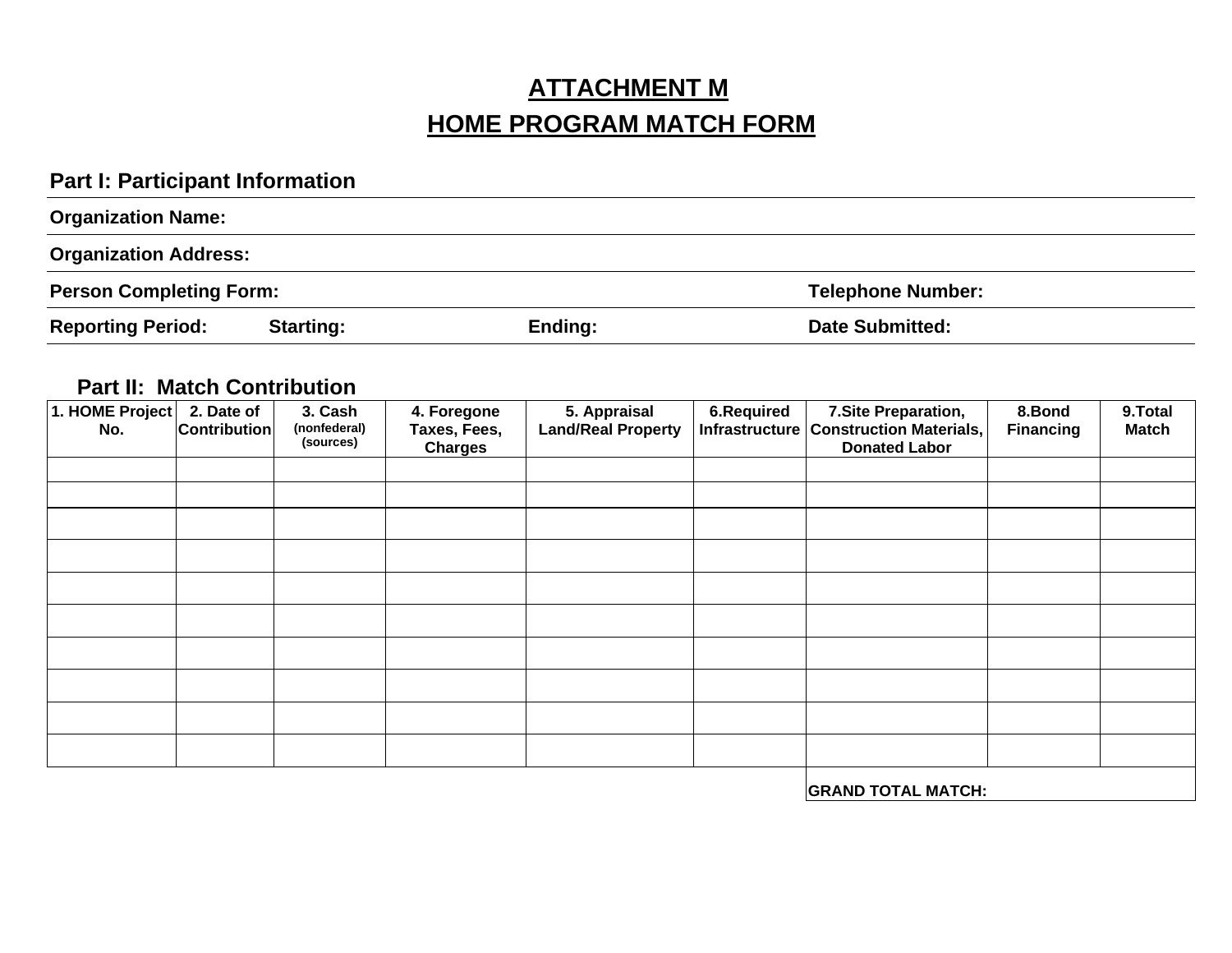### **ATTACHMENT N ADFA FORM 4000-98**

#### **ALL BLOCKS MUST BE COMPLETED OR YOUR APPLICATION WILL BE RETURNED AND SUBJECT TO REJECTION**

| 1. Applicant:                                                                                                                             | <b>HOME ASSISTANCE</b>                                                                                                                                                                                                                                                                                                                                                                                                                                                                                                                                                                                                                                                                                                                                                      |
|-------------------------------------------------------------------------------------------------------------------------------------------|-----------------------------------------------------------------------------------------------------------------------------------------------------------------------------------------------------------------------------------------------------------------------------------------------------------------------------------------------------------------------------------------------------------------------------------------------------------------------------------------------------------------------------------------------------------------------------------------------------------------------------------------------------------------------------------------------------------------------------------------------------------------------------|
|                                                                                                                                           |                                                                                                                                                                                                                                                                                                                                                                                                                                                                                                                                                                                                                                                                                                                                                                             |
| 2. Planning & Development District:                                                                                                       | <u> 1989 - Johann Barbara, martxa alemaniar a</u>                                                                                                                                                                                                                                                                                                                                                                                                                                                                                                                                                                                                                                                                                                                           |
| 3. HOME Program Request                                                                                                                   | \$<br>(Maximum Amount \$400,000 per application)                                                                                                                                                                                                                                                                                                                                                                                                                                                                                                                                                                                                                                                                                                                            |
| 4. HOME \$'s/unit:                                                                                                                        | Maximum Amount per unit \$40,000.00)                                                                                                                                                                                                                                                                                                                                                                                                                                                                                                                                                                                                                                                                                                                                        |
| 5. Area median income:                                                                                                                    |                                                                                                                                                                                                                                                                                                                                                                                                                                                                                                                                                                                                                                                                                                                                                                             |
| 6. Total Development Budget:<br>a. HOME<br>\$<br>b. State<br>c. Local<br>d. Federal<br>e. Private<br>f. Total<br>County(ies) Served<br>7. | $\frac{0}{0}$<br>8. Rental activity type<br>New Construction<br>Rehabilitation<br>Reconstruction<br>9. Income of Population Served<br>30% of area median income or below<br>31% to 51% of area median income<br>51% to 80% of area median income<br>Above 80% of area median income<br>10. Certification of Chief Elected Local Official or Chairman of the Board<br>To the best of my knowledge and belief, all data contained in this application is true and correct<br>and its submission has been duly authorized by the governing body. I understand that if the<br>application is found to contain significant misinformation or deviates significantly from the<br>integrity of the HOME application process, this application will be returned and could result in |
| disqualification.                                                                                                                         |                                                                                                                                                                                                                                                                                                                                                                                                                                                                                                                                                                                                                                                                                                                                                                             |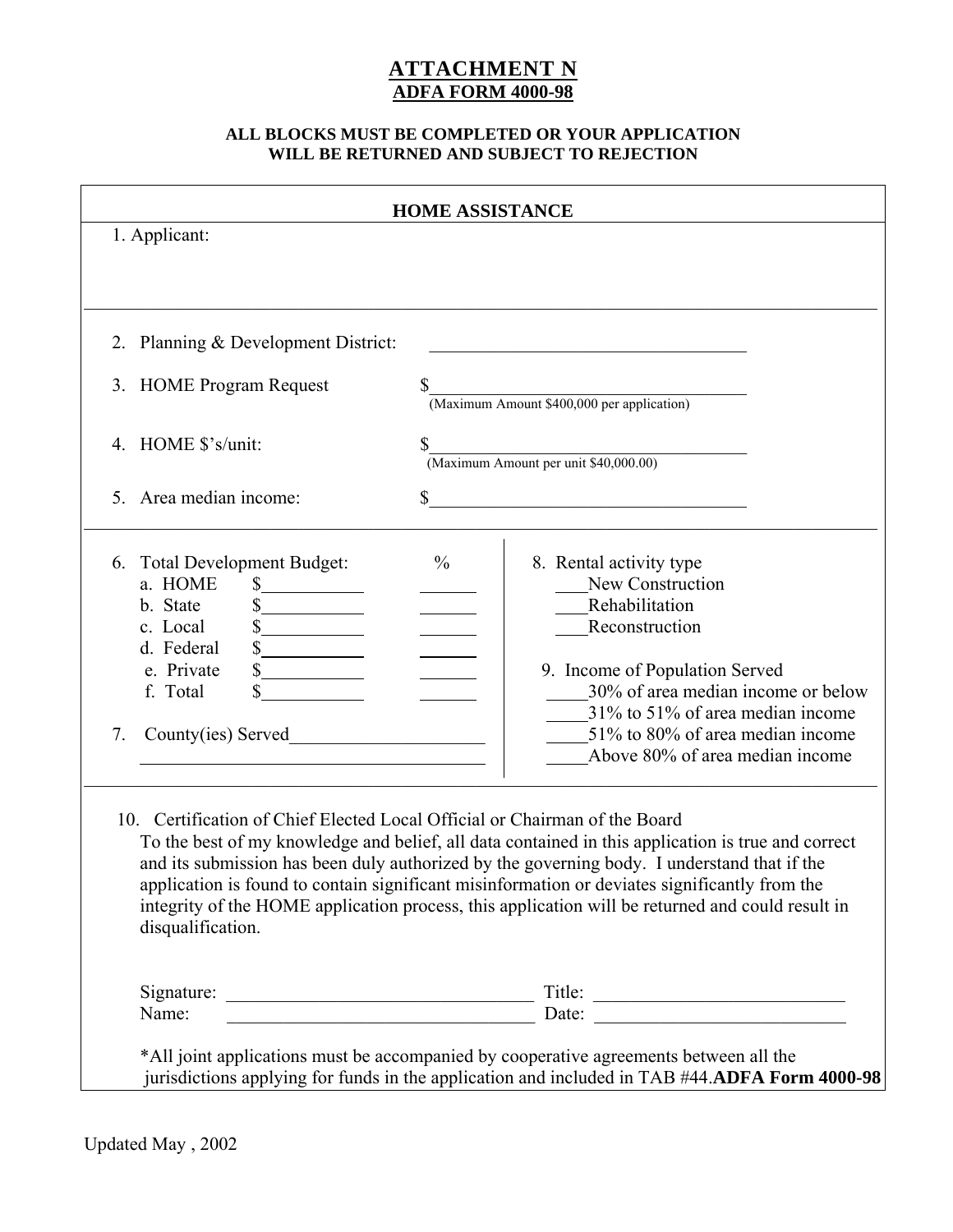### **ATTACHMENT O HOMEOWNERSHIP ASSISTANCE/RENTAL HOUSING DEVELOPMENT SET-UP**

This form is available on ADFA's website at:

**http://www.arkansas.gov/adfa/New\_Folder/authority\_publications.htm**